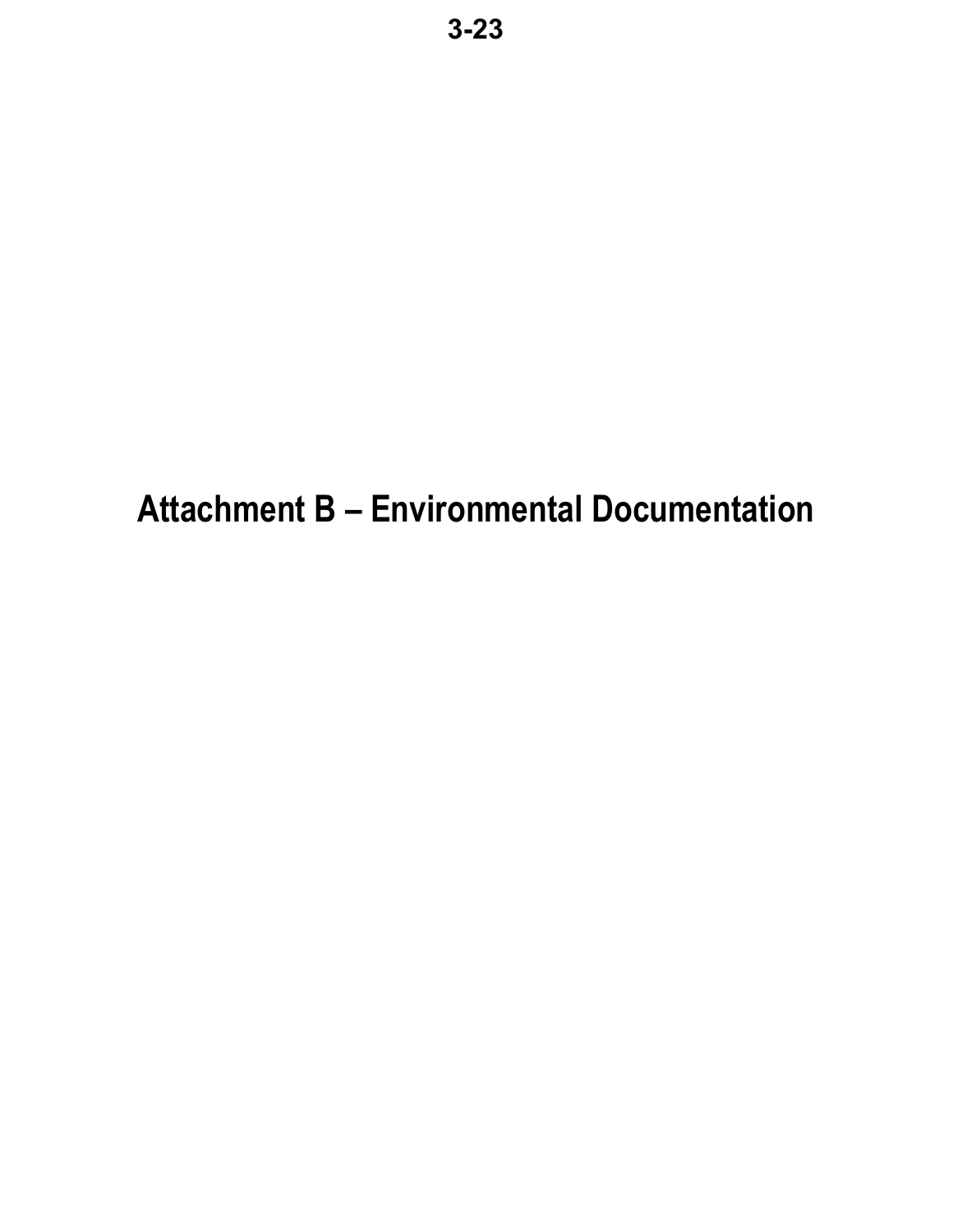

County of San Biego

**MARK WARDLAW** DIRECTOR

PLANNING & DEVELOPMENT SERVICES 5510 OVERLAND AVENUE, SUITE 310, SAN DIEGO, CA 92123 (858) 694-2962 ▪ Fax (858) 694-2555 www.sdcounty.ca.gov/pds

**KATHLEEN A. FLANNERY** ASSISTANT DIRECTOR

# **Statement of Reasons for Exemption from Additional Environmental Review and 15183 Checklist Pursuant to CEQA Guidelines §15183**

| Date:                     | September 12, 2019 June 25, 2020                              |
|---------------------------|---------------------------------------------------------------|
| <b>Project Title:</b>     | <b>North County Environmental Resources</b>                   |
| <b>Record ID:</b>         | PDS2008-3500-08-015, PDS2013-BC-13-0019; PDS2008-3910-0808012 |
| <b>Plan Area:</b>         | <b>Twin Oaks Community Sponsor Group</b>                      |
| <b>GP Designation:</b>    | I-3 (High Impact Industrial)                                  |
| Density:                  |                                                               |
| Zoning:                   | M54 (Industrial)                                              |
| Min. Lot Size:            |                                                               |
| <b>Special Area Reg.:</b> | B – Site Plan                                                 |
| Lot Size:                 |                                                               |
| <b>Applicant:</b>         | Arie DeJong, Hilltop Group, Inc.                              |
|                           | 807 E. Mission Rd., San Marcos, CA 92069 - (760) 744-9040     |
| <b>Staff Contact:</b>     | David Sibbet - (858) 694-3094 Regina Ochoa - (858) 495-5338   |
|                           | David.Sibbet@sdcounty.ca.gov regina.ochoa@sdcounty.ca.gov     |
|                           |                                                               |

# **Project Description**

#### Location

The proposed project site is located at 25568 Mesa Rock Road and adjacent to the west side of I-15, in the Twin Oaks Community Sponsor Group Area of the North County Metropolitan Subregional Plan Area in the unincorporated County of San Diego. The project site encompasses six commonly owned separate parcels of real property identified as San Diego County Assessor Parcel Numbers (APNs) 187-100-23, 187-100-31, 187-100-33, 187-100-35, 187-100-37, and 187-100-38. Proposed recycling facilities and operations would be conducted on APN 187-100-37-00, over 0.25 miles south of Mesa Rock Road.

#### Site Description

The six parcels comprising the project site ownership are subject to the Semi-Rural Regional Category. The three westernmost parcels (APNs 187-100-23, -33, and -38) have a General Plan Land Use Designation of Semi-Rural Residential (SR-4), and a zoning classification of Rural Residential (RR, parcels -23 and -33) and Limited Agriculture (A70, parcel -38). These three parcels total 92.97 acres. The three easternmost parcels (-31, -35, and -37) are adjacent to the west side of I-15 and have a land Use Designation of High Impact Industrial (I-3) and zoning classification of General Impact Industrial (M54) with a "B" Special Area Designator. These parcels total 45.15 acres.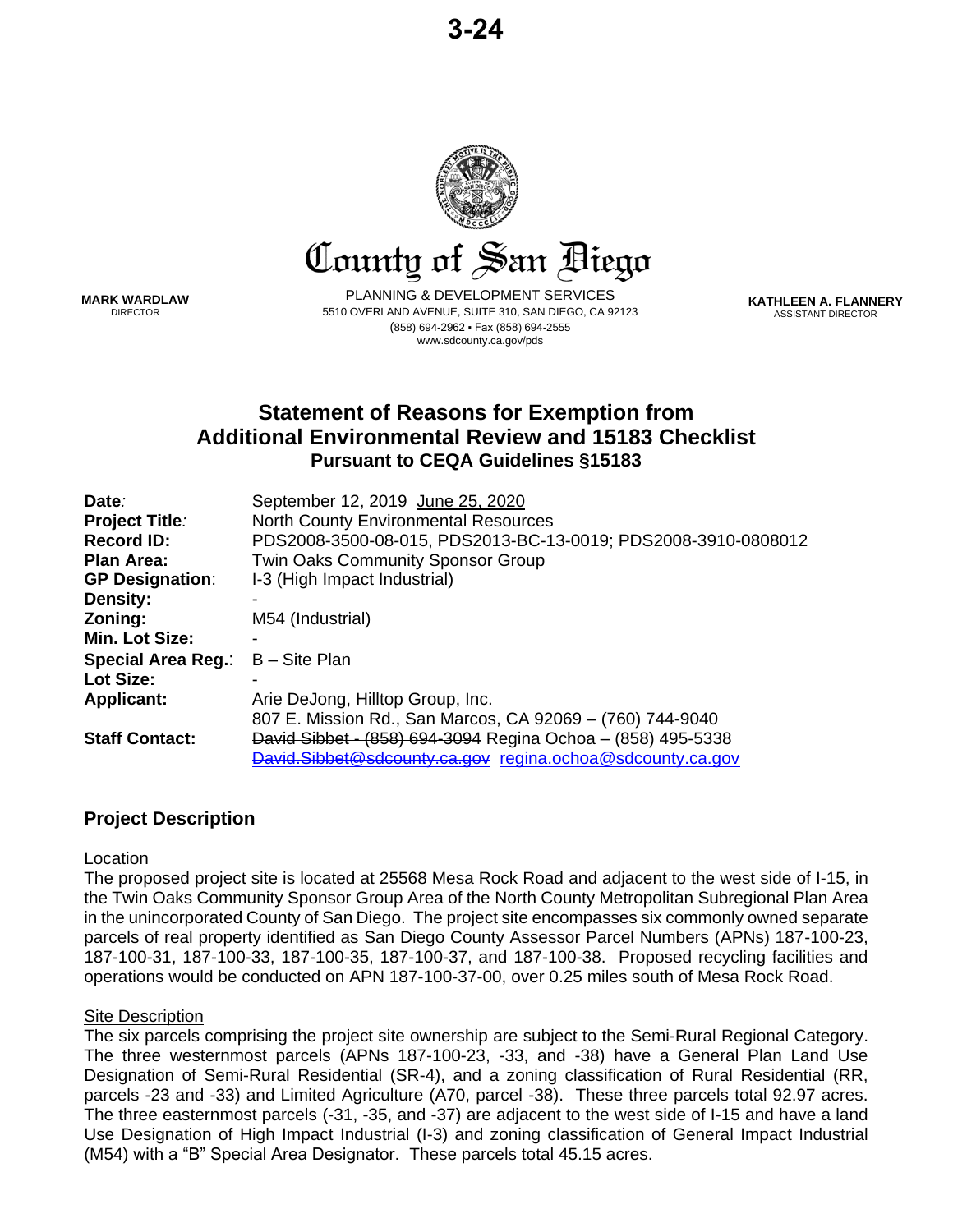Access to the proposed recycling operations on APN 187-100-37, would be provided by a proposed improved private easement road that would traverse northerly across APNs 187-100-35, -31, -38, -23, and -33 from parcel -37 to connect with Mesa Rock Road (County Maintained) on the west side of I-15

Regional access is provided by I-15 to the Deer Springs Road exit and local access to the site is provided by a private easement road via Mesa Rock Road. Fire protection services would be provided by the Deer Springs Fire Protection District, potable water would be provided by the Vallecitos Water District, and an onsite septic system is proposed.

APN 187-100-37 currently contains a patio structure, security trailer, and various stored materials on previously disturbed areas of that parcel. This parcel also contains native habitat (e south and west sides of the parcel) and has an elevational range from 960 feet above mean sea level (amsl) in the eastern portion of the parcel to 1,200 feet in the western portion. The remaining project ownership contains native Coastal Sage Scrub habitat and three of the parcels (-23, -35, and -38) contain an existing dirt road that provides access to parcel -37.

The site contains six permitted groundwater wells; however, these wells will be destroyed under permit and inspection by the Department of Environmental Health.

#### Discretionary Actions

The project involves the processing of two discretionary permits: Site Plan and Boundary Adjustment/Certificate of Compliance (B/C). The Site Plan would allow for the proposed recycling facilities and activities, with the "B" Special Area Designator within the M54 zone.

The Boundary Adjustment/Certificate of Compliance between parcels 187-100-35 and 187-100-37 would provide additional buffer to residential properties located south of the project, by transferring acreage (approximately 17.5 acres) on the west (300 feet in width) and south (400 feet in width) sides of parcel - 37 to parcel -35. All proposed recycling facilities and activities would be located on the reduced acreage (approximately 18 acres) of parcel -37.

#### Project Description

The project is a recycling facility for tree waste chipping and grinding; the recycling of wood and construction debris ("C&D wood"); and the recycling of concrete, asphalt, and inert material from demolition projects ("CDI debris"). Only pre-sorted, non-contaminated tree trimmings, wood and construction debris would be accepted for processing and there would be no composting or acceptance of solid waste. The proposed NCER facility would likely require permits for both a Medium Volume CDI facility, regulated by CCR Title 14, Division 7, Chapter 3.0, Article 5.9 Section 17383.5, and a Compostable Material Chipping and Grinding permit. NCER is anticipated to release two truckloads per day (approximately 48 tons per day, 15,000 net tons annually) of finished product. The daily maximum combined process tonnage of C&D wood debris and/or CDI debris allowed by the Local Enforcement Agency (LEA) is 174 tons. The proposed project consists of a 12,000-square foot steel recycling processing building, 100,000-gallon water tank, a security trailer, truck scales, and up to twenty (60 feet by 60 feet by 18 feet high) adjustable storage containers. The steel recycling building will be 200 feet in length by 60 feet in width with a maximum height of 37.5 feet. The building includes four overhead doors on each side, each 24 feet in width and 26 feet in height. An additional overhead door of the same dimensions is located on the south end of the building that provides access to the wash facility. The steel building will be tan in color with brown trim. The facility would operate six days a week, Monday through Saturday, from 5:00 AM to 7:00 PM. A Site Plan is required in conformance with the County Zoning Ordinance and a Habitat Loss Permit for impacts to Coastal Sage Scrub habitat is required in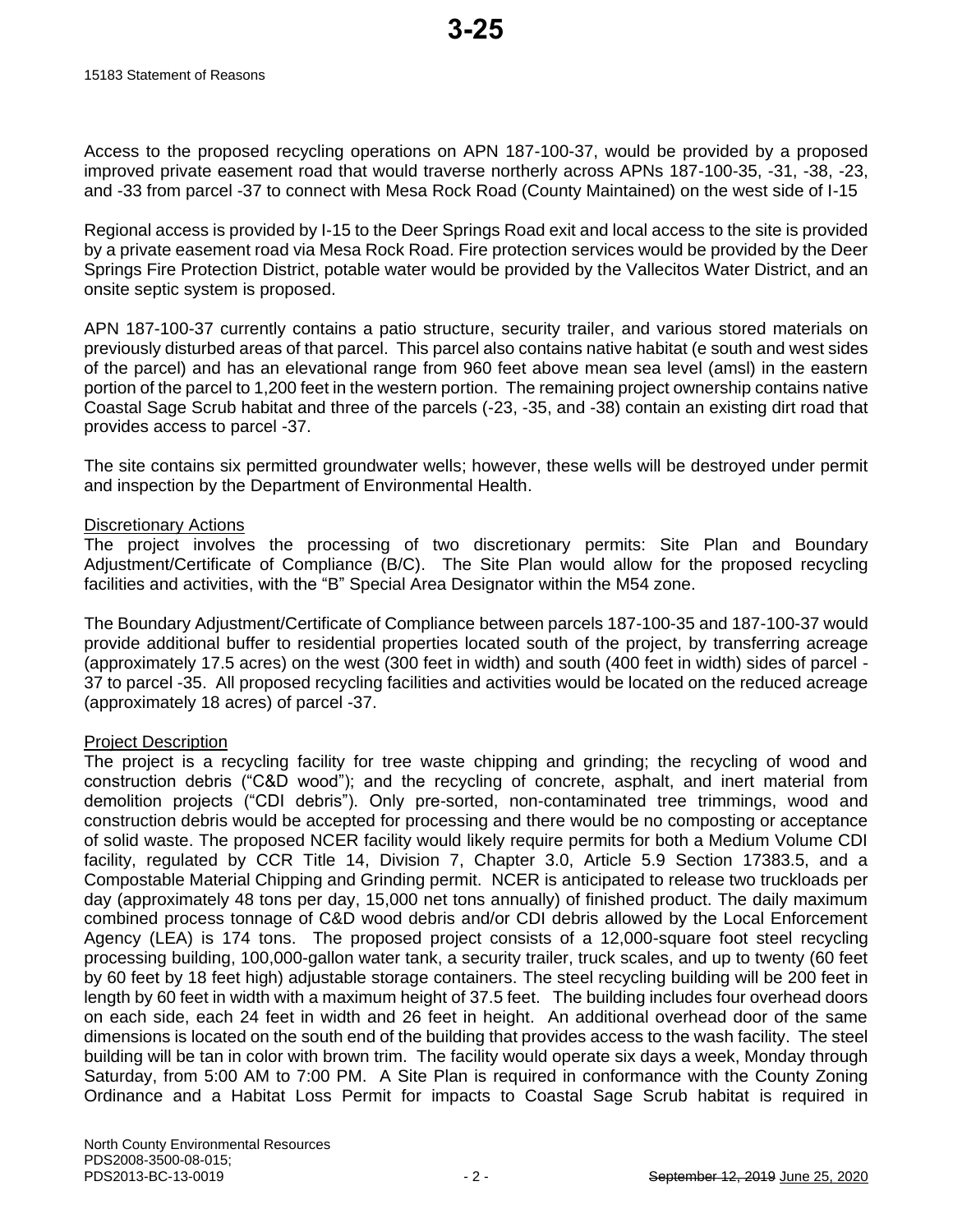conformance with the Natural Communities Conservation Planning Act. The project also includes a Boundary Adjustment between APNs 187-100-35 and 187-100-37 to buffer residential property to the south. Combined, the project site consists of six parcels totaling 139.5 gross acres (135.6 net acres). However, the proposed NCER Recycling Facilities would be constructed on the adjusted acreage (18 acres) of parcel 187-100-37 in the southeast portion of the site.

Proposed earthwork quantities for the project consist of 95,710 cubic yards of cut and 182,430 cubic yards of fill with approximately 72,360 cubic yards of imported soil required. The project would require approval of a grading plan if the Site Plan and Boundary Adjustment/Certificate of Compliance are approved. An existing security trailer, patio cover, septic system, and concrete pad will be removed during the site development and construction phase.

Grading is required to improve the private access road from Mesa Rock Road to the project parcel (APN 187-100-037), and grade pads for the proposed recycling operation. The access road begins at an elevation of 961 feet above mean sea level (amsl) at Mesa Rock Road and climbs to the south to an elevation of over 1,095 feet amsl before dropping back down to an elevation of 1,032 feet amsl at the driveway to the 12,000 square foot recycling building on the project facilities parcel. Grading and improvements for the access road will include two crib walls in two separate locations; one approximately 110 feet in length and the other approximately 180 feet in length, each having a maximum height of 10 feet. The first crib wall will have a fill slope ranging in height from 22 feet to 35 feet above it, and the second crib wall will have a fill slope ranging in height from 20 to 33 feet above it. Five pads will be created by the grading on the recycling facilities parcel, the largest of which is Pad A which will be over seven acres in area and encircled by an access road. All project operations are proposed on this pad including material storage, processing, truck scales, security trailer, and the 12,000 square foot recycling building with associated parking lot. A 100,000-gallon water tank will be located on Pad E which will be 0.13 acres in area. No operations are proposed on Pads B (0.27 acres), C (0.28 acres), or D (0.38 acres).

#### **Overview**

California Public Resources Code section 21083.3 and California Environmental Quality Act (CEQA) Guidelines Section 15183 provide an exemption from additional environmental review for projects that are consistent with the development density established by existing zoning, community plan or general plan policies for which an Environmental Impact Report (EIR) was certified, except as might be necessary to examine whether there are project-specific significant effects which are peculiar to the project or its site. Section 15183 specifies that examination of environmental effects shall be limited to those effects that: (1) Are peculiar to the project or the parcel on which the project would be located, and were not analyzed as significant effects in a prior EIR on the zoning action, general plan, or community plan, with which the project is consistent, (2) Are potentially significant off-site impacts and cumulative impacts which were not discussed in the prior EIR prepared for the general plan, community plan or zoning action, or (3) Are previously identified significant effects which, as a result of substantial new information which was not known at the time the EIR was certified, are determined to have a more severe adverse impact than discussed in the prior EIR. Section 15183(c) further specifies that if an impact is not peculiar to the parcel or to the proposed project, has been addressed as a significant effect in the prior EIR, or can be substantially mitigated by the imposition of uniformly applied development policies or standards, then an additional EIR need not be prepared for that project solely on the basis of that impact.

# **General Plan Update Program EIR**

The County of San Diego General Plan Update (GPU) establishes a blueprint for future land development in the unincorporated County that meets community desires and balances the environmental protection goals with the need for housing, agriculture, infrastructure, and economic vitality. The GPU applies to all unincorporated portions of San Diego County and directs population growth and plans for infrastructure needs, development, and resource protection. The GPU included adoption of new General Plan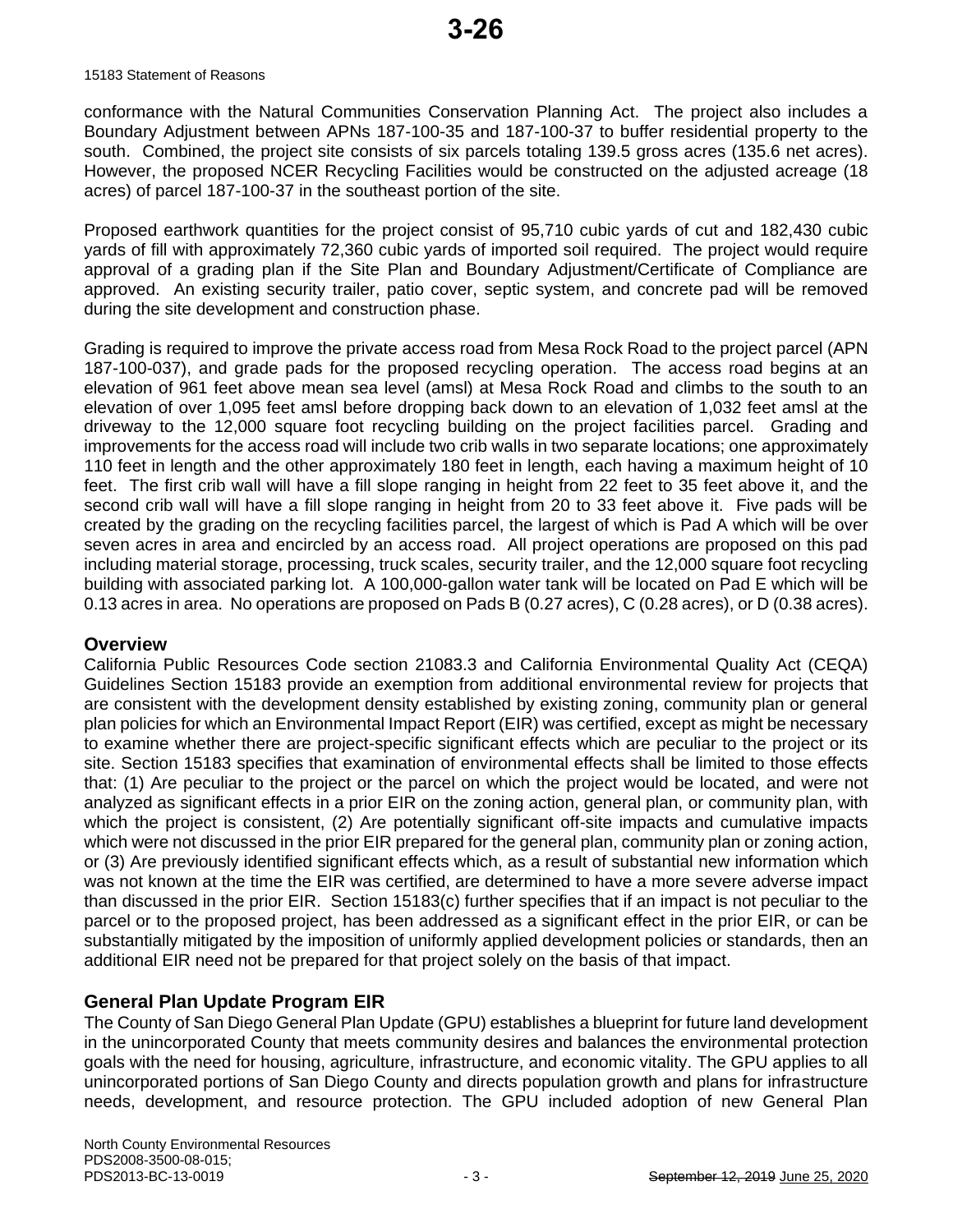elements, which set the goals and policies that guide future development. It also included a corresponding land use map, a County Road Network map, updates to Community and Subregional Plans, an Implementation Plan, and other implementing policies and ordinances. The GPU focuses population growth in the western areas of the County where infrastructure and services are available in order to reduce the potential for growth in the eastern areas. The objectives of this population distribution strategy are to: 1) facilitate efficient, orderly growth by containing development within areas potentially served by the San Diego County Water Authority (SDCWA) or other existing infrastructure; 2) protect natural resources through the reduction of population capacity in sensitive areas; and 3) retain or enhance the character of communities within the unincorporated County. The SDCWA service area covers approximately the western one third of the unincorporated County. The SDWCA boundary generally represents where water and wastewater infrastructure currently exist. This area is more developed than the eastern areas of the unincorporated County and would accommodate more growth under the GPU.

The GPU EIR was certified in conjunction with adoption of the GPU on August 3, 2011. The GPU EIR comprehensively evaluated environmental impacts that would result from Plan implementation, including information related to existing site conditions, analyses of the types and magnitude of project-level and cumulative environmental impacts, and feasible mitigation measures that could reduce or avoid environmental impacts.

#### **Summary of Findings**

The North County Environmental Resources Site Plan is consistent with the analysis performed for the GPU EIR. Further, the GPU EIR adequately anticipated and described the impacts of the proposed project, identified applicable mitigation measures necessary to reduce project specific impacts, and the project implements

these mitigation measures (see [https://www.sandiegocounty.gov/content/dam/sdc/pds/gpupdate/docs/](https://www.sandiegocounty.gov/content/dam/sdc/pds/gpupdate/docs/BOS_Aug2011/EIR/FEIR_7.00_-_Mitigation_Measures_2011.pdf) BOS\_Aug2011/EIR/FEIR\_7.00 - Mitigation\_Measures\_2011.pdf for complete list of GPU Mitigation Measures).

A comprehensive environmental evaluation has been completed for the project as documented in the attached §15183 Exemption Checklist. This evaluation concludes that the project qualifies for an exemption from additional environmental review because it is consistent with the development density and use characteristics established by the County of San Diego General Plan, as analyzed by the San Diego County General Plan Update Final Program EIR (GPU EIR, ER #02-ZA-001, SCH #2002111067), and all required findings can be made.

In accordance with CEQA Guidelines §15183, the project qualifies for an exemption because the following findings can be made:

#### **1. The project is consistent with the development density established by existing zoning, community plan or general plan policies for which an EIR was certified.**

The project proposes operation of a recycling facility on a parcel that would be approximately 18 acres following approval of a Site Plan and Boundary Adjustment/Certification of Compliance. The Site Plan would allow for the proposed recycling facilities and activities, by implementing the Community Design Review Area "B" Special Area Designator within the General Impact Industrial (M54) zone. The proposed uses are classified as a Recycling Processing Facility, Heavy Light. The M54 zone does not specify density limitations and other applicable sections of the Zoning Ordinance do not specify any density or area restrictions; however, a "G" height designator is specified allowing for a maximum height of 35 feet and two stories. The M54 zone also specifies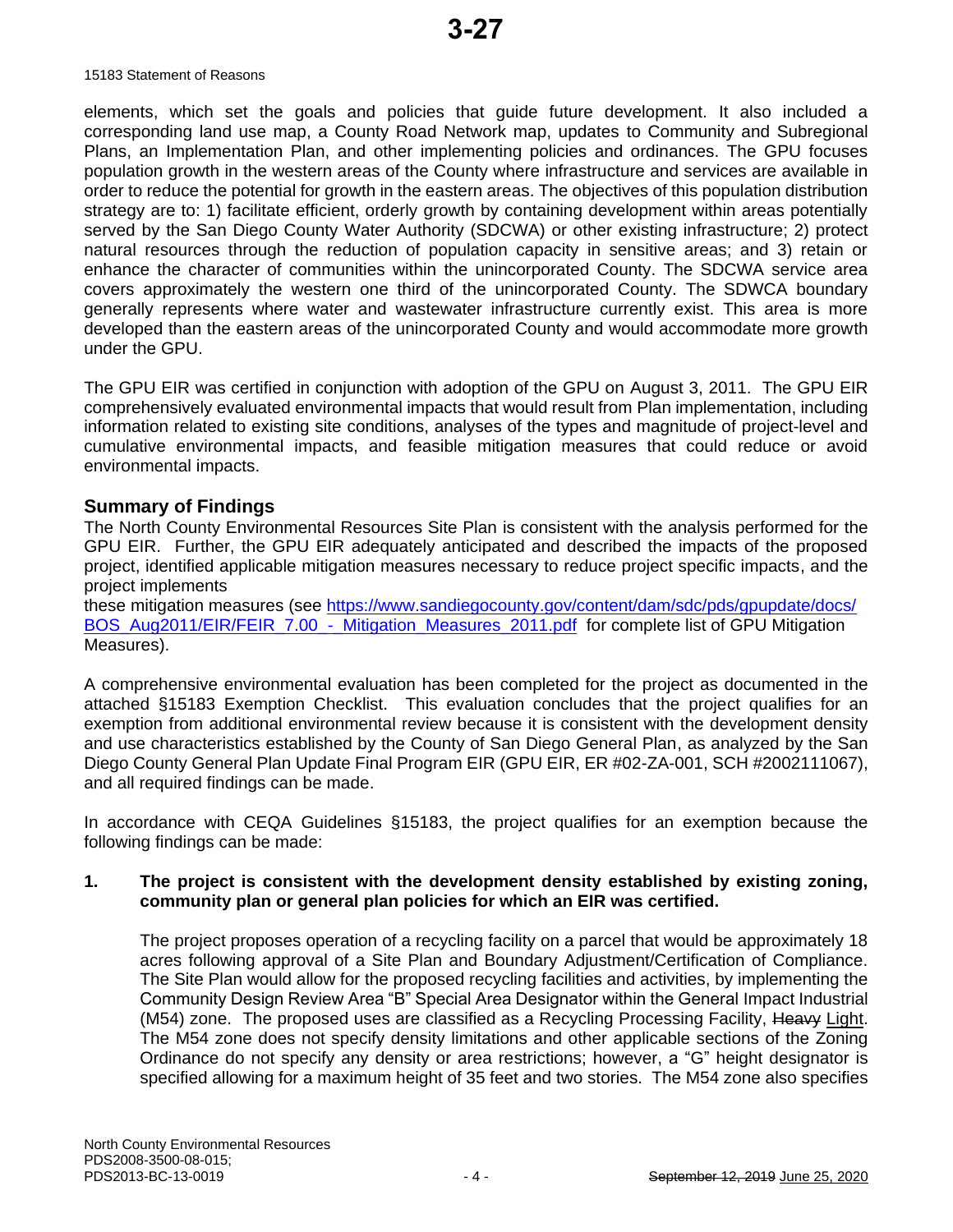a "W" building type designator allowing for one or more nonresidential detached main buildings per lot or attached nonresidential buildings on the same lot or separate lots.

The North County Metropolitan Community Plan including the I-15 Corridor Scenic Preservation Guidelines do not specify density limitations for industrial zoned properties.

The proposed project is therefore consistent with the General Impact Industrial Zoning Designation as well as the High Impact Industrial Land Use Designation of the General Plan and the certified GPU FEIR.

#### **2. There are no project specific effects which are peculiar to the project or its site, and which the GPU EIR failed to analyze as significant effects.**

The project site lies along I-15 and is subject to Site Plan review as it is in the I-15 design review corridor. The site also contains native habitat including Diegan Coastal Sage Scrub. Potentially significant impacts were identified related to biological resources; however, these impacts can be mitigated with measures that are consistent with those identified in the GPU FEIR and have been made conditions of approval in the project decision documents.

Specific mitigation measures are contained in the Biological Assessment Report and are consistent with mitigation measures Bio-1.5 and Bio-1.6 of the GU FEIR.

Pursuant to the above findings, the proposed project would not result in any project specific effects that area peculiar or which the GPU FEIR failed to analyze.

#### **3. There are no potentially significant off-site and/or cumulative impacts which the GPU EIR failed to evaluate.**

The proposed project is consistent with the use characteristics and limitations of the development considered by the GPU EIR through the application of a Site Plan and would represent a small part of the growth that was forecast for build-out of the General Plan. The GPU EIR considered the incremental impacts of the proposed project, and as explained further in the 15183 Exemption Checklist below, no potentially significant off-site or cumulative impacts have been identified which were not previously evaluated.

#### **4. There is no substantial new information which results in more severe impacts than anticipated by the GPU EIR.**

As explained in the 15183 exemption checklist below, no new information has been identified which would result in a determination of a more severe impact than what had been anticipated by the GPU EIR. All project potential impacts have been mitigated to less than significant levels; whereas, the GPU FEIR identified many potentially significant and unmitgable impacts.

#### **5. The project will undertake feasible mitigation measures specified in the GPU EIR.**

As explained in the 15183 exemption checklist below, the project will undertake feasible mitigation measures specified in the GPU EIR. These GPU EIR mitigation measures will be undertaken through project design, compliance with regulations and ordinances, or through the project's conditions of approval.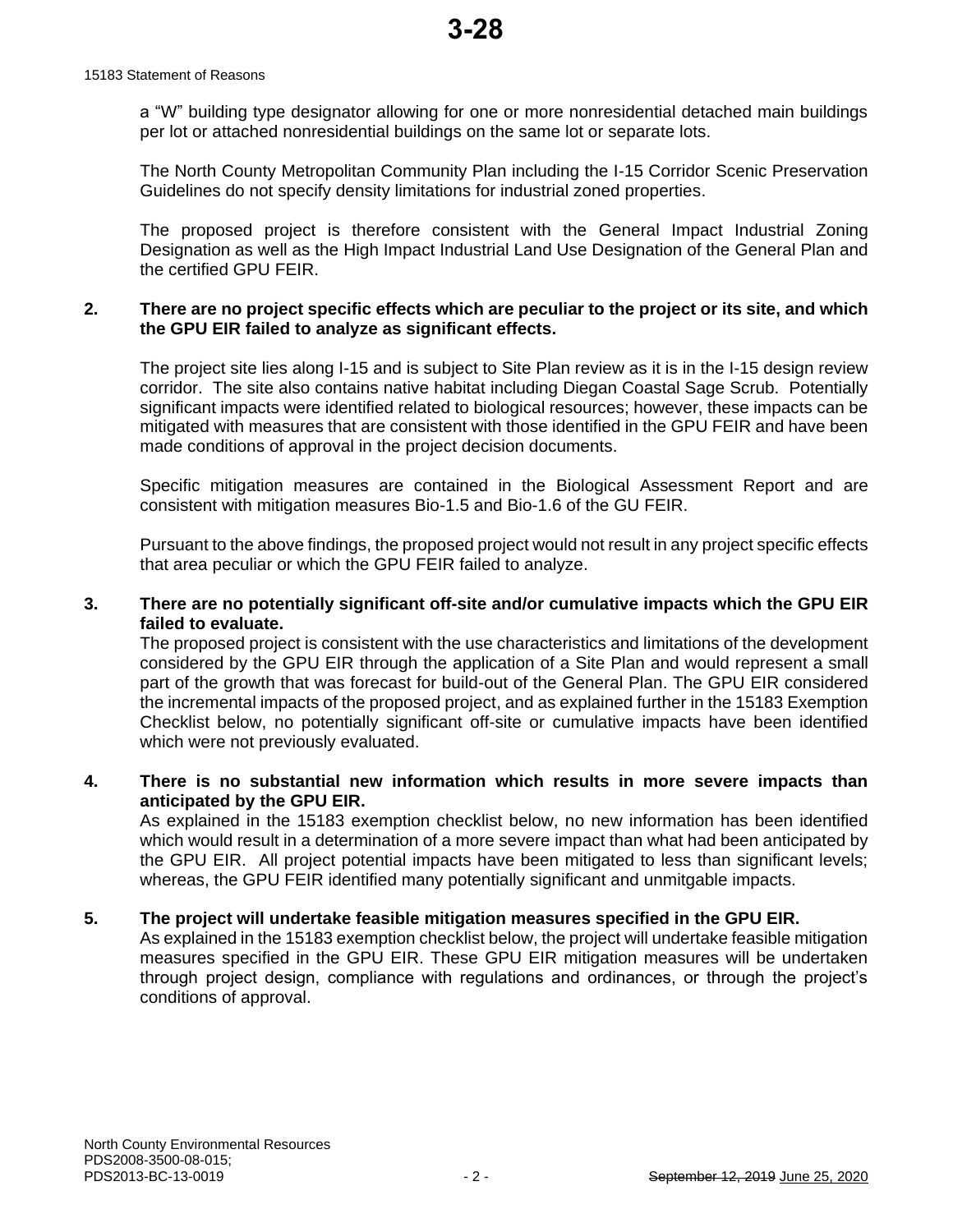|           | June 25, 2020 |
|-----------|---------------|
| Signature | Date          |
|           |               |

# Regina Ochoa<br>Printed Name

**Project Manager**<br>Title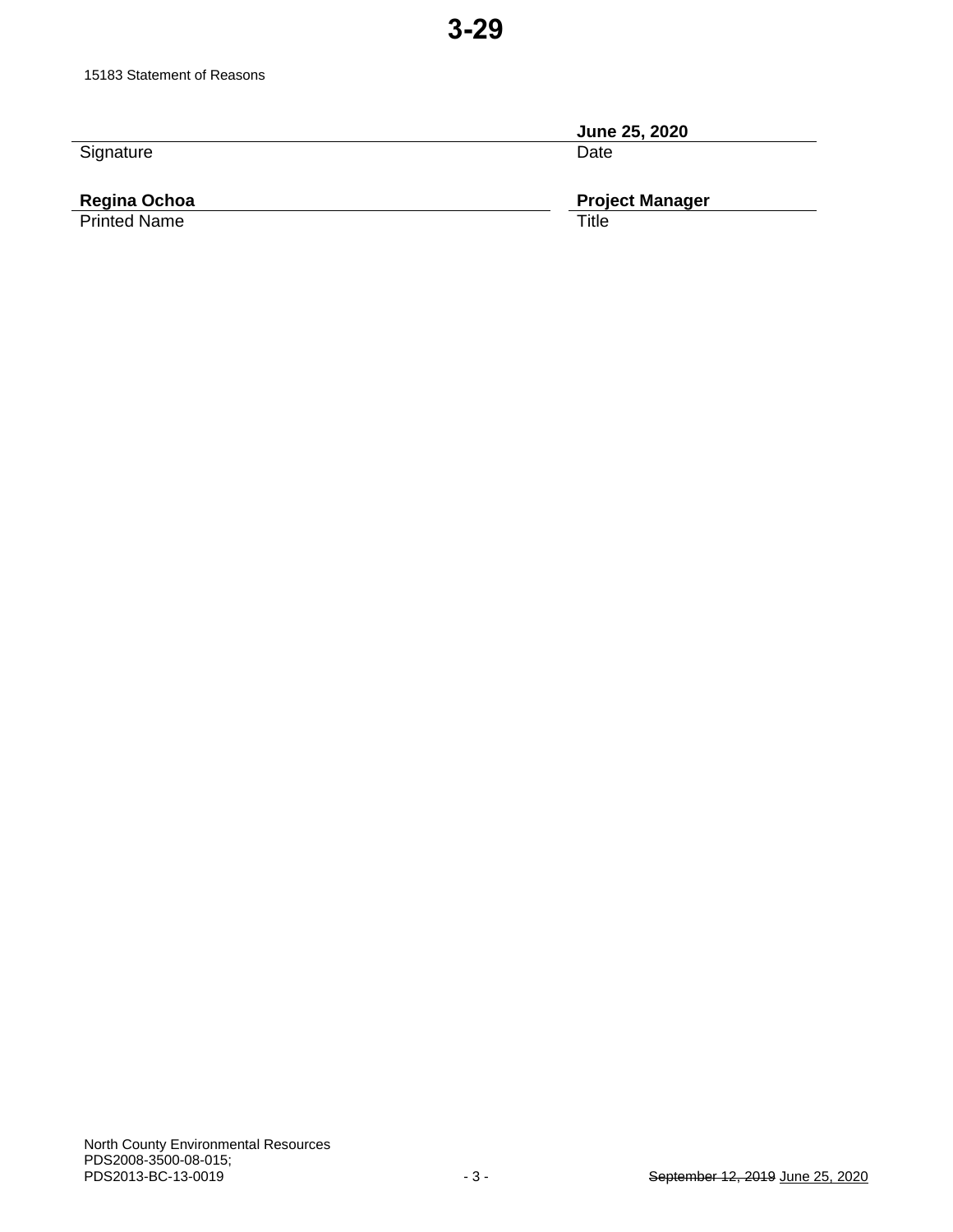# **CEQA Guidelines §15183 Exemption Checklist**

#### **Overview**

This checklist provides an analysis of potential environmental impacts resulting from the proposed project. Following the format of CEQA Guidelines Appendix G, environmental effects are evaluated to determine if the project would result in a potentially significant impact triggering additional review under Guidelines section 15183.

- Items checked "Significant Project Impact" indicates that the project could result in a significant effect which either requires mitigation to be reduced to a less than significant level or which has a significant, unmitigated impact.
- Items checked "Impact not identified by GPU EIR" indicates the project would result in a project specific significant impact (peculiar off-site or cumulative that was not identified in the GPU EIR.
- Items checked "Substantial New Information" indicates that there is new information which leads to a determination that a project impact is more severe than what had been anticipated by the GPU EIR.

A project does not qualify for a §15183 exemption if it is determined that it would result in: 1) a peculiar impact that was not identified as a significant impact under the GPU EIR; 2) a more severe impact due to new information; or 3) a potentially significant off-site impact or cumulative impact not discussed in the GPU EIR.

A summary of staff's analysis of each potential environmental effect is provided below the checklist for each subject area. A list of references, significance guidelines, and technical studies used to support the analysis is attached in Appendix A. Appendix B contains a list of GPU EIR mitigation measures.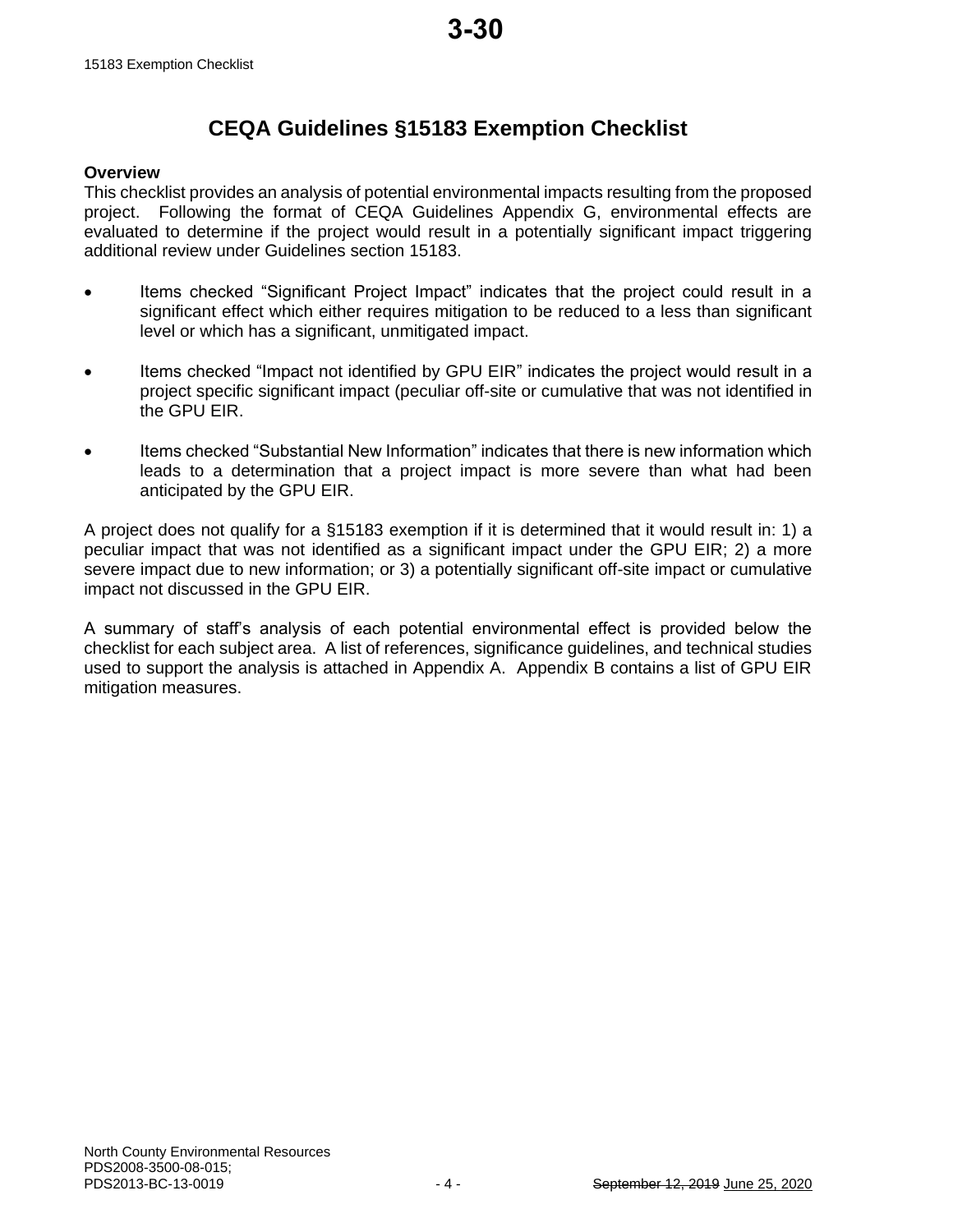|                                                                                                                                                                | <b>Significant</b><br><b>Project</b><br>Impact | <b>Impact not</b><br>identified by GPU<br>EIR. | <b>Substantial</b><br><b>New</b><br><b>Information</b> |
|----------------------------------------------------------------------------------------------------------------------------------------------------------------|------------------------------------------------|------------------------------------------------|--------------------------------------------------------|
| <b>1. Aesthetics</b> – Would the Project:<br>a) Have a substantial adverse effect on a scenic vista?                                                           |                                                |                                                |                                                        |
| b) Substantially damage scenic resources, including, but<br>not limited to, trees, rock outcroppings, and historic<br>buildings within a state scenic highway? |                                                |                                                |                                                        |
| c) Substantially degrade the existing visual character or<br>quality of the site and its surroundings?                                                         |                                                |                                                |                                                        |
| d) Create a new source of substantial light or glare,<br>which would adversely affect day or nighttime views in<br>the area?                                   |                                                |                                                |                                                        |

#### **Discussion**

- 1(a) There is no substantial adverse effect on a scenic vista because views are transitory and the project lies approximately 80- feet higher in elevation than I-15 adjacent to the east side of the project site. The access road to the recycling processing area will be improved mainly along the route of an existing dirt road. Total height of the 12,000 square foot recycling processing building will be 37.5 feet but will be located at the west side of the processing pad (Pad A) further out of the line of sight from I-15 and lower lying areas. Recycling materials will be limited to 20 feet in height and will be located within the proposed circular roadway around Pad A. The facility, processing area, access road, and retaining walls will be screened by intervening topography from the south and west, some existing vegetation, and a proposed six-foot fence and landscaping. See the Visual Resources Impact Report for Hilltop Group, by TRS Consultants, dated December 2014 and Memorandum concerning the Visual Impact Analysis for the NCER Project, by Dudek, dated December 22, 2017 for additional detail.
- 1(b) The property is within the viewshed of the North County Metro I-15 Design Corridor. Goal A of the I-15 Corridor Subregional Plan (Appendix C to the North County Metro Subregional Plan) is in regard to Scenic Preservation - Preserve to extent possible, the scenic attributes of the I-15 corridor. Goal B concerns Land Use – provide a land use pattern sensitive to the opportunities and constraints of the I-15 corridor. Goal E applies to Conservation – Protect environmental resources along the corridor including but not limited to those contained within Resource Conservation Areas. Pad A on which the recycling facility will be located lies at an elevation ranging between 1,022 and 1,031 feet amsl while I-15, 200 feet to the east, lies at an elevation of approximately 940 feet amsl. This 80 to 90-foot elevation difference is comprised of a 30 to 70-foot slope along the freeway to the project parcel, then two crib walls on the project parcel each with a maximum height of 10 feet, followed by an additional 15 to 20 feet of fill slope, 20-foot wide bench, and 10 more feet of fill slope. Grading for the access road will occur mainly along the route of an existing dirt road; and grading for the recycling facility will occur primarily on a previously disturbed area used by Caltrans as a borrow pit decades ago. Grading on previously disturbed areas will minimize impact to scenic attributes of the site and proposed landscaping will screen proposed fill slopes, retaining walls, and the recycling processing area and facilities. The proposed project will have no impact or less than significant impact from all key views analyzed in the Visual Resources Impact Report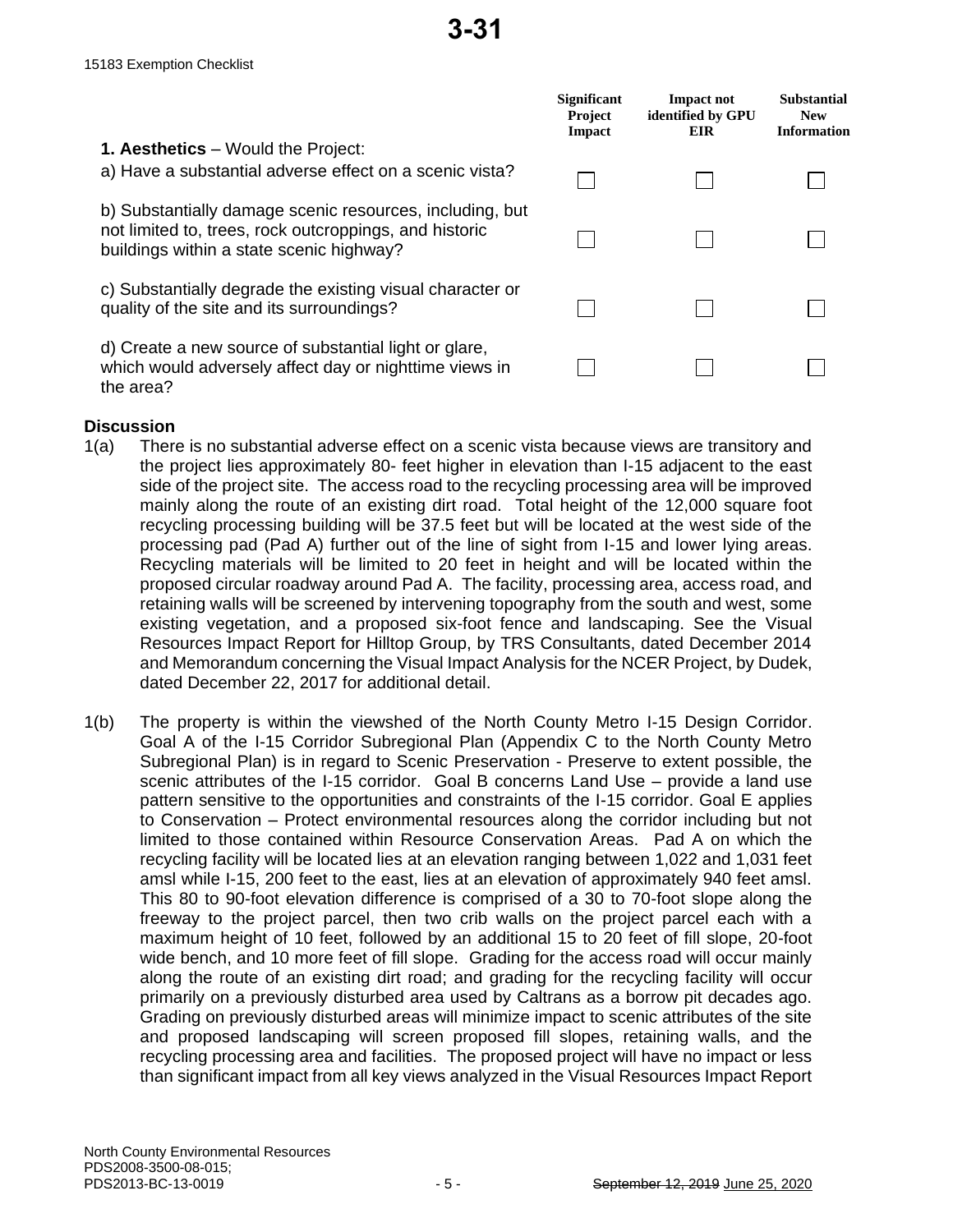15183 Exemption Checklist

and will implement and be consistent with I-15 Corridor Scenic Preservation Guidelines. Therefore, the project will not substantially damage scenic resources.

- 1(c) Please see response to 1(b) above. The project does not substantially degrade the existing visual character or quality of the site and its surrounding area. The project is set back and well above I-15, proposes the facilities and access road mainly on previously disturbed areas, and will be well screened by topography, some existing vegetation, and proposed landscaping.
- 1(d) The project proposes minimal lighting for safety and security. The project site is located more than 15 miles from the Palomar Observatory and the project's lighting will be required to conform with the County's Light Pollution Code (Zone B) and Zoning Ordinance to prevent spillover onto adjacent properties and to minimize impacts to dark skies. Therefore, the proposed project would not adversely affect day or nighttime views in the area, which would adversely affect day or nighttime views in the area.

#### **Conclusion**

As discussed above, the project will have a less than significant impact to aesthetics/visual resources. The project will not result in an impact which was not adequately evaluated by the GPU FEIR.

 $\mathbf{S}$  **Significant** 

**Impact not** 

**Substantial** 

|                                                                                                                                                                                                                                                                                                                                                     | Significant<br>Project<br><b>Impact</b> | <b>Impact not</b><br>identified by GPU<br><b>EIR</b> | Substantial<br><b>New</b><br><b>Information</b> |
|-----------------------------------------------------------------------------------------------------------------------------------------------------------------------------------------------------------------------------------------------------------------------------------------------------------------------------------------------------|-----------------------------------------|------------------------------------------------------|-------------------------------------------------|
| 2. Agriculture/Forestry Resources– Would the Project:<br>a) Convert Prime Farmland, Unique Farmland, or<br>Farmland of Statewide or Local Importance as shown on<br>the maps prepared pursuant to the Farmland Mapping and<br>Monitoring Program of the California Resources Agency,<br>or other agricultural resources, to a non-agricultural use? |                                         |                                                      |                                                 |
| b) Conflict with existing zoning for agricultural use, or a<br>Williamson Act contract?                                                                                                                                                                                                                                                             |                                         |                                                      |                                                 |
| c) Conflict with existing zoning for, or cause rezoning of,<br>forest land, timberland, or timberland zoned Timberland<br>Production?                                                                                                                                                                                                               |                                         |                                                      |                                                 |
| d) Result in the loss of forest land, conversion of forest<br>land to non-forest use, or involve other changes in the<br>existing environment, which, due to their location or<br>nature, could result in conversion of forest land to non-<br>forest use?                                                                                          |                                         |                                                      |                                                 |
| e) Involve other changes in the existing environment,<br>which, due to their location or nature, could result in<br>conversion of Important Farmland or other agricultural<br>resources, to non-agricultural use?                                                                                                                                   |                                         |                                                      |                                                 |

#### **Discussion**

2(a) The project site and surrounding area does not contain land designated as Farmland of Statewide and Local Importance as well as unique according to the State Farmland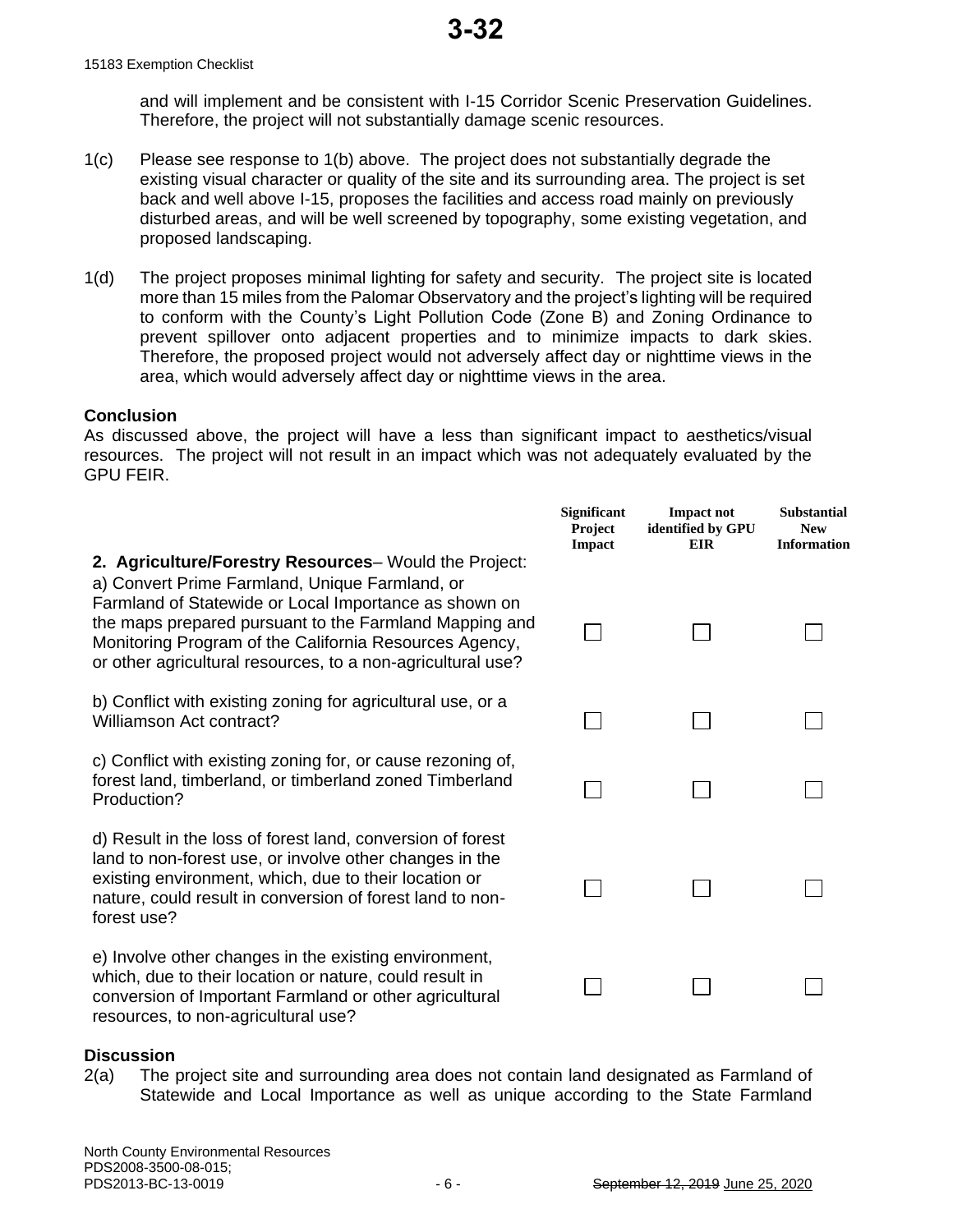Mapping and Monitoring Program (FMMP). The site and surrounding area are mapped as "Other Land". The site does contain an area of Prime Soils; however, much of that area coincides with the area previously disturbed many decades ago for a borrow pit by Caltrans for construction of I-15. No agricultural production is taking place on or near the project site based on a review of current aerial photographs. Thus, the proposed project would not convert Prime Farmland, Unique Farmland, or Farmland of Statewide or Local Importance as shown on the maps prepared pursuant to the Farmland Mapping and Monitoring Program of the California Resources Agency, or other agricultural resources, to a non-agricultural use.

- 2(b) The project site is not located within or adjacent to a Williamson Act contract. The nearest agricultural contract area is located 1.4 miles to the north-northwest of the project site. Therefore, the project would not conflict with existing zoning for agricultural use or a Williamson Act contract.
- 2(c) There are no timberland production zones on or near the proposed project site.
- 2(d) The project site is not located near any forest lands. Therefore, the proposed project would not result in the loss or conversion of forest lands.
- 2(e) The project site is located adjacent to I-15 and land zoned for agricultural and rural residential use. However, the area surrounding the project site is quite rugged and contains open space with native habitats. No agricultural production is taking place on adjacent lands. The project site is not located adjacent to any properties that are considered Important Farmland or other active agricultural production areas. Therefore, the proposed project would not result in changes to the existing environment which could result in the conversion of Important Farmland or other agricultural resources to nonagricultural uses.

#### **Conclusion**

As discussed above, the project would not result in any significant impacts to agricultural resources; therefore, the project would not result in an impact which was not adequately evaluated by the GPU FEIR.

|                                                                                                                                                                                                                                                                                                          | <b>Significant</b><br><b>Project</b><br>Impact | <b>Impact not</b><br>identified by GPU<br><b>EIR</b> | <b>Substantial</b><br><b>New</b><br><b>Information</b> |
|----------------------------------------------------------------------------------------------------------------------------------------------------------------------------------------------------------------------------------------------------------------------------------------------------------|------------------------------------------------|------------------------------------------------------|--------------------------------------------------------|
| 3. Air Quality – Would the Project:<br>a) Conflict with or obstruct implementation of the San<br>Diego Regional Air Quality Strategy (RAQS) or<br>applicable portions of the State Implementation Plan<br>(SIP)?                                                                                         |                                                |                                                      |                                                        |
| b) Violate any air quality standard or contribute<br>substantially to an existing or projected air quality<br>violation?                                                                                                                                                                                 |                                                |                                                      |                                                        |
| c) Result in a cumulatively considerable net increase of<br>any criteria pollutant for which the project region is non-<br>attainment under an applicable federal or state ambient<br>air quality standard (including releasing emissions which<br>exceed quantitative thresholds for ozone precursors)? |                                                |                                                      |                                                        |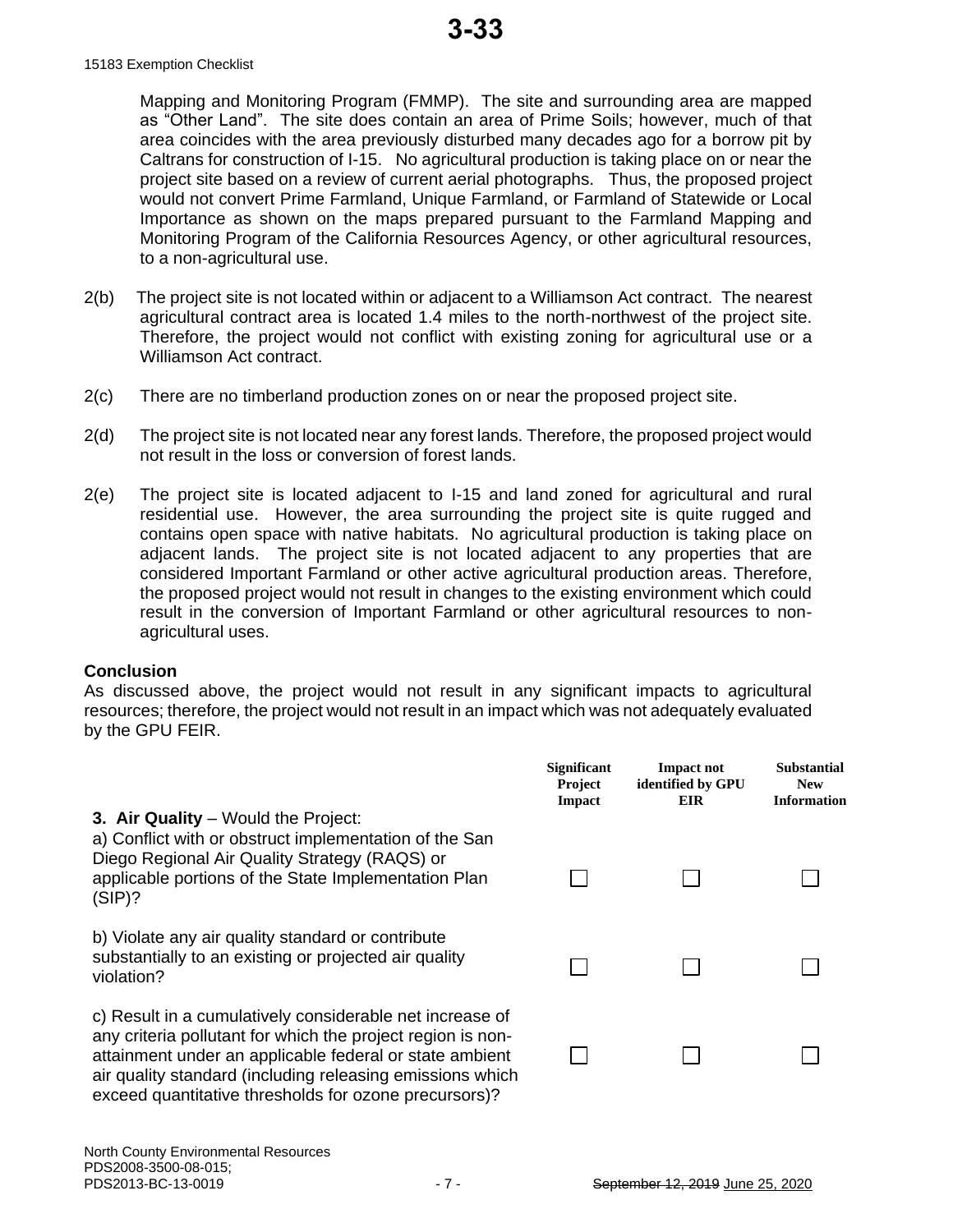| d) Expose sensitive receptors to substantial pollutant<br>concentrations?  |  |  |
|----------------------------------------------------------------------------|--|--|
| e) Create objectionable odors affecting a substantial<br>number of people? |  |  |

**3-34**

#### **Discussion**

- 3(a) An Air Quality and Greenhouse Gas Emissions Assessment was prepared by Dudek, dated June 3, 2019. As the proposed project would be consistent with the project site's General Plan land use designation, and because the SIP and RAQS rely on information from CARB and SANDAG including growth projections based on population, vehicle trends, and land use plans developed by the County and the cities in the County as part of the development of their general plans, the proposed land uses would be accounted for in the projections contained in the SIP and RAQS. Therefore, the proposed project would not conflict with or obstruct the implementation of local air quality plans and impacts would be less than significant. Please refer to Section 3.2.1 of the Air Quality and Greenhouse Gas Emissions Assessment prepared by Dudek, dated June 3, 2019 for additional detail.
- 3(b) Project construction and operational emissions associated with the development of the proposed commercial development would not exceed the County's construction and operational significance level thresholds. Therefore, the project would not violate any air quality standard or contribute substantially to an existing or projected air quality violation. Please refer to Section 3.2.2 of the Air Quality and Greenhouse Gas Emissions Assessment prepared by Dudek, dated June 3, 2019 for additional detail.
- 3(c) San Diego County is presently in non-attainment for the National and California Ambient Air Quality Standard (NAAQS and CAAQS, respectively) for ozone  $(O_3)$ . San Diego County is also presently in non-attainment for concentrations of Particulate Matter less than or equal to 10 microns ( $PM_{10}$ ) and Particulate Matter less than or equal to 2.5 microns  $(PM<sub>2.5</sub>)$  under the CAAQS.  $O<sub>3</sub>$  is formed when volatile organic compounds (VOCs) and oxides of nitrogen  $(NO_x)$  react in the presence of sunlight. VOC sources include any source that burns fuels (e.g., gasoline, natural gas, wood, oil); solvents; petroleum processing and storage; and pesticides. Sources of  $PM_{10}$  in both urban and rural areas include motor vehicles, wood burning stoves and fireplaces, dust from construction, landfills, agriculture, wildfires, brush/waste burning, and industrial sources of windblown dust from open lands.

The project would contribute  $PM_{10}$ ,  $PM_{2.5}$ ,  $NO_{X}$ , and VOCs emissions from construction/grading activities; however, the incremental increase would not exceed established significance level thresholds (see Question 3(b) above). Additionally, grading activities associated with construction of the project would be subject to the County of San Diego Grading Ordinance and the San Diego Air Pollution Control District (SDAPCD) Rule 55, which requires the implementation of dust control measures. the proposed project would not result in a cumulatively considerable contribution to regional O3 concentrations or other criteria pollutant emissions. Cumulative impacts would be less than significant. Please refer to Section 3.2.3 of the Air Quality and Greenhouse Gas Emissions Assessment prepared by Dudek, dated June 3, 2019 for additional detail.

3(d) The closest receptor to the project site is a residence approximately 620 feet to the south. the project would not add trips to an intersection currently operating at LOS E or F, and would not degrade an existing intersection LOS from an acceptable level (D or better) to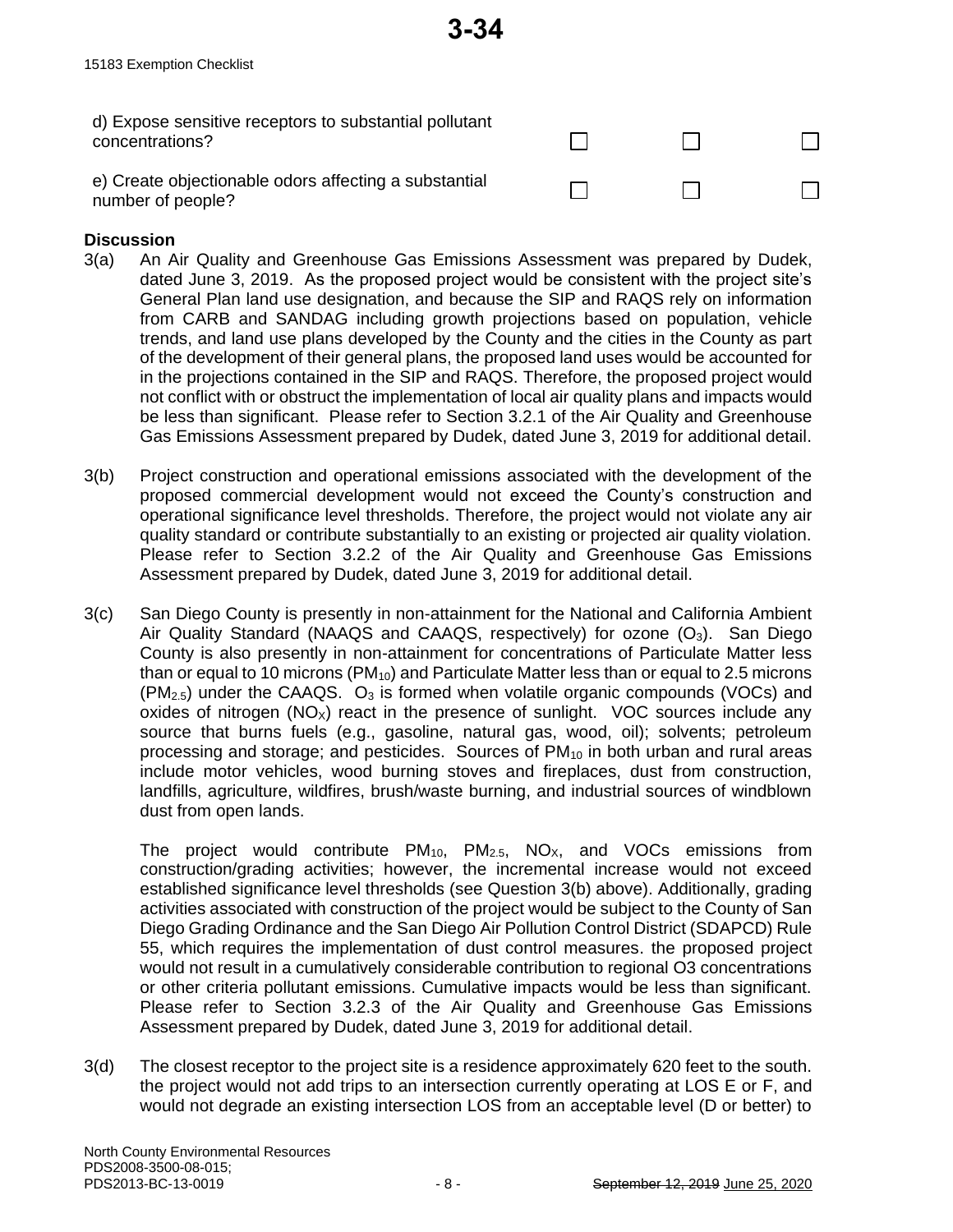LOS E or F. Therefore, impacts from CO "hotspots" would be less than significant. The greatest potential for TAC emissions during construction would be diesel particulate matter (DPM) emissions from heavy equipment operations and heavy-duty trucks, and the associated health impacts to sensitive receptors. This equipment would be subject to CARB regulations for nonroad equipment and would be used on an as-needed basis. Because of the steep terrain between the project and closest receptor and the prevailing wind direction, the TAC emissions from operation are not expected to impact the closest receptor. Therefore, TAC emissions from construction and operation are expected to be less than significant. Health impacts associated with criteria air pollutants (PM10, PM2.5, NOx, CO, O3, and VOCs) would be considered less than significant. Please refer to Section 3.2.4 of the Air Quality and Greenhouse Gas Emissions Assessment prepared by Dudek, dated June 3, 2019 for additional detail.

3(e) The NCER Recycling Facility would engage in three forms of recycling; of these forms of recycling, chipping and grinding of wood would be the primary sources of potential odor generation. The proposed project would prepare and implement an Odor Impacts Minimization Plan (OIMP) according to Title 14 California Code of Regulations Division 7, Chapter 3.1 17863.4. As specified in the California Code of Regulations, an OIMP shall include an odor monitoring protocol, identification of potential odor receptors, a description of meteorological conditions that would affect the movement of odor, a response protocol, design considerations intended to minimize odor, and a description of operation procedures intended to minimize odor The project could produce objectionable odors during construction from paving, painting, and equipment operation; however, these substances, if present at all, would be minimal and temporary. The operation of retail and storage uses are not associated with typical odor generating uses. Subsequently, no significant air quality odor impacts are expected to affect surrounding receptors. Therefore, the proposed project would not create objectionable odors that would affect a substantial number of people. With the implementation of the required OIMP and subsequent incorporation of the above identified odor minimization best management practices (BMPs) (such BMPs would be incorporated into the OIMP), odors impacts would be less than significant. Moreover, the effects of objectionable odors are localized to the immediate surrounding area and would not contribute to a cumulatively considerable odor impact. Please refer to Section 3.2.5 of the Air Quality and Greenhouse Gas Emissions Assessment prepared by Dudek, dated June 3, 2019 for additional detail.

#### **Conclusion**

As discussed above, the project would not result in any significant impacts to air quality; therefore, the project would not result in an impact which was not adequately evaluated by the GPU FEIR.

| 4. Biological Resources – Would the Project:                                                                                                                                                                                                                                                                | <b>Significant</b> | <b>Impact not</b> | <b>Substantial</b> |
|-------------------------------------------------------------------------------------------------------------------------------------------------------------------------------------------------------------------------------------------------------------------------------------------------------------|--------------------|-------------------|--------------------|
|                                                                                                                                                                                                                                                                                                             | <b>Project</b>     | identified by     | <b>New</b>         |
|                                                                                                                                                                                                                                                                                                             | <b>Impact</b>      | <b>GPU EIR</b>    | <b>Information</b> |
| a) Have a substantial adverse effect, either directly or<br>through habitat modifications, on any candidate,<br>sensitive, or special status species in local or regional<br>plans, policies, or regulations, or by the California<br>Department of Fish and Wildlife or U.S. Fish and Wildlife<br>Service? |                    |                   |                    |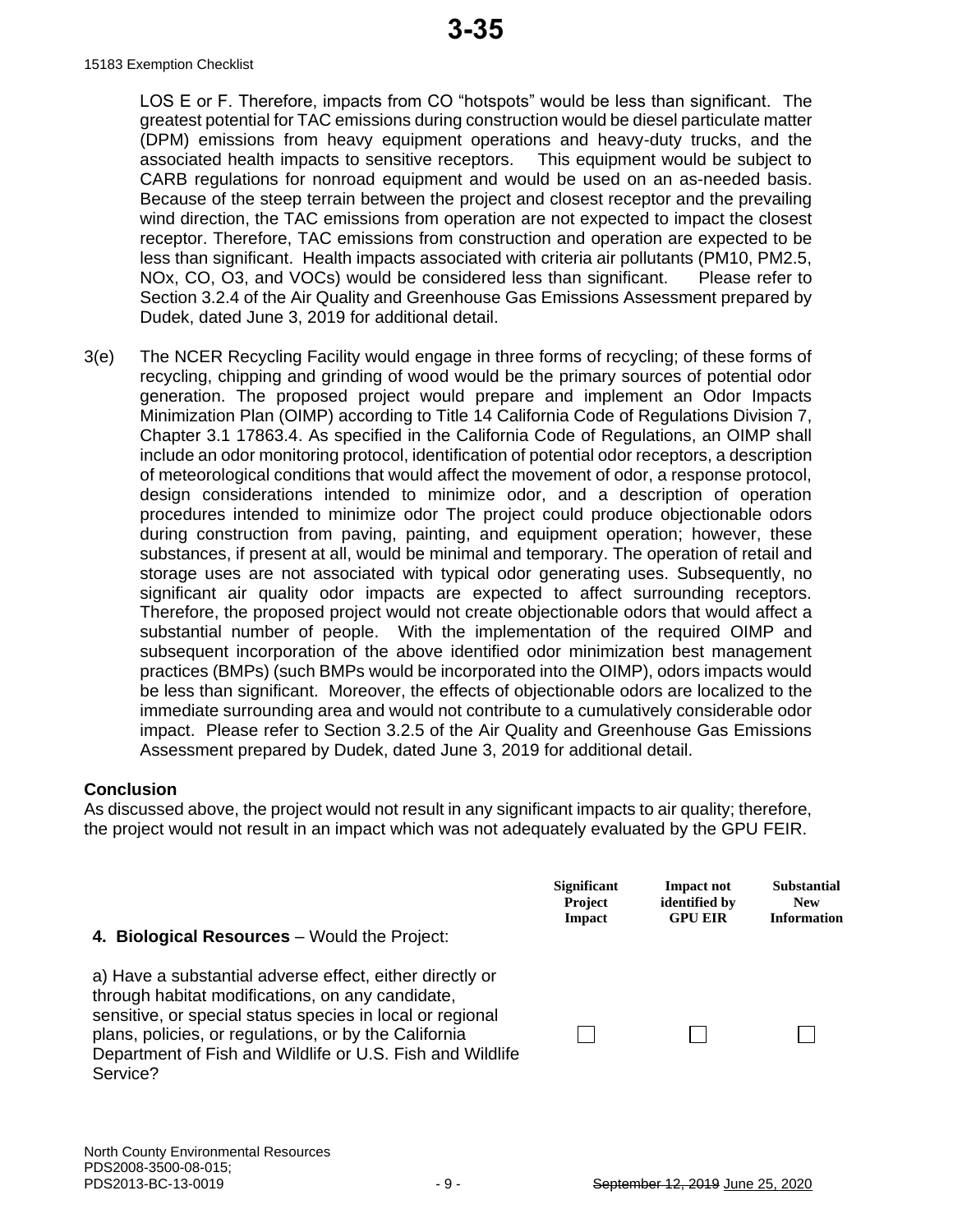15183 Exemption Checklist

b) Have a substantial adverse effect on any riparian habitat or other sensitive natural community identified in local or regional plans, policies, regulations or by the California Department of Fish and Wildlife or US Fish and Wildlife Service?

c) Have a substantial adverse effect on federally protected wetlands as defined by Section 404 of the Clean Water Act (including, but not limited to, marsh, vernal pool, coastal, etc.) through direct removal, filling, hydrological interruption, or other means?

d) Interfere substantially with the movement of any native resident or migratory fish or wildlife species or with established native resident or migratory wildlife corridors, or impede the use of native wildlife nursery sites?

e) Conflict with the provisions of any adopted Habitat Conservation Plan, Natural Communities Conservation Plan, other approved local, regional or state habitat conservation plan or any other local policies or ordinances that protect biological resources?

| $\Box$ |        |          |
|--------|--------|----------|
| $\Box$ | $\Box$ | Ľ٦       |
| $\Box$ | $\Box$ | $\sqcup$ |
|        |        |          |

#### **Discussion**

4(a) Biological resources on the project site were evaluated in a Biological Assessment Report prepared by BLUE Consulting, dated March 10, 2013 and additional memorandums by Dudek as listed in Appendix A. The project will impact 1.07 acres of Diegan coastal sage scrub, 9.86 acres of mafic southern mixed chaparral, 0.08 acres of coast live oak woodland and 0.17 acre of southern coast live oak riparian forest. These impacts are considered significant and will be mitigated through both onsite and offsite mitigation. The project will also need approval of a Habitat Loss Permit for impacts to Diegan coastal sage scrub. One sensitive plant species and one sensitive wildlife species were detected during field surveys: summer holly (*Comarostaphylis diversfolla ssp. diversifolla*) and red-tailed hawk (*Buteo jamaicensis*). The project will avoid impacts to the sensitive plant species and potential impacts to sensitive wildlife species will be mitigated through habitat-based mitigation (onsite and offsite mitigation).

As considered by the GPU EIR, project impacts to sensitive habitat and/or species will be mitigated through ordinance compliance and through implementation of the following mitigation measures: purchase of offsite mitigation, dedication of biological open space and a limited building zone easement, the installation of open space signage and fencing, biological monitoring and breeding season avoidance to prevent brushing, clearing, and/or grading between February 15 and August 31. The GPU EIR identified these mitigation measures as Bio 1.5 and Bio 1.6. Please see Sections 2 and 3 of the Biological Assessment Report as well as the additional memorandums by Dudek for additional discussion regarding these impacts and mitigation measures.

4(b) Based on the Biological Assessment Report, the project will impact 0.17 acre of southern coast live oak riparian forest. The project will also result in impacts to the following sensitive natural communities: Diegan coastal sage scrub, mafic southern mixed chaparral, coast live oak woodland.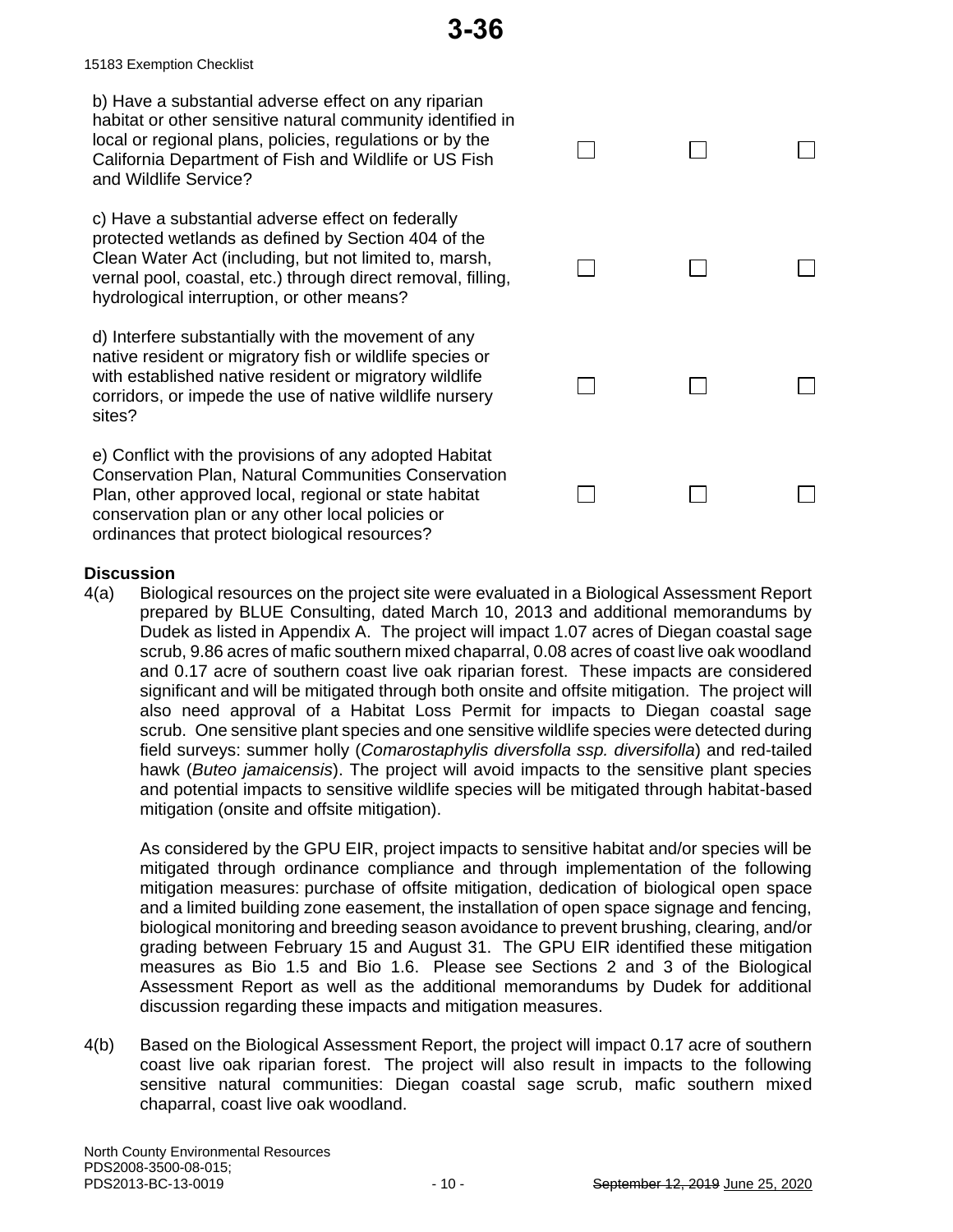As considered by the GPU EIR, project impacts to sensitive habitats will be mitigated through ordinance compliance and through implementation of the following mitigation measures: purchase of offsite mitigation, dedication of biological open space and a limited building zone easement, the installation of open space signage and fencing, biological monitoring and breeding season avoidance to prevent brushing, clearing, and/or grading between February 15 and August 31. The GPU EIR identified these mitigation measures as Bio 1.5 and Bio 1.6. Please see Section 4 of the Biological Assessment Report as well as the additional memorandums by Dudek for additional discussion regarding these impacts and mitigation measures.

- 4(c) The proposed project site does not contain wetlands or waters as defined by Section 404 of the Clean Water Act. Therefore, no impacts to these resources occur and no mitigation is required. Please see Section 5 of the Biological Assessment Report for additional discussion.
- 4(d) The project will have no significant impacts to wildlife movement or nursery sites. Therefore, no specific mitigation for impacts to Wildlife Movement or Nursery Sites is necessary. Please see Section 6 of the Biological Assessment Report as well as the additional memorandums by Dudek for additional discussion.
- 4(e) The project is consistent with the Resource Protection Ordinance (RPO), Natural Communities Conservation Planning (NCCP) Process, and Migratory Bird Treaty Act (MBTA). Appropriate mitigation is proposed for all biological resources impacts. Please see Section 7 of the Biological Assessment Report for additional discussion regarding conformance with these plans.

#### **Conclusion**

As discussed above, the project will result in potentially significant impacts to biological resources; however, all impacts are appropriately mitigated to a level less than significant. These impacts and proposed mitigation measures were anticipated and evaluated by the GPU FEIR.

| 5. Cultural Resources - Would the Project:                                                                      | <b>Significant</b><br><b>Project</b><br>Impact | Impact not<br>identified by<br><b>GPU EIR</b> | <b>Substantial</b><br><b>New</b><br><b>Information</b> |
|-----------------------------------------------------------------------------------------------------------------|------------------------------------------------|-----------------------------------------------|--------------------------------------------------------|
| a) Cause a substantial adverse change in the significance<br>of a historical resource as defined in 15064.5?    |                                                |                                               |                                                        |
| b) Cause a substantial adverse change in the significance<br>of an archaeological resource pursuant to 15064.5? |                                                |                                               |                                                        |
| c) Directly or indirectly destroy a unique geologic feature?                                                    |                                                |                                               |                                                        |
| d) Directly or indirectly destroy a unique paleontological<br>resource or site?                                 |                                                |                                               |                                                        |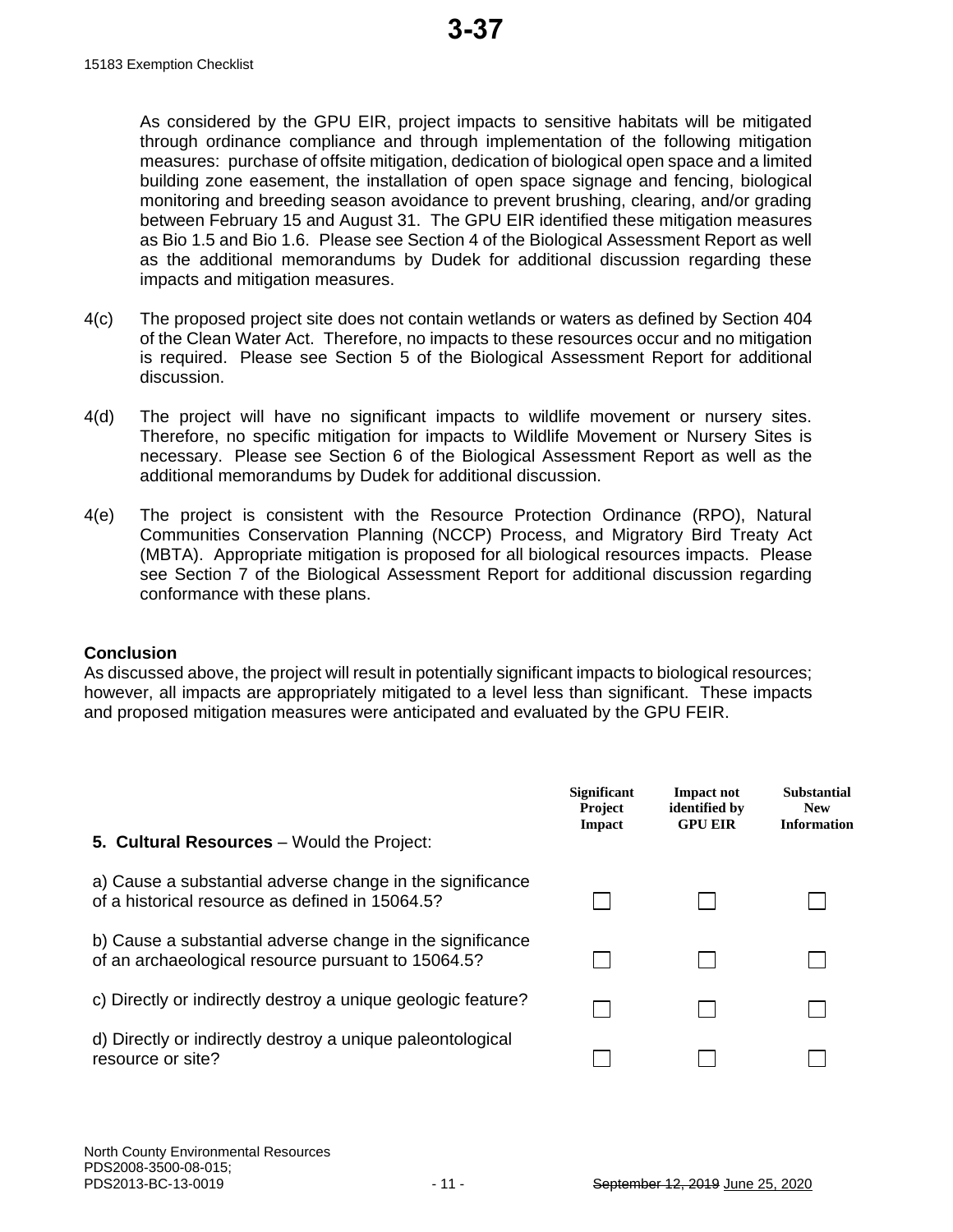$\Box$ 

 $\Box$ 

 $\Box$ 

e) Disturb any human remains, including those interred outside of formal cemeteries?

#### **Discussion**

- 5(a) Based on an analysis of records and a survey of the property by County approved archaeologists Micah Hale and Brian Smith, it has been determined that there are no impacts to historical resources because they do not occur within the project site. The results of the survey are provided in the cultural resources reports titled, *Negative Cultural Resources Survey Report for the North County Environmental Recycling Facility* (January 2019) prepared by Micah Hale, and *Negative Cultural Resources Survey Report – The Mesa Rock Nursery Project* (June 1, 2009) prepared by Brian F. Smith.
- 5(b) Based on an analysis of records and a survey of the property by County approved archaeologists Micah Hale and Brian Smith, it has been determined that there are no impacts to archaeological resources because they do not occur within the project site. The results of the survey are provided in the cultural resources reports titled, *Negative Cultural Resources Survey Report for the North County Environmental Recycling Facility*  (January 2019) prepared by Micah Hale, and *Negative Cultural Resources Survey Report – The Mesa Rock Nursery Project* (June 1, 2009) prepared by Brian F. Smith. Native American monitoring (Gabe Kitchen and Clint Linton of Red Tail Monitoring and Research, Inc.) was provided during the two surveys. No issues were raised by the Native American monitors.

Native American consultation was initiated on April 3, 2015. Twenty-nine tribes and tribal organizations were contacted inquiring whether they would like to engage in Native tribal consultation. Three tribes (Pauma, Rincon, San Luis Rey) requested consultation, and copies of studies and project documents. County staff met with all three tribes. During consultation, it was identified that a tribal cultural resource (TCR) was located outside of the parcels on which the access road and recycling facility would be constructed and operate, but still within the overall 139.5-acre site ownership area. The TCR (TCR-1) was recorded and is on file with the South Coastal Information Center. One tribe requested that the applicant place the TCR within an open space easement. The TCR is located within the proposed biological resources open space proposed on the site ownership area.

Due to the disturbed nature of the project site, monitoring was not required as a condition of approval. However, as considered by the GPU EIR, potential impacts to cultural resources will be mitigated through ordinance compliance and conformance with the County's Cultural Resource Guidelines (grading monitoring), if resources are encountered. The GPU EIR identified these mitigation measures as Cul-2.5.

- 5(c) The site does not contain any unique geologic features that have been listed in the County's Guidelines for Determining Significance for Unique Geology Resources nor does the site support any known geologic characteristics that have the potential to support unique geologic features.
- 5(d) A review of the County's Paleontological Resources Maps and data on San Diego County's geologic formations indicates that the project is located on geological formations (Cretaceous plutonic) that do not have the potential to contain unique paleontological resources.

As considered by the GPU EIR, potential impacts to paleontological resources will be mitigated through ordinance compliance and conformance with the County's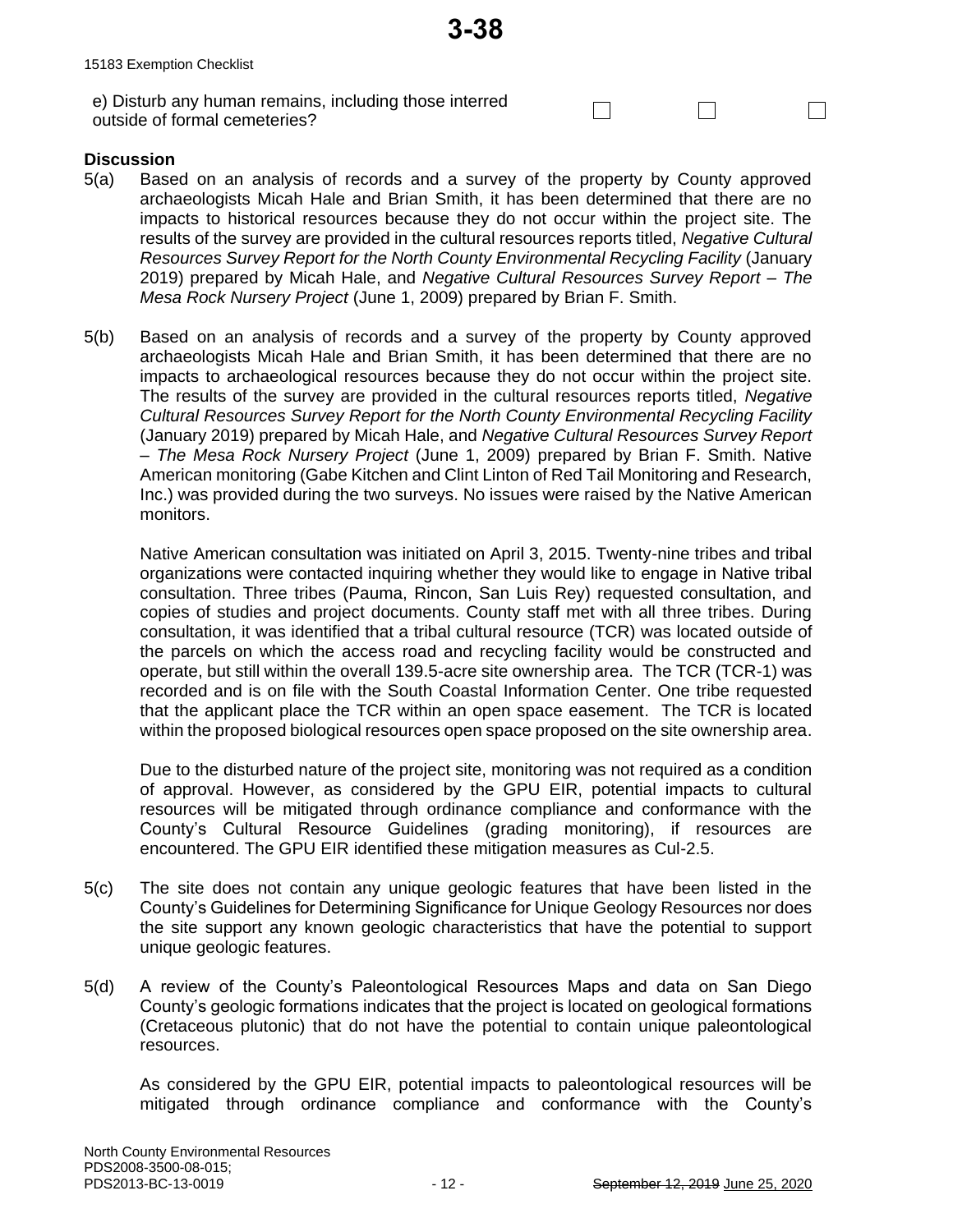Paleontological Resource Guidelines (grading monitoring), if resources are encountered. The GPU EIR identified these mitigation measures as Cul-3.1

5(e) Based on an analysis of records and archaeological surveys of the property, it has been determined that the project site does not include a formal cemetery or any archaeological resources that might contain interred human remains. The results of the survey are provided in the archaeological survey report entitled, "*Negative Cultural Resources Survey Report for the North County Environmental Recycling Facility* (January 2019) prepared by Micah Hale, and *Negative Cultural Resources Survey Report – The Mesa Rock Nursery Project* (June 1, 2009) prepared by Brian F. Smith. In addition, the project must comply with the San Diego County Grading, Clearing, and Watercourse Ordinance (Sections 87.101-87.804), CEQA Section 15064.5(d), and Section 7050.5 of the Health & Safety Code. These regulations require the suspension of grading operations should human remains or Native American artifacts be encountered.

#### **Conclusion**

The surveys conducted the project will not result in any potentially significant impacts to cultural resources. No further environmental analysis is required because:

- 1. No peculiar impacts to the project or its site have been identified.
- 2. There are no potentially significant off-site and/or cumulative impacts which were not discussed by the GPU FEIR.
- 3. No substantial new information has been identified which results in an impact which is more severe than anticipated by the GPU FEIR.
- 4. Feasible mitigation measures contained within the GPU FEIR will be applied to the project.

| <b>6. Geology and Soils</b> – Would the Project:                                                                                                                                                                                                                                  | <b>Significant</b><br><b>Project</b><br><b>Impact</b> | <b>Impact not</b><br>identified by<br><b>GPU EIR</b> | <b>Substantial</b><br><b>New</b><br><b>Information</b> |
|-----------------------------------------------------------------------------------------------------------------------------------------------------------------------------------------------------------------------------------------------------------------------------------|-------------------------------------------------------|------------------------------------------------------|--------------------------------------------------------|
| a) Expose people or structures to potential substantial<br>adverse effects, including the risk of loss, injury, or death<br>involving: rupture of a known earthquake fault, strong<br>seismic ground shaking, seismic-related ground failure,<br>liquefaction, and/or landslides? |                                                       |                                                      |                                                        |
| b) Result in substantial soil erosion or the loss of topsoil?                                                                                                                                                                                                                     |                                                       |                                                      |                                                        |
| c) Be located on a geologic unit or soil that is unstable, or<br>that would become unstable as a result of the project, and<br>potentially result in an on- or off-site landslide, lateral<br>spreading, subsidence, liquefaction or collapse?                                    |                                                       |                                                      |                                                        |
| d) Be located on expansive soil, as defined in Table 18-1-B<br>of the Uniform Building Code (1994), creating substantial<br>risks to life or property?                                                                                                                            |                                                       |                                                      |                                                        |
|                                                                                                                                                                                                                                                                                   |                                                       |                                                      |                                                        |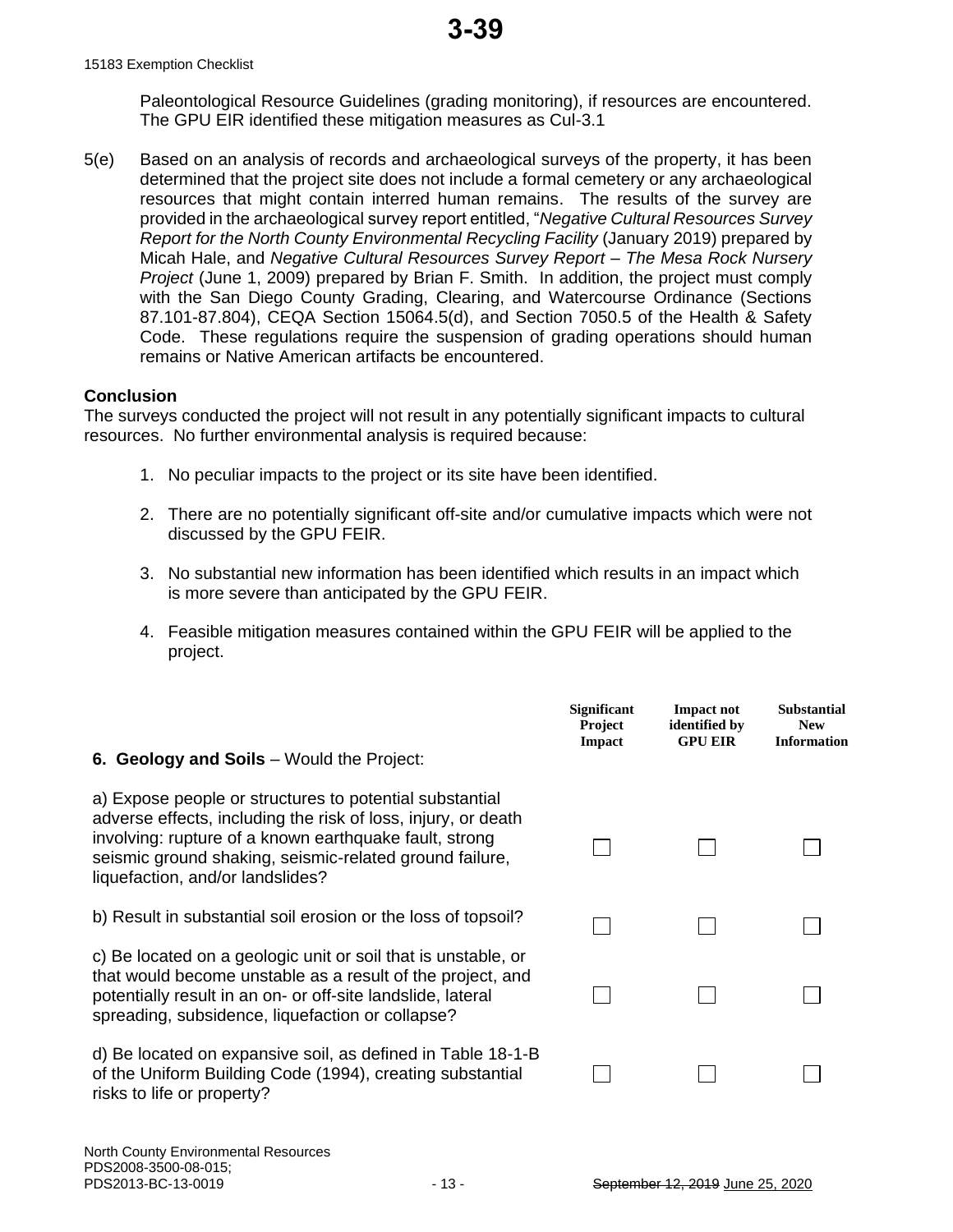e) Have soils incapable of adequately supporting the use of septic tanks or alternative wastewater disposal systems where sewers are not available for the disposal of wastewater?

# **Discussion**

6(a)(i) The project site is not located in a fault rupture hazard zone identified by the Alquist-Priolo Earthquake Fault Zoning Act, Special Publication 42, Revised 1997, Fault-Rupture Hazards Zones in California, or located within any other area with substantial evidence of a known fault. Therefore, the proposed project would not expose people or structures to potential adverse effects involving: rupture of a known earthquake fault, strong seismic ground shaking, seismic-related ground failure, liquefaction, and/or landslides.

**3-40**

- 6(a)(ii) To ensure the structural integrity of all buildings and structures, the proposed project must conform to the Seismic Requirements as outlined within the California Building Code. Compliance with the California Building Code and the County Building Code will ensure that the project would not result in a significant impact.
- 6(a)(iii) The project site is not within a "Potential Liquefaction Area" as identified in the County Guidelines for Determining Significance for Geologic Hazards. In addition, the site is not underlain by poor artificial fill or located within a floodplain.
- 6(a)(iv)The site is located within a "Landslide Susceptibility Area" as identified in the County Guidelines for Determining Significance for Geologic Hazards. Landslide Susceptibility Areas were developed based on landslide risk profiles included in the *Multi-Jurisdictional Hazard Mitigation Plan, San Diego, CA* (URS, 2004). Landslide risk areas from this plan were based on data including steep slopes (greater than 25%); soil series data (SANDAG based on USGS 1970s series); soil-slip susceptibility from USGS; and Landslide Hazard Zone Maps (limited to western portion of the County) developed by the California Department of Conservation, Division of Mines and Geology (DMG). Also included within Landslide Susceptibility Areas are gabbroic soils on slopes steeper than 15% in grade because these soils are slide prone. According to the Report of Geotechnical Investigation for the site dated November 1, 2012 and Addendum No. 2 to the report dated May 7, 2013, the report concluded that there is no evidence of past slope failure on site or in the historic aerial photographs reviewed. Additionally, the report concluded that cut slopes are to be cut in very dense granitic bedrock and would be stable. Therefore, impacts from landslides at the project site are considered to be less than significant.
- 6(b) According to the Soil Survey of San Diego County, the soils on-site are identified as Cieneba very rocky coarse sandy loam, Fallbrook Sandy Loam, Placentia Sandy Loam and Ramona Sandy Loam that have a moderate soil erodibility rating. However, the project will not result in substantial soil erosion or the loss of topsoil because the project will be required to comply with the Watershed Protection Ordinance (WPO) and Grading Ordinance which will ensure that the project would not result in any unprotected erodible soils, will not alter existing drainage patters, and will not develop steep slopes. Additionally, the project will be required to implement Best Management Practices (BMPs) as proposed in the project Stormwater Quality Management Plan (SWQMP) dated August 29, 2019 to prevent erosion and transport of sediment offsite.
- 6(c) The project site is not located on or near geological formations that are unstable or would potentially become unstable as a result of the project. Furthermore, the project will be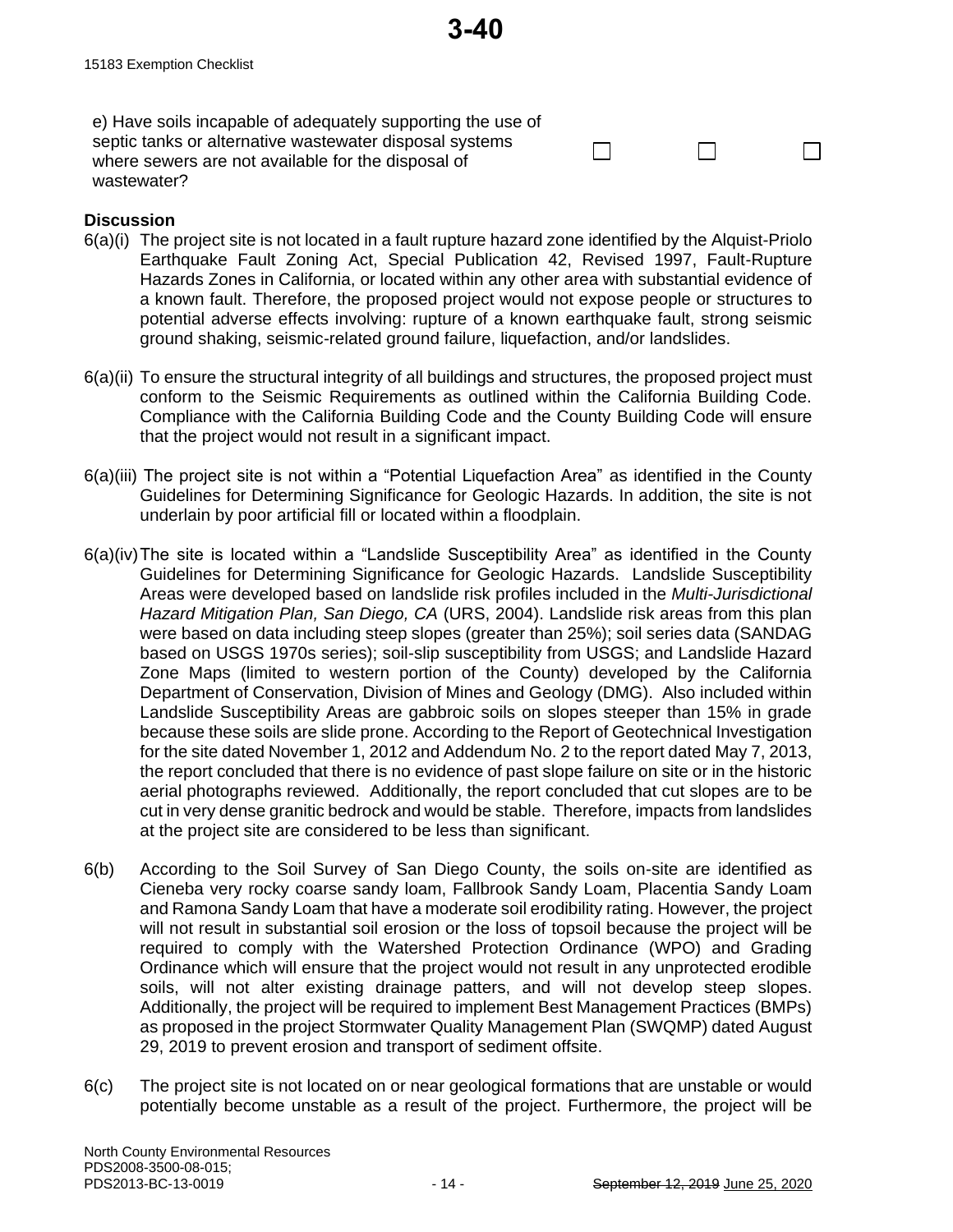required to comply with the WPO and Grading Ordinance which will ensure that the project would not result in any unprotected erodible soils and will not develop steep slopes that could cause landslides, lateral spreading, subsidence, liquefaction, or collapse.

- 6(d) The project is not underlain by an expansive soils as defined within Table 18-I-B of the Uniform Building Code (1994). The soils on-site are Cieneba very rocky coarse sandy loam, 30 to 75 percent slopes and Ramona sandy loam, 9 to 15 percent slopes, eroded. These soils have a shrink-swell behavior of low and represent no substantial risks to life or property. Additionally, the project will not result in substantial risks to life or property because compliance with the Building Code and implementation of standard engineering techniques would ensure structural safety.
- 6(e) The project will discharge domestic wastewater to on-site wastewater systems (OSWS). The project involves the installation of two onsite wastewater treatment systems to accommodate the employees, a security trailer. The employee facilities comprise a 2,000 gallon septic tank connected to a 208-foot horizontal seepage pit with 100 percent reserve area. The security trailer/caretaker's residence would be a 1,000-gallon septic tank connected to a 50-foot horizontal seepage pit with 100 percent reserve area. This system will require the installation of a pump system. Discharged wastewater must conform to the Regional Water Quality Control Board's (RWQCB) applicable standards, including the Regional Basin Plan and the California Water Code. California Water Code Section 13282 allows the RWQCB to authorize a local public agency to issue permits for OSWS "to ensure that systems are adequately designed, located, sized, spaced constructed and maintained." The RWQCB with jurisdiction over San Diego County have authorized the County of San Diego, Department of Environmental Health (DEH) to issue certain OSWS permits through the County and within the incorporated cities. DEH has reviewed the OSWS lay-out for the project pursuant to DEH, Land and Water Quality Division's, "Onsite Wastewater Systems: Permitting Process and Design Criteria." DEH approved the project's OSWS on April 19, 2013. Therefore, the project has soils capable of adequately supporting the use of septic tanks or alternative wastewater disposal systems as determined by the authorized, local public agency. In addition, the project will comply with the San Diego County Code of Regulatory Ordinances, Title 6, Div. 8, Chap. 3, Septic Tanks and Seepage Pits. Therefore, the project has soils capable of adequately supporting the OSWS as determined by the authorized local public agency.

#### **Conclusion**

As discussed above, the project would not result in any significant impacts to/from geology/soils; therefore, the project would not result in an impact which was not adequately evaluated by the GPU EIR.

|                                                                                                                                        | <b>Significant</b><br><b>Project</b><br>Impact | <b>Impact not</b><br>identified by<br><b>GPU EIR</b> | <b>Substantial</b><br><b>New</b><br><b>Information</b> |
|----------------------------------------------------------------------------------------------------------------------------------------|------------------------------------------------|------------------------------------------------------|--------------------------------------------------------|
| 7. Greenhouse Gas Emissions - Would the Project:                                                                                       |                                                |                                                      |                                                        |
| a) Generate greenhouse gas emissions, either directly or<br>indirectly, that may have a significant impact on the<br>environment?      |                                                |                                                      |                                                        |
| b) Conflict with an applicable plan, policy or regulation<br>adopted for the purpose of reducing the emissions of<br>greenhouse gases? |                                                |                                                      |                                                        |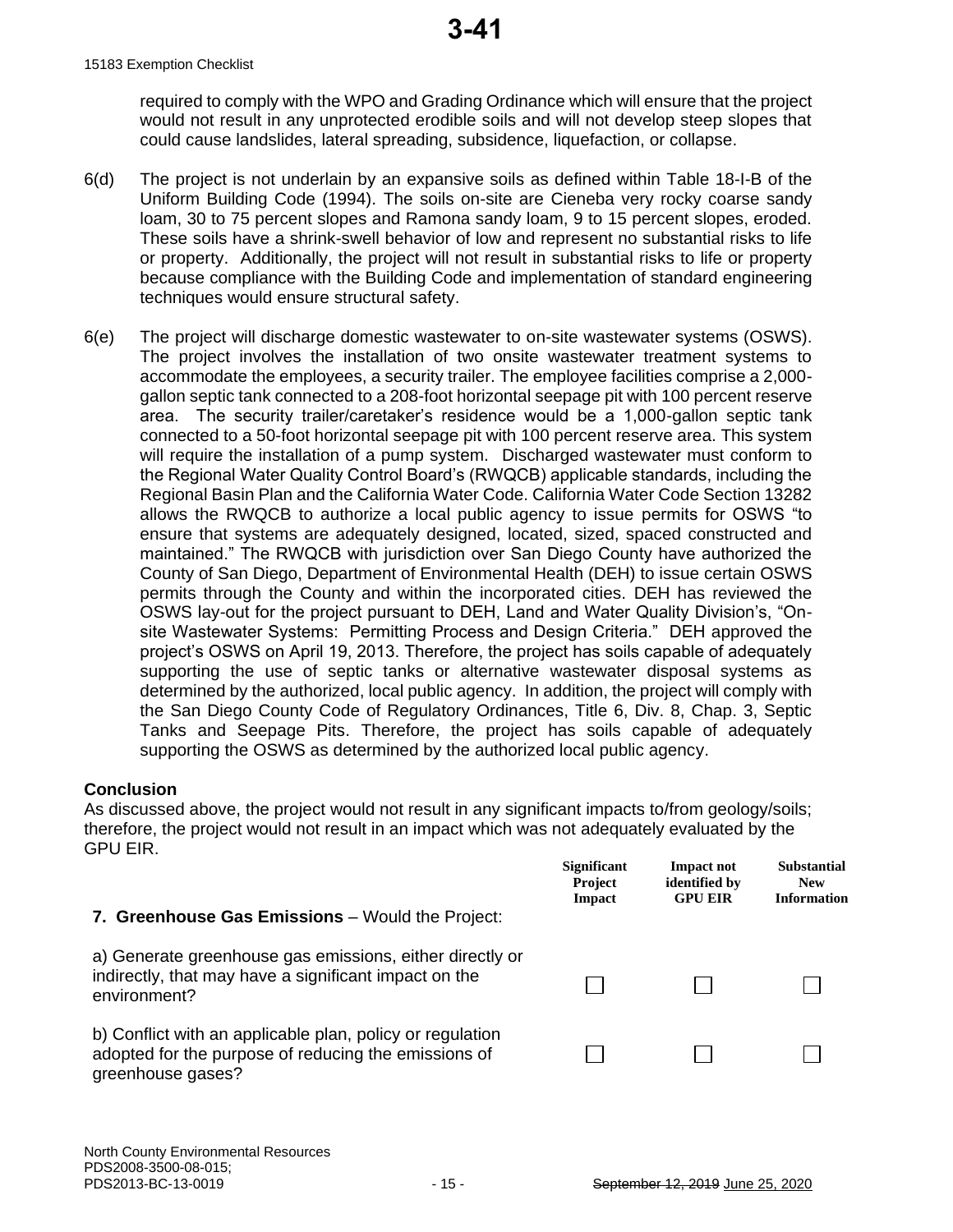#### **Discussion**

7(a) The project would produce GHG emissions through construction activities, truck and vehicle trips, and operation of recycling equipment. However, the project was deemed consistent with the County's Climate Action Plan (CAP) through application of the CAP Consistency Checklist and would have a less than significant impact from the generation of greenhouse gas emissions. Please see Section 4.2 of the Air Quality and Greenhouse Gas Emissions Assessment prepared by Dudek, dated June 3, 2019 for additional analysis of this issue.

The County of San Diego adopted a Climate Action Plan on February 14, 2018 which outlines actions that the County will undertake to meet its greenhouse gas (GHG) emissions reductions targets. Implementation of the CAP requires that new development projects incorporate more sustainable design standards and implement applicable reduction measures consistent with the CAP. To help streamline this review and determine consistency of proposed projects with the CAP during development review, the County has prepared a CAP Consistency Review Checklist (Checklist). The proposed project would implement all applicable measures identified in the Checklist and would therefore be consistent with the County's Climate Action Plan.

7(b) The project would not conflict with an applicable plan, policy, or regulation adopted for the purpose of reducing the emissions of GHGs. The project was deemed consistent with the County's Climate Action Plan (CAP) through application of the CAP Consistency Checklist.

#### **Conclusion**

As discussed above, the proposed project would not result in any significant or new significant impacts to greenhouse gas emissions; therefore, the project would not result in an impact which was not adequately evaluated by the GPU FEIR.

| 8. Hazards and Hazardous Materials - Would the<br>Project:                                                                                                                                                                                                                                                                     | <b>Significant</b><br><b>Project</b><br>Impact | <b>Impact not</b><br>identified by<br><b>GPU EIR</b> | <b>Substantial</b><br><b>New</b><br><b>Information</b> |
|--------------------------------------------------------------------------------------------------------------------------------------------------------------------------------------------------------------------------------------------------------------------------------------------------------------------------------|------------------------------------------------|------------------------------------------------------|--------------------------------------------------------|
| a) Create a significant hazard to the public or the<br>environment through the routine transport, storage, use, or<br>disposal of hazardous materials or wastes or through<br>reasonably foreseeable upset and accident conditions<br>involving the release of hazardous materials into the<br>environment?                    |                                                |                                                      |                                                        |
| b) Emit hazardous emissions or handle hazardous or<br>acutely hazardous materials, substances, or waste within<br>one-quarter mile of an existing or proposed school?                                                                                                                                                          |                                                |                                                      |                                                        |
| c) Be located on a site which is included on a list of<br>hazardous materials sites compiled pursuant to<br>Government Code Section 65962.5, or is otherwise known<br>to have been subject to a release of hazardous substances<br>and, as a result, would it create a significant hazard to the<br>public or the environment? |                                                |                                                      |                                                        |
|                                                                                                                                                                                                                                                                                                                                |                                                |                                                      |                                                        |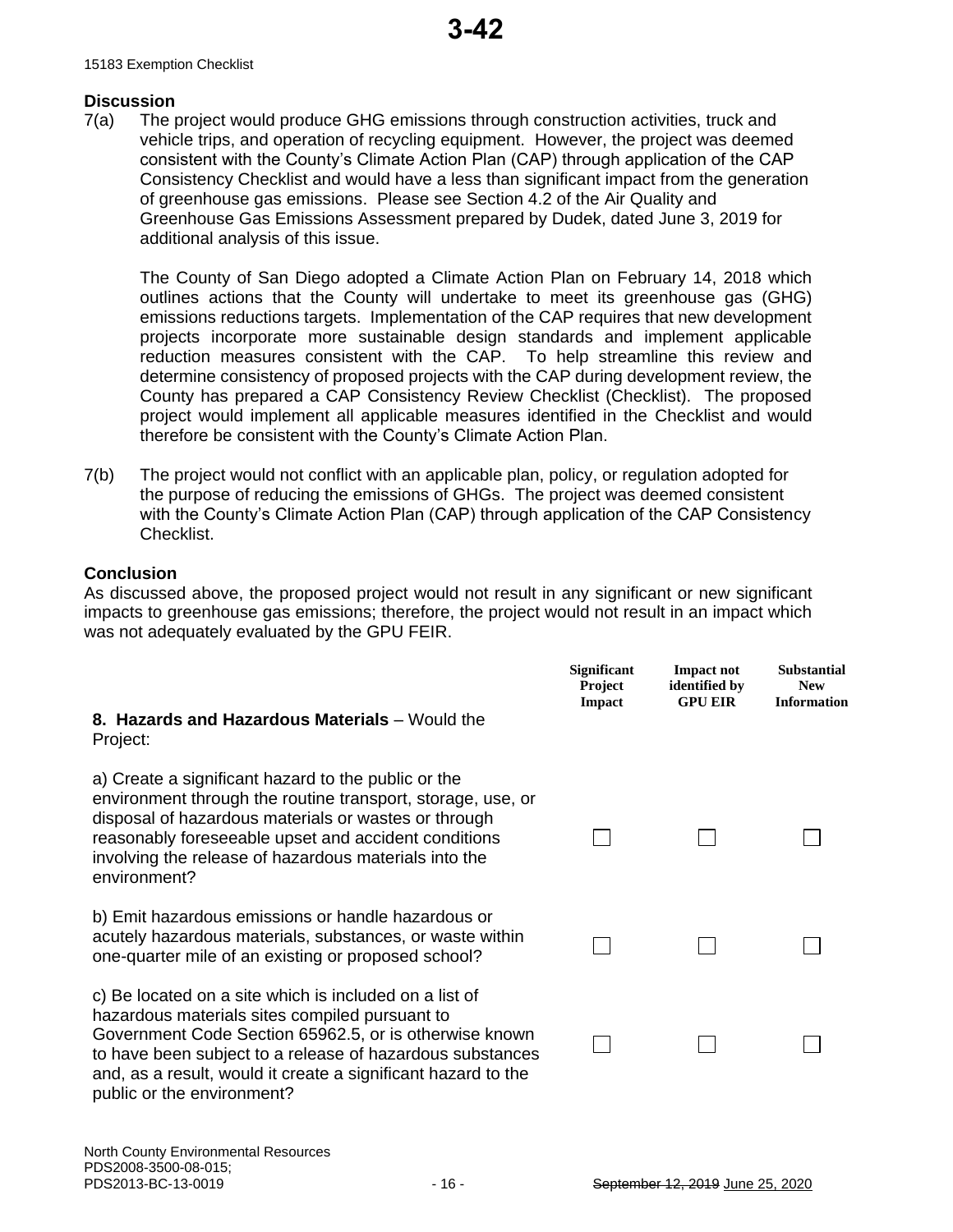d) For a project located within an airport land use plan or, where such a plan has not been adopted, within two miles of a public airport or public use airport, would the project result in a safety hazard for people residing or working in the project area?

e) For a project within the vicinity of a private airstrip, would the project result in a safety hazard for people residing or working in the project area?

f) Impair implementation of or physically interfere with an adopted emergency response plan or emergency evacuation plan?

g) Expose people or structures to a significant risk of loss injury or death involving wildland fires, including where wildlands are adjacent to urbanized areas or where residences are intermixed with wildlands?

h) Propose a use, or place residents adjacent to an existing or reasonably foreseeable use that would substantially increase current or future resident's exposure to vectors, including mosquitoes, rats or flies, which are capable of transmitting significant public health diseases or nuisances?

|         | $\Box$ | $\Box$ | $\Box$                  |
|---------|--------|--------|-------------------------|
| ł       | $\Box$ | $\Box$ | $\Box$                  |
|         | $\Box$ | $\Box$ | Ľ                       |
| s,<br>e | $\Box$ | $\Box$ | $\Box$                  |
| J       |        |        |                         |
|         | $\Box$ | $\Box$ | $\overline{\mathsf{L}}$ |

# **Discussion**

8(a) The project is for a recycling processing facility for tree waste chipping and grinding; the recycling of wood and construction debris ("C&D wood"); and the recycling of concrete, asphalt, and inert material from demolition projects ("CDI debris"). The project will not accept, transport, use, store, or dispose hazardous wastes or materials. All incoming loads would be checked and approved for recycling prior to being unloaded at the facility. A Hazardous Materials Program and Hazardous Load Check Program will be implemented Hazardous Materials Program and Hazardous Load Check Program to prevent these materials from coming onto the project site. Please see the Hazardous Load Check/Materials Program document for additional detail regarding implementation of this plan.

The San Diego County Department of Environmental Health Hazardous Materials Division (DEH HMD) is the Certified Unified Program Agency (CUPA) for San Diego County responsible for enforcing Chapter 6.95 of the Health and Safety Code. As the CUPA, the DEH HMD is required to regulate hazardous materials business plans and chemical inventory, hazardous waste and tiered permitting, underground storage tanks, and risk management plans. *Should* the facility propose the storage of potentially hazardous materials (such as diesel fuel) in the future, a Hazardous Materials Business Plan would be required is required to contain basic information on the location, type, quantity and health risks of hazardous materials stored or used onsite. The plan would also contain an emergency response plan which describes the procedures for mitigating a hazardous release, procedures and equipment for minimizing the potential damage of a hazardous materials release, and provisions for immediate notification of the HMD, the Office of Emergency Services, and other emergency response personnel such as the local Fire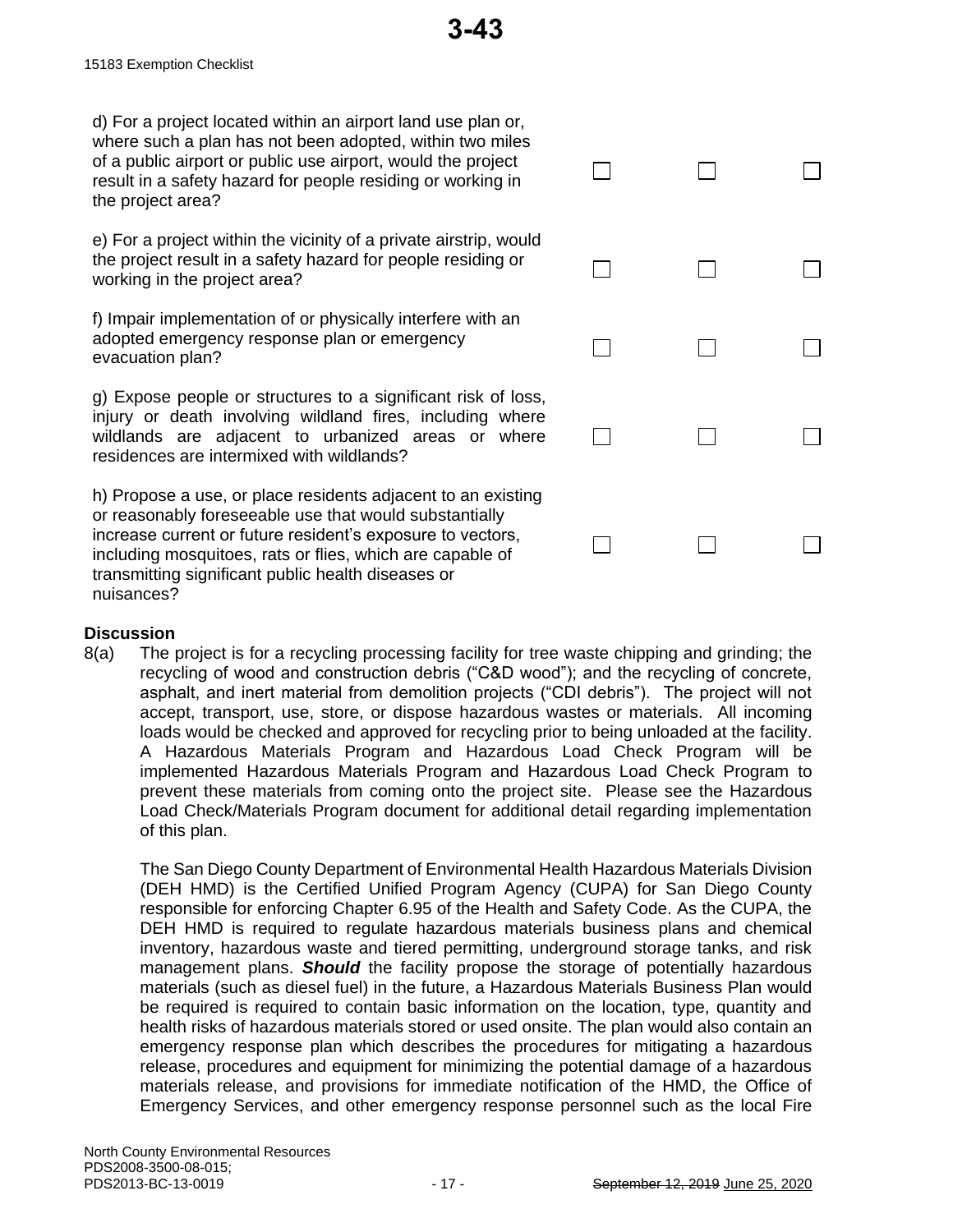#### 15183 Exemption Checklist

Agency having jurisdiction. Implementation of the emergency response plan would facilitate rapid response in the event of an accidental spill or release, thereby reducing potential adverse impacts. Furthermore, the DEH HMD would be required to conduct ongoing routine inspections to ensure compliance with existing laws and regulations; to identify safety hazards that could cause or contribute to an accidental spill or release; and to suggest preventative measures to minimize the risk of a spill or release of hazardous substances.

Therefore, because the facility will not accept, transport, use, store, or dispose hazardous wastes or materials, and will implement a Hazardous Materials Program and Hazardous Load Check Program to prevent these materials from coming onto the project site, no impacts will occur.

- 8(b) The project is not located within one-quarter mile of an existing or proposed school. Therefore, the project will not have any effect on an existing or proposed school.
- 8(c) Based on a regulatory database search, the project site has not been subject to a release of hazardous substances. The project site is not included in any of the following lists or databases: the State of California Hazardous Waste and Substances sites list compiled pursuant to Government Code Section 65962.5., the San Diego County Hazardous Materials Establishment database, the San Diego County DEH Site Assessment and Mitigation (SAM) Case Listing, the Department of Toxic Substances Control (DTSC) Site Mitigation and Brownfields Reuse Program Database ("CalSites" Envirostor Database), the Resource Conservation and Recovery Information System (RCRIS) listing, the EPA's Superfund CERCLIS database or the EPA's National Priorities List (NPL). Additionally, the project does not propose structures for human occupancy or significant linear excavation within 1,000 feet of an open, abandoned, or closed landfill, is not located on or within 250 feet of the boundary of a parcel identified as containing burn ash (from the historic burning of trash), is not on or within 1,000 feet of a Formerly Used Defense Site (FUDS), does not contain a leaking Underground Storage Tank**,** and is not located on a site with the potential for contamination from historic uses such as intensive agriculture, industrial uses, a gas station or vehicle repair shop. Therefore, the project would not create a significant hazard to the public or environment.
- 8(d) The proposed project is not located within an Airport Land Use Compatibility Plan (ALUCP), an Airport Influence Area, or a Federal Aviation Administration Height Notification Surface. Also, the project does not propose construction of any structure equal to or greater than 150 feet in height, constituting a safety hazard to aircraft and/or operations from an airport or heliport. Therefore, the project will not constitute a safety hazard for people residing or working in the project area.
- 8(e) The proposed project is not within one mile of a private airstrip. Therefore, the proposed project would not result in a safety hazard for people residing or working in the project area.
- 8(f)(i) OPERATIONAL AREA EMERGENCY PLAN AND MULTI-JURISDICTIONAL HAZARD MITIGATION PLAN: The Operational Area Emergency Plan is a comprehensive emergency plan that defines responsibilities, establishes an emergency organization, defines lines of communications, and is designed to be part of the statewide Standardized Emergency Management System. The Operational Area Emergency Plan provides guidance for emergency planning and requires subsequent plans to be established by each jurisdiction that has responsibilities in a disaster situation. The Multi-Jurisdictional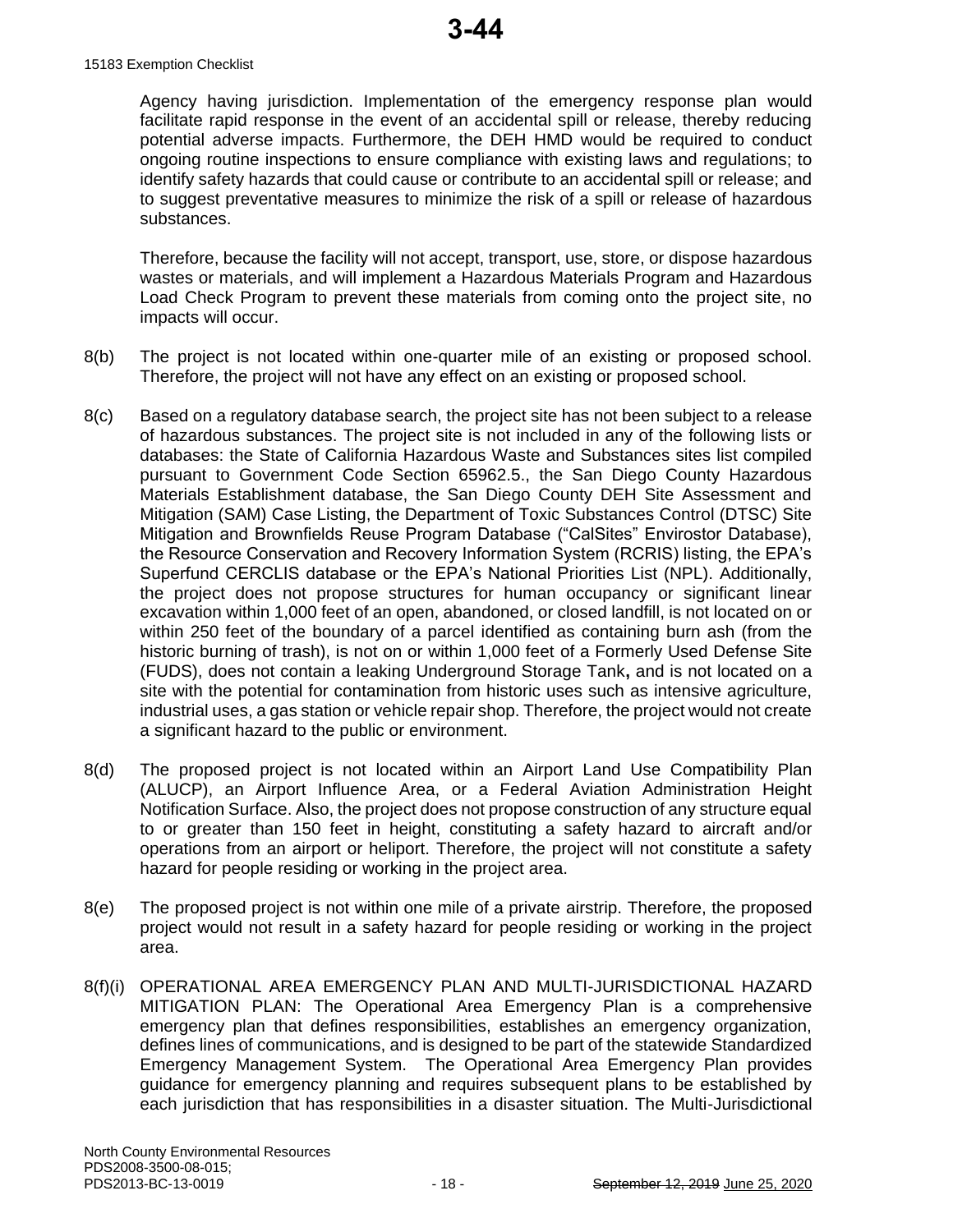Hazard Mitigation Plan includes an overview of the risk assessment process, identifies hazards present in the jurisdiction, hazard profiles, and vulnerability assessments. The plan also identifies goals, objectives and actions for each jurisdiction in the County of San Diego, including all cities and the County unincorporated areas. The project will not interfere with this plan because it will not prohibit subsequent plans from being established or prevent the goals and objectives of existing plans from being carried out.

- 8(f)(ii) SAN DIEGO COUNTY NUCLEAR POWER STATION EMERGENCY RESPONSE PLAN: The San Diego County Nuclear Power Station Emergency Response Plan will not be interfered with by the project due to the location of the project, plant and the specific requirements of the plan. The emergency plan for the San Onofre Nuclear Generating Station includes an emergency planning zone within a 10-mile radius. All land area within 10 miles of the plant is not within the jurisdiction of the unincorporated County and as such a project in the unincorporated area is not expected to interfere with any response or evacuation.
- 8(f)(iii) OIL SPILL CONTINGENCY ELEMENT: The project is not located along the coastal zone.
- 8(f)(iv) EMERGENCY WATER CONTINGENCIES ANNEX AND ENERGY SHORTAGE RESPONSE PLAN: The Emergency Water Contingencies Annex and Energy Shortage Response Plan will not be interfered with because the project does not propose altering major water or energy supply infrastructure, such as the California Aqueduct.
- 8f)(v) DAM EVACUATION PLAN: The project is not located within a dam inundation zone.
- 8(g) The proposed project is adjacent to wildlands that have the potential to support wildland fires. However, the project will not expose people or structures to a significant risk of loss, injury or death involving wildland fires because the project does not propose residential development; however, it will comply with applicable regulations (California Fire Code Article 86) relating to emergency access, water supply, and defensible space specified in the Consolidated Fire Code for the 16 Fire Protection Districts in San Diego County for an industrial project of this nature. Implementation of these fire safety standards will occur during construction and operation of the recycling facility. Also, the Deer Springs Fire Protection District has reviewed and accepted the Fire Protection Plan-Short Form dated November 27, 2012 that describes how the project will comply with Article 86 and the Consolidated Fire Code. Therefore, based on the review of the project by Deer Springs fire Protection District, through compliance with Article 86 and the Consolidated Fire Code, the project is not anticipated to expose people or structures to a significant risk of loss, injury or death involving hazardous wildland fires. Moreover, the project will not contribute to a cumulatively considerable impact, because all past, present and future projects in the surrounding area are required to comply with the Consolidated Fire Code.
- 8(h) The project includes bioretention areas for stormwater runoff to comply with State and local stormwater regulations; however, these facilities must be designed so that no standing water occurs for a period over 72 hours. The facility does not propose any other uses that would allow water to stand for a period of 72 hours (3 days) or more (e.g. artificial lakes, agricultural irrigation ponds). Also, the project proposes a recycling processing facility for tree waste chipping and grinding; the recycling of wood and construction debris ("C&D wood"); and the recycling of concrete, asphalt, and inert material from demolition projects ("CDI debris"). The project will implement an Integrated Pest Management Plan as described in the Integrated Pest Management Report for the project. The facility will not produce or collect animal waste or solid waste. Therefore, the project will not substantially increase exposure to vectors, including mosquitoes, rats or flies.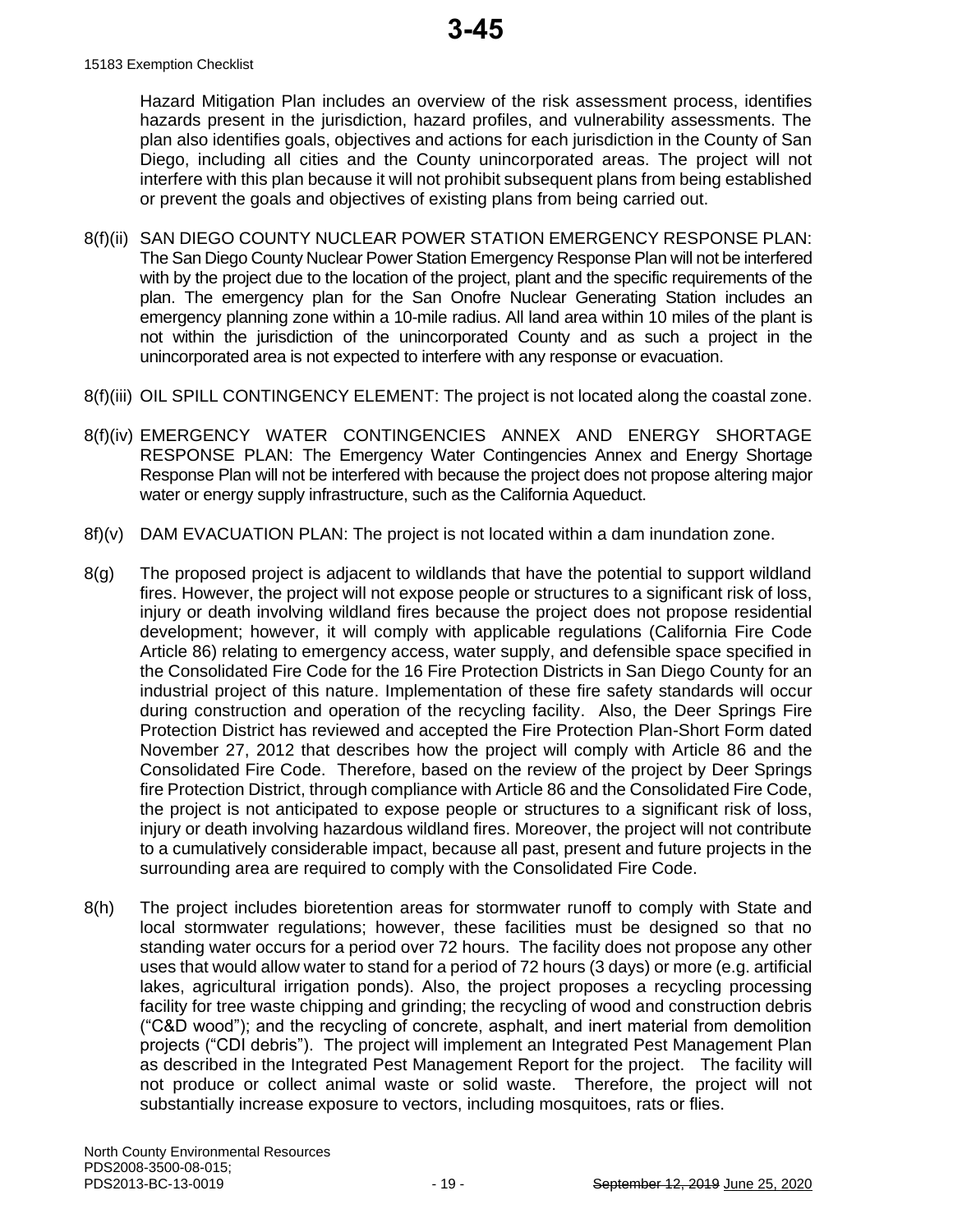# **Conclusion**

As discussed above, the proposed project would not result in any significant impacts to/from hazards/hazardous materials; therefore, the project would not result in an impact which was not adequately evaluated by the GPU FEIR.

|                                                                                                                                                                                                                                                                                                                                                                                                                 | Significant<br>Project<br><b>Impact</b> | <b>Impact not</b><br>identified by<br><b>GPU EIR</b> | Substantial<br><b>New</b><br><b>Information</b> |
|-----------------------------------------------------------------------------------------------------------------------------------------------------------------------------------------------------------------------------------------------------------------------------------------------------------------------------------------------------------------------------------------------------------------|-----------------------------------------|------------------------------------------------------|-------------------------------------------------|
| 9. Hydrology and Water Quality - Would the Project:                                                                                                                                                                                                                                                                                                                                                             |                                         |                                                      |                                                 |
| a) Violate any waste discharge requirements?                                                                                                                                                                                                                                                                                                                                                                    |                                         |                                                      |                                                 |
| b) Is the project tributary to an already impaired water<br>body, as listed on the Clean Water Act Section 303(d) list?<br>If so, could the project result in an increase in any pollutant<br>for which the water body is already impaired?                                                                                                                                                                     |                                         |                                                      |                                                 |
| c) Could the proposed project cause or contribute to an<br>exceedance of applicable surface or groundwater<br>receiving water quality objectives or degradation of<br>beneficial uses?                                                                                                                                                                                                                          |                                         |                                                      |                                                 |
| d) Substantially deplete groundwater supplies or interfere<br>substantially with groundwater recharge such that there<br>would be a net deficit in aquifer volume or a lowering of the<br>local groundwater table level (e.g., the production rate of<br>pre-existing nearby wells would drop to a level which<br>would not support existing land uses or planned uses for<br>which permits have been granted)? |                                         |                                                      |                                                 |
| e) Substantially alter the existing drainage pattern of the<br>site or area, including through the alteration of the course<br>of a stream or river, in a manner which would result in<br>substantial erosion or siltation on- or off-site?                                                                                                                                                                     |                                         |                                                      |                                                 |
| f) Substantially alter the existing drainage pattern of the<br>site or area, including through the alteration of the course<br>of a stream or river, or substantially increase the rate or<br>amount of surface runoff in a manner which would result in<br>flooding on- or off-site?                                                                                                                           |                                         |                                                      |                                                 |
| g) Create or contribute runoff water which would exceed<br>the capacity of existing or planned storm water drainage<br>systems?                                                                                                                                                                                                                                                                                 |                                         |                                                      |                                                 |
| h) Provide substantial additional sources of polluted<br>runoff?                                                                                                                                                                                                                                                                                                                                                |                                         |                                                      |                                                 |
| i) Place housing within a 100-year flood hazard area as<br>mapped on a federal Flood Hazard Boundary or Flood<br>Insurance Rate Map or other flood hazard delineation<br>map, including County Floodplain Maps?                                                                                                                                                                                                 |                                         |                                                      |                                                 |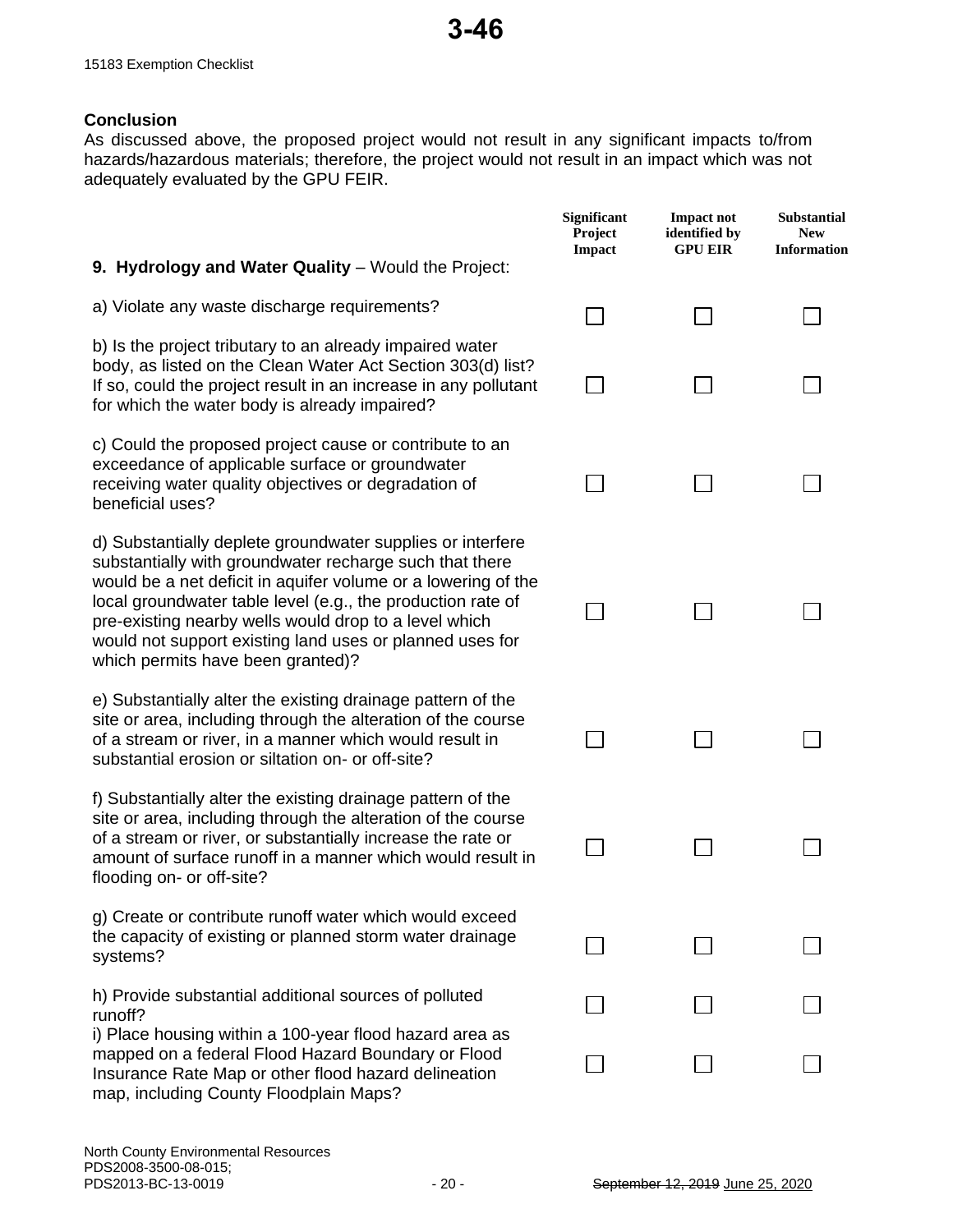| j) Place within a 100-year flood hazard area structures<br>which would impede or redirect flood flows?                                               |  |  |
|------------------------------------------------------------------------------------------------------------------------------------------------------|--|--|
| k) Expose people or structures to a significant risk of loss,<br>injury or death involving flooding?                                                 |  |  |
| I) Expose people or structures to a significant risk of loss,<br>injury or death involving flooding as a result of the failure of<br>a levee or dam? |  |  |
| m) Inundation by seiche, tsunami, or mudflow?                                                                                                        |  |  |

**3-47**

#### **Discussion**

9(a) The project will require a National Pollutant Discharge Elimination System (NPDES) General Permit for Discharges of Storm Water Associated with Construction Activities. A Priority Development Project Stormwater Quality Management Plan (SWQMP) was prepared for the project by Excel Engineering dated August 29, 2019. The SWQMP demonstrates that the project would comply with all requirements of the Watershed Protection Ordinance (WPO). The project will be required to implement site design measures, source control BMPs, and/or structural BMPs to reduce potential pollutants and address hydromodification impacts to the maximum extent practicable. These measures will enable the project to meet waste discharge requirements as required by the San Diego Municipal Permit, as implemented by the San Diego County Jurisdictional Runoff Management Program (JRMP) and BMP Design Manual, 2019.

In addition to WPO compliance this facility is subject to compliance with the Industrial Storm Water Permit with the CA State Water Resources Control Board (SWRCB) and is required to file a Notice of Intent (NOI) and develop and implement a Storm Water Pollution Prevention Plan (SWPPP) prior to occupancy

- 9(b) The project lies in the Escondido (904.62) hydrologic subarea within the Carlsbad hydrologic unit. According to the Clean Water Act Section 303(d) list, a portion of these watersheds are impaired. Constituents of concern in the Escondido watershed include pesticides, fecal indicator bacteria, metals, other inorganics, nutrients, salinity and toxicity. The project could contribute to release of these pollutants; however, the project will comply with the WPO and implement site design measures, source control BMPs, and structural BMPs to prevent a significant increase of pollutants to receiving waters.
- 9(c) As stated in responses 9(a) and 9(b) above, implementation of BMPs and compliance with required ordinances will ensure that project impacts are less than significant.
- 9(d) The project would obtain its water supply from the Vallecitos Water District that obtains water from surface reservoirs or other imported sources. The project would not use any groundwater. In addition, the project does not involve operations that would interfere substantially with groundwater recharge.
- 9(e) A Drainage Study was prepared by Excel Engineering dated August 29, 2019 for the proposed project. It was determined that the proposed project would not substantially alter the existing drainage pattern of the project site or area. As outlined in the project's SWQMP, the project will implement source control and/or structural BMP's to reduce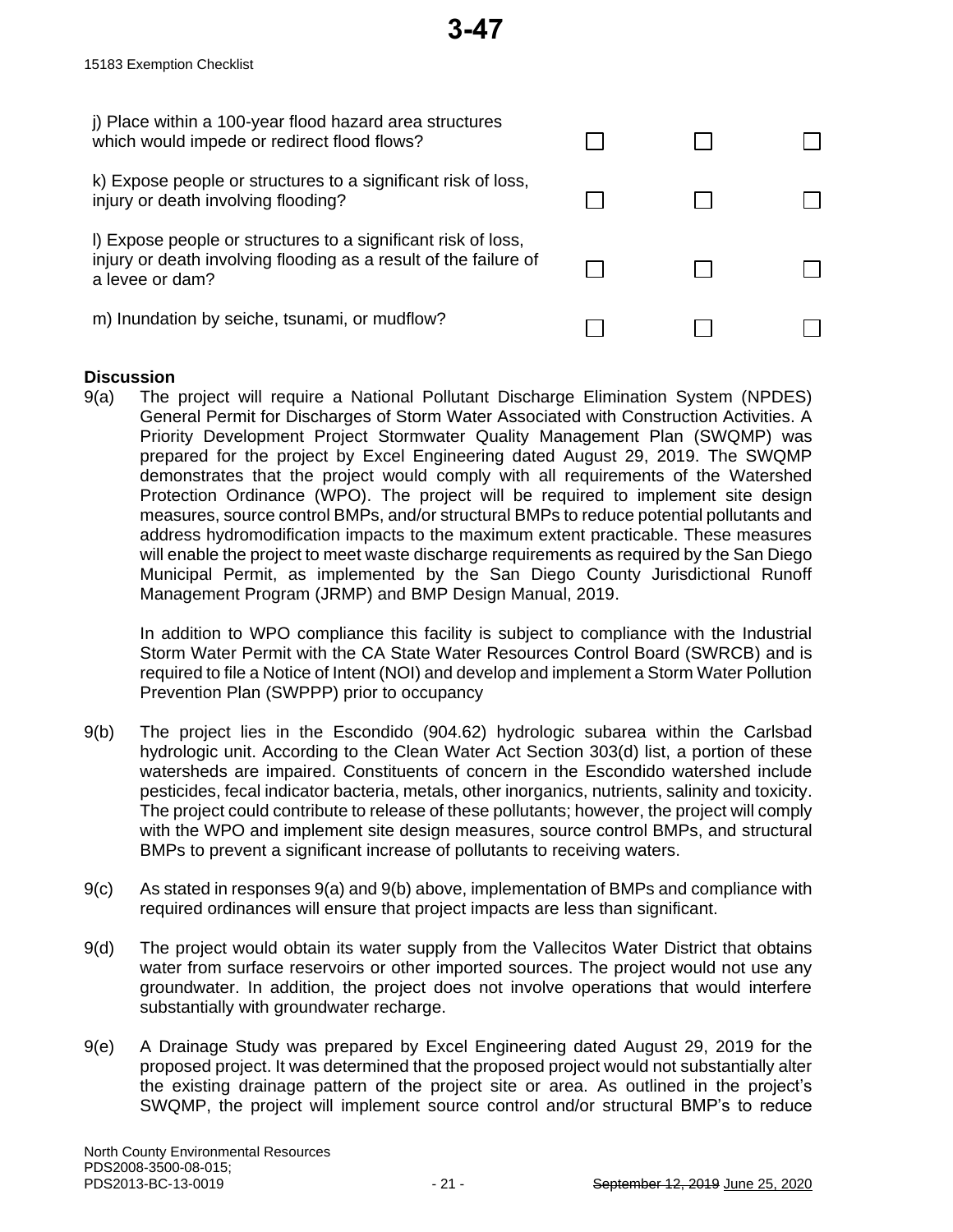potential pollutants, including sediment from erosion or siltation, to the maximum extent practicable from entering storm water runoff.

- 9(f) The Drainage Study determined that the proposed project would not alter the existing drainage pattern in a manner which would result in flooding on- or off-site. The proposed project would convey drainage to natural drainage channels. The project would not significantly alter established drainage patterns or substantially increase the amount of runoff in a manner which would result in flooding on- or off-site.
- 9(g) The project proposes to convey drainage to natural drainage channels. Therefore, the project does not propose to create or contribute runoff water that would exceed the capacity of existing or planned storm water drainage systems.
- 9(h) The project has the potential to generate pollutants; however, site design measures, source control BMPs, and structural BMPs will be employed such that potential pollutants will be reduced to the maximum extent practicable.
- 9(i) The proposed project is for an industrial recycling processing facility. No structures would be placed within a 100-year flood hazard area.
- 9(j) No 100-year flood hazard areas were identified on the project site or off-site improvement locations. Therefore, no structures would be placed within a 100-year flood hazard area which would impede or redirect flood flows.
- 9(k) The project site lies outside any identified special flood hazard area. Additionally, the FEMA FIRM indicates that the project is located in a Zone X, which is an area of minimal flooding.
- 9(l) The project site lies outside a mapped dam inundation area for a major dam/reservoir within San Diego County. In addition, the project is not located immediately downstream of a minor dam that could potentially flood the property.
- 9(m)(i) SEICHE: The project site is not located along the shoreline of a lake or reservoir.
- 9(m)(ii) TSUNAMI: The project site is not located in a tsunami hazard zone.
- 9(m)(iii) MUDFLOW: Mudflow is type of landslide. See response to question 6(a)(iv).

#### **Conclusion**

As discussed above, the project would not result in any significant impacts to/from hydrology/water quality; therefore, the project would not result in an impact which was not adequately evaluated by the GPU FEIR. Please see the Drainage Study and Stormwater Quality Management Plan for additional details regarding those analyses.

|                                                       | <b>Significant</b><br><b>Project</b><br>Impact | Impact not<br>identified by<br><b>GPU EIR</b> | <b>Substantial</b><br><b>New</b><br><b>Information</b> |
|-------------------------------------------------------|------------------------------------------------|-----------------------------------------------|--------------------------------------------------------|
| <b>10. Land Use and Planning</b> – Would the Project: |                                                |                                               |                                                        |
| a) Physically divide an established community?        |                                                |                                               |                                                        |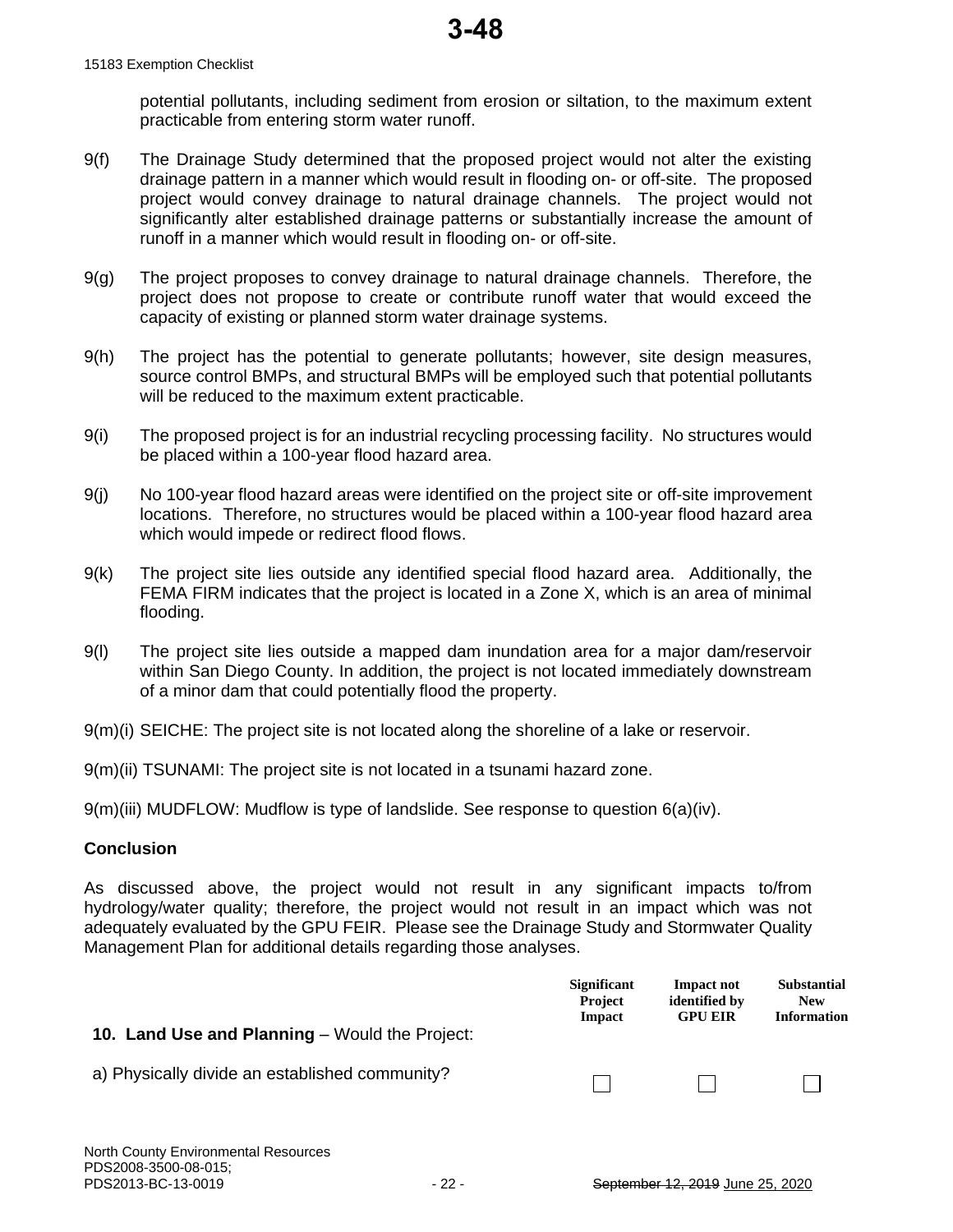$\Box$ 

 $\Box$ 

 $\Box$ 

b) Conflict with any applicable land use plan, policy, or regulation of an agency with jurisdiction over the project (including, but not limited to the general plan, specific plan, local coastal program, or zoning ordinance) adopted for the purpose of avoiding or mitigating an environmental effect?

#### **Discussion**

- 10(a) The project does not propose the introduction of new infrastructure such as major roadways, water supply systems, or utilities to the area that would physically divide the existing community. Additionally, build-out of this site was anticipated in the GPU EIR and GPU EIR mitigation measures Lan-1.1 through Lan-1.3 requiring coordination efforts to ensure that development of the site would not divide an established community.
- 10(b) The proposed project is subject to the General Plan Semi-Rural Regional Category and contains lands within the High Impact Industrial (I-3) Land Use Designation. The project is also subject to the policies of the North County Metro Subregional Plan. The property is zoned M54 which permits light and heavy recycling processing facilities pursuant to the Zoning Ordinance Section 6975. The project is consistent with applicable policies of the General Plan, the North County Metro Subregional Plan, and the I-15 Design Review Guidelines The project would not conflict with any land use plan, policy, or regulation adopted for the purpose of avoiding or mitigating an environmental effect, including policies of the General Plan and Community Plan.

#### **Conclusion**

As discussed above, the project would not result in any significant impacts to land use/planning; therefore, the project would not result in an impact which was not adequately evaluated by the GPU EIR.

| <b>11. Mineral Resources</b> – Would the Project:                                                                                                                           | <b>Significant</b><br><b>Project</b><br>Impact | <b>Impact not</b><br>identified by<br><b>GPU EIR</b> | <b>Substantial</b><br><b>New</b><br><b>Information</b> |
|-----------------------------------------------------------------------------------------------------------------------------------------------------------------------------|------------------------------------------------|------------------------------------------------------|--------------------------------------------------------|
| a) Result in the loss of availability of a known mineral<br>resource that would be of value to the region and the<br>residents of the state?                                |                                                |                                                      |                                                        |
| b) Result in the loss of availability of a locally-important<br>mineral resource recovery site delineated on a local<br>general plan, specific plan or other land use plan? |                                                |                                                      |                                                        |

11(a) The project site has been classified by the California Department of Conservation Division of Mines and Geology as "Resources Potentially Present" (MRZ-3). However, the project site has land uses to the south including single-family residences which could be incompatible to future extraction of mineral resources on the project site. A future mining operation at the project site would need to undergo complete environmental review for potential impacts to neighboring properties for issues such as noise, air quality, traffic, and possibly other impacts. Furthermore, the proposed project does not proposed a land use that would prevent a proposal for mineral extraction sometime in the future. Therefore, implementation of the project will not result in the loss of availability of a known mineral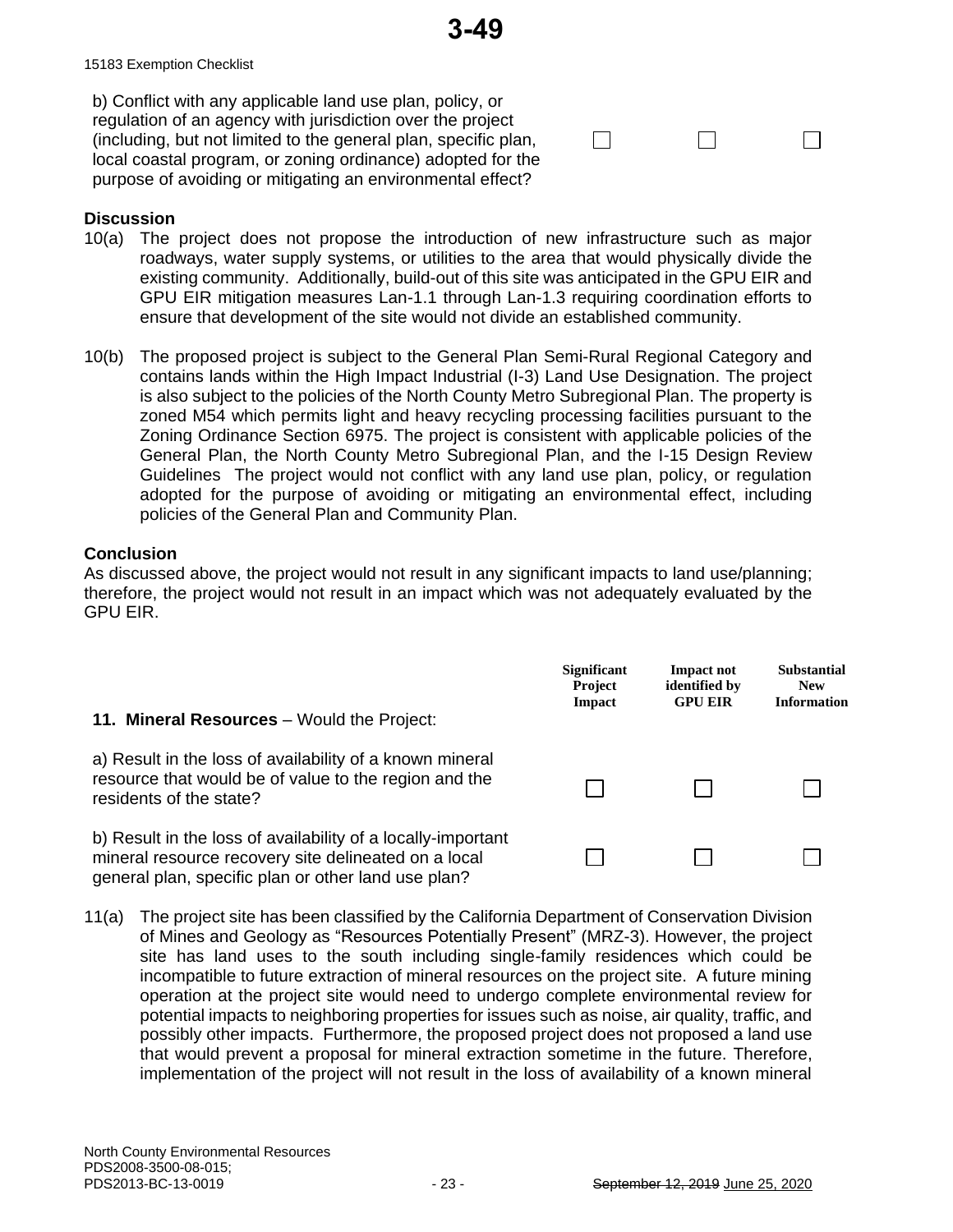resource that would be of value since the mineral resource would not be locked up by the proposed project indefinitely.

11(b) The project site is not located in an Extractive Use Zone (S-82), nor does it have an Impact Sensitive Land Use Designation (24) with an Extractive Land Use Overlay (25). Therefore, the proposed project would not result in the loss of a locally-important mineral resource recovery site.

#### **Conclusion**

As discussed above, the project would not result in any significant impacts to mineral resources; therefore, the project would not result in an impact which was not adequately evaluated by the GPU EIR.

| <b>12. Noise</b> – Would the Project:                                                                                                                                                                                                                                           | <b>Significant</b><br><b>Project</b><br>Impact | <b>Impact not</b><br>identified by GPU<br><b>EIR</b> | <b>Substantial</b><br><b>New</b><br><b>Information</b> |
|---------------------------------------------------------------------------------------------------------------------------------------------------------------------------------------------------------------------------------------------------------------------------------|------------------------------------------------|------------------------------------------------------|--------------------------------------------------------|
| a) Exposure of persons to or generation of noise levels in                                                                                                                                                                                                                      |                                                |                                                      |                                                        |
| excess of standards established in the local general plan<br>or noise ordinance, or applicable standards of other<br>agencies?                                                                                                                                                  |                                                |                                                      |                                                        |
| b) Exposure of persons to or generation of excessive<br>groundborne vibration or groundborne noise levels?                                                                                                                                                                      |                                                |                                                      |                                                        |
| c) A substantial permanent increase in ambient noise<br>levels in the project vicinity above levels existing without<br>the project?                                                                                                                                            |                                                |                                                      |                                                        |
| d) A substantial temporary or periodic increase in ambient<br>noise levels in the project vicinity above levels existing<br>without the project?                                                                                                                                |                                                |                                                      |                                                        |
| e) For a project located within an airport land use plan or,<br>where such a plan has not been adopted, within two miles<br>of a public airport or public use airport, would the project<br>expose people residing or working in the project area to<br>excessive noise levels? |                                                |                                                      |                                                        |
| f) For a project within the vicinity of a private airstrip, would<br>the project expose people residing or working in the<br>project area to excessive noise levels?                                                                                                            |                                                |                                                      |                                                        |

#### **Discussion**

12(a) The project is a light recycling processing facility to handle green waste, construction, and demolition waste. Based on a Noise Analysis prepared by LDN Consulting dated May 21, 2013 and the Supplemental Noise Report by Dudek dated May 21, 2019, the project will not expose people or noise sensitive land uses to potentially significant noise levels that exceed the allowable limits of the County of San Diego General Plan, County of San Diego Noise Ordinance, and other applicable standards for the following reasons: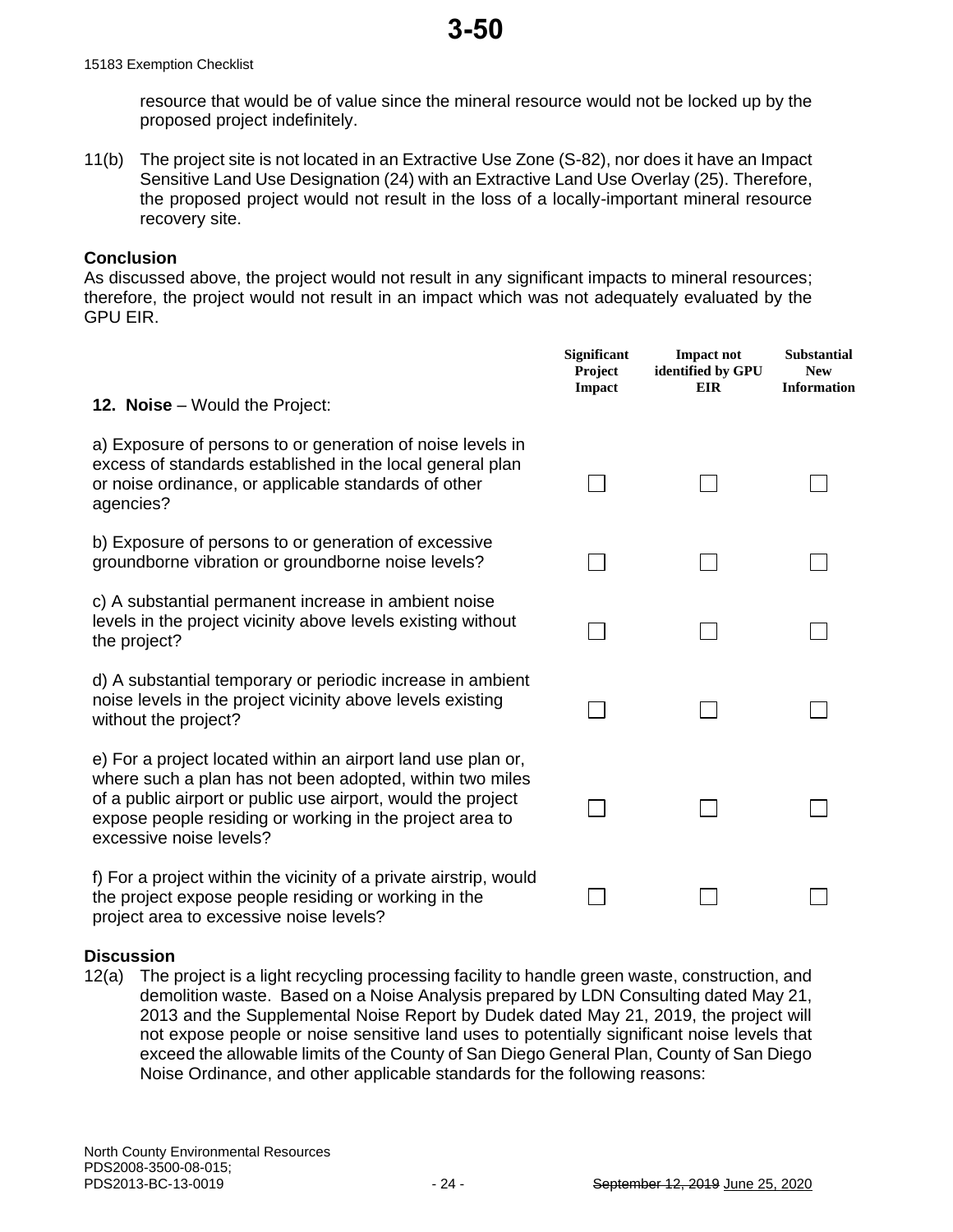15183 Exemption Checklist

General Plan – Existing transportation noise sources near the project site include Mesa Rock Road and Interstate 15 (I-15). Mesa Rock Road is classified as a 2.2E Light Collector by the County's Mobility Element. I-15 is not a County Mobility Element road. The proposed project is a light recycling industrial facility and is not a sensitive receptor to noise impacts. The existing sensitive receptors to noise impacts from the proposed recycling industrial facility would include housing to the east and south of the project site. Based on the Traffic Study, the increase in ADT (110 passenger car equivalent) to Mesa Rock Road by the proposed project would not constitute a substantial increase to noise levels that would result in off-site impacts to the existing residences. Moreover, the proposed recycling facility is consistent with the existing General Plan Land Use Designation. The project related traffic contributions to nearby roadways would not result in significant off-site noise impacts that would exceed the allowable limits of the County of San Diego General Plan, Noise Element.

Noise Ordinance – Section 36.404: The project is a light recycling industrial facility. Primary non-transportation noise sources from the project site during operation would include a Wheel Loader, C & D Crusher, Tub Grinder, Trommel Screen, and dump trucks. Due to distance of the operating equipment from the property lines of sensitive receptors, and intervening topography, the resultant noise level at property line would comply with County noise standards.

Noise Ordinance – Section 36-409: Based on the Noise Analysis prepared by LDN Consulting, Inc. May 21, 2013 and Supplemental Noise Report by Dudek dated May 21, 2019, noise from grading and construction activities would include haul trucks, water trucks, graders, dozers, loaders and scrapers which can reach relatively high levels. However, the project would not generate construction noise in excess of Noise Ordinance standards. The County Noise Ordinance, Section 36.409, allows an eight-hour average 75 dBA sound level limit at the boundary of an occupied structure for the operations of construction equipment. At an average distance of 150-feet, noise level and grading activities are not anticipated to exceed 75 dBA. The proposed project anticipates an average distance of more than 300-feet from adjacent property lines with the activities to be spread out over the project site. Additionally, construction and grading operations will occur only during permitted hours of operation. The nearest existing residence is located over 1,500 feet to the east. Based on noise attenuation by distance and shielding by intervening topography temporary construction operations would comply with County noise standards. The primary noise source associated with temporary construction operations are from rock crushing activities and would require a minimum set back of 225 feet from any occupied residential property line. The temporary rock crushing activities would generate levels not exceeding the 75 dBA requirement due to the shielding from intervening topography and distance to sensitive receptors. The project demonstrates Noise Ordinance compliance and conformance to the Noise Element. No noise mitigation is required.

- 12(b) The proposed project is not a sensitive receptor to groundborne noise or vibration, nor does the project propose any major, new, or expanded infrastructure such as mass transit, highways, major roadways or intensive extractive industry that could generate excessive grounborne vibration or groundborne noise levels. Therefore, the project will not expose persons to or generate excessive groundborne vibration or groundborne noise levels on a project or cumulative level.
- 12(c) As indicated in the response listed under Section 12(a), the project would not expose existing or planned noise sensitive areas in the vicinity to a substantial permanent increase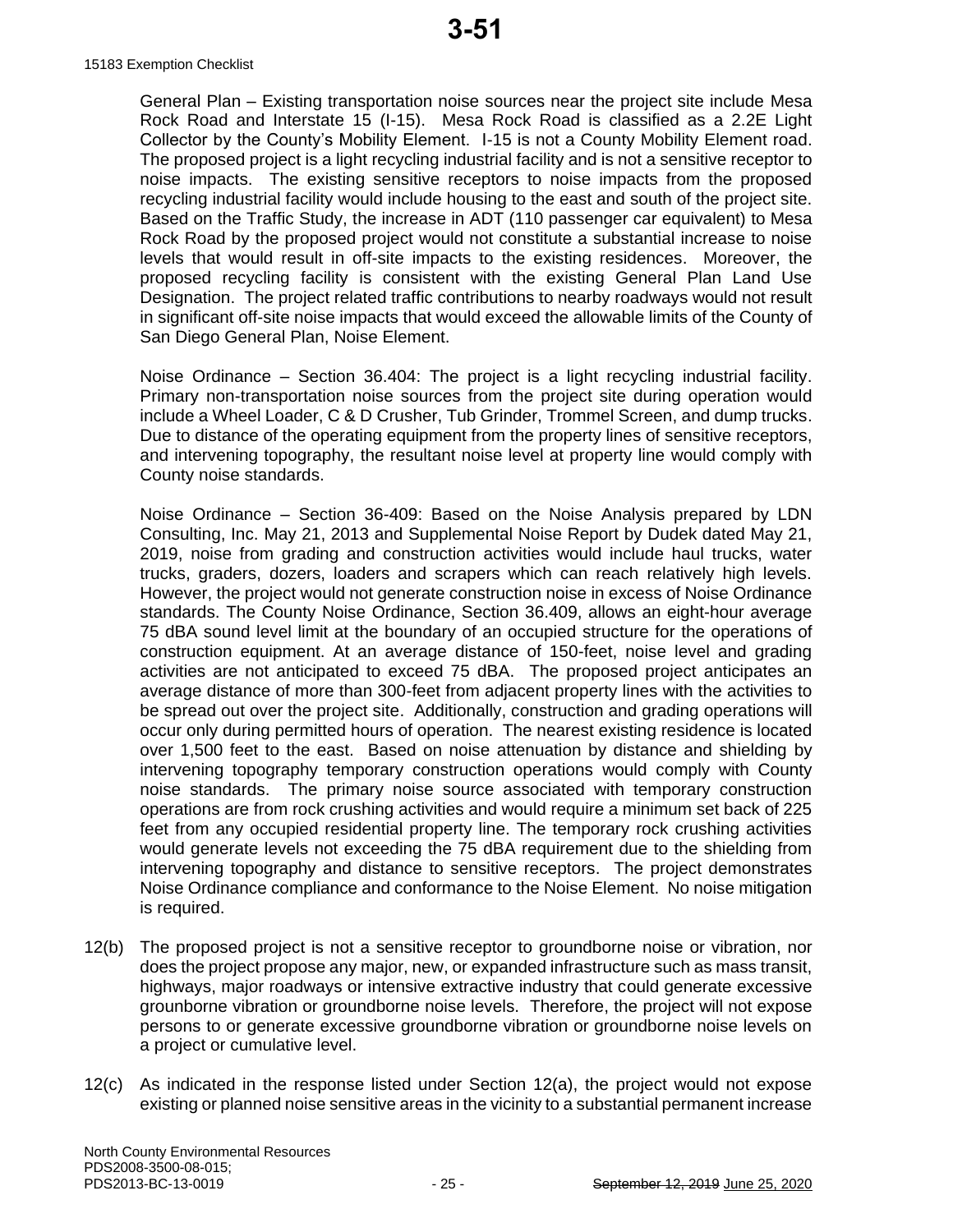in noise levels that exceed the allowable limits of any applicable noise standards. Also, the project is not expected to expose existing or planned noise sensitive areas to direct or cumulative noise impacts over existing ambient noise levels.

12(d) The project involves the following permanent noise sources that may increase the ambient noise level: Vehicular traffic on nearby roadways and recycling machinery and equipment. The project would not expose existing or planned noise sensitive areas in the vicinity to a substantial permanent increase in noise levels that exceed the allowable limits of the County of San Diego General Plan, County of San Diego Noise Ordinance, and other applicable local, State, and Federal noise control. Impacts would be less than significant.

The project does not involve any operational uses that may create substantial temporary or periodic increases in ambient noise levels in the project vicinity. Also, consistent with GPU EIR mitigation measure Noi-4.1, the project must comply with the Noise Ordinance; general construction noise is not expected to exceed the construction noise limits of the Noise Ordinance. Construction operations will occur only during permitted hours of operation. Also, the project will not operate construction equipment in excess of 75 dB for more than eight hours during a 24-hour period.

- 12(e) The project is not located within an Airport Land Use Compatibility Plan (ALUCP) for airports or within two miles of a public airport or public use airport.
- 12(f) The project is not located within a one-mile vicinity of a private airstrip.

#### **Conclusion**

As discussed above, the project would not result in any significant impacts to/from noise; therefore, the project would not result in an impact which was not adequately evaluated by the GPU EIR.

| 13. Population and Housing – Would the Project:                                                                                                                                                                    | <b>Significant</b><br><b>Project</b><br>Impact | <b>Impact not</b><br>identified by<br><b>GPU EIR</b> | <b>Substantial</b><br><b>New</b><br><b>Information</b> |
|--------------------------------------------------------------------------------------------------------------------------------------------------------------------------------------------------------------------|------------------------------------------------|------------------------------------------------------|--------------------------------------------------------|
| a) Induce substantial population growth in an area, either<br>directly (for example, by proposing new homes and<br>businesses) or indirectly (for example, through extension of<br>roads or other infrastructure)? |                                                |                                                      |                                                        |
| b) Displace substantial numbers of existing housing,<br>necessitating the construction of replacement housing<br>elsewhere?                                                                                        |                                                |                                                      |                                                        |
| c) Displace substantial numbers of people, necessitating the<br>construction of replacement housing elsewhere?                                                                                                     |                                                |                                                      |                                                        |

#### **Discussion**

13(a) The proposed project will not induce substantial population growth in the area because the project does not propose any physical or regulatory change that would remove a restriction to or encourage population growth in an area including, but limited to the following: new or extended infrastructure or public facilities; new commercial facilities; large-scale residential development; accelerated conversion of homes to commercial or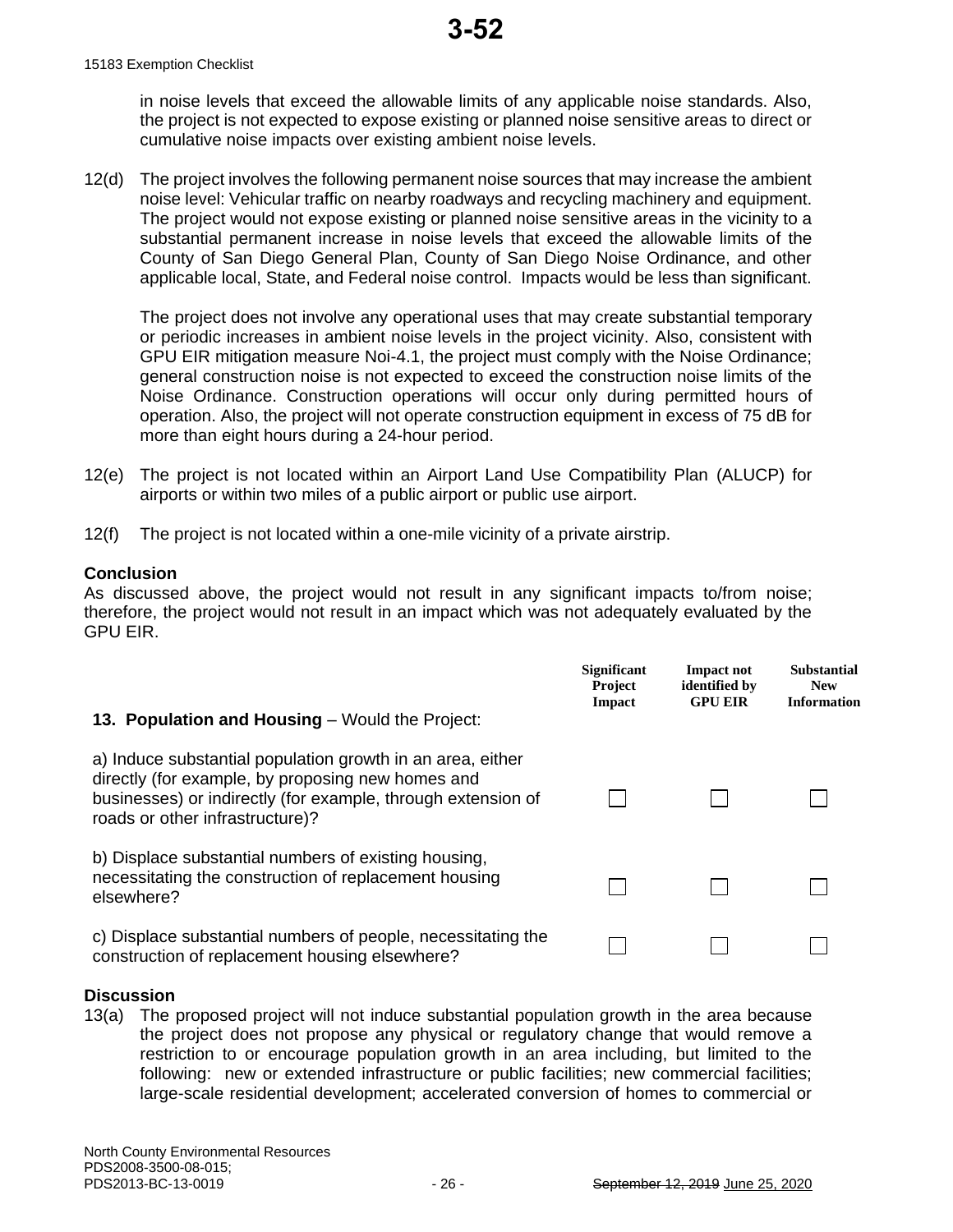multi-family use; or regulatory changes including General Plan amendments, specific plan amendments, zone reclassifications, sewer or water annexations; or LAFCO annexation actions. Therefore, the proposed project would not induce substantial population growth in the area.

- 13(b) The property currently has an unoccupied trailer, which is to remain as a security trailer for the recycling facility. This project would not displace any amount of existing housing.
- 13(c) The property currently has an unoccupied trailer, which is to remain as a security trailer for the recycling facility. Therefore, this project would not displace a substantial number of people.

#### **Conclusion**

As discussed above, the project would result in less than significant impacts to populations/housing; therefore, the project would not result in an impact which was not adequately evaluated by the GPU EIR.

| <b>14. Public Services</b> – Would the Project:                                                                                                                                                                                                                                                                                                                                                                                                                           | <b>Significant</b> | <b>Impact not</b> | <b>Substantial</b> |
|---------------------------------------------------------------------------------------------------------------------------------------------------------------------------------------------------------------------------------------------------------------------------------------------------------------------------------------------------------------------------------------------------------------------------------------------------------------------------|--------------------|-------------------|--------------------|
|                                                                                                                                                                                                                                                                                                                                                                                                                                                                           | <b>Project</b>     | identified by     | <b>New</b>         |
|                                                                                                                                                                                                                                                                                                                                                                                                                                                                           | Impact             | <b>GPU EIR</b>    | <b>Information</b> |
| a) Result in substantial adverse physical impacts associated<br>with the provision of new or physically altered governmental<br>facilities, need for new or physically altered facilities, the<br>construction of which could cause significant environmental<br>impacts, in order to maintain acceptable service ratios,<br>response times or other performance service ratios for fire<br>protection, police protection, schools, parks, or other public<br>facilities? |                    |                   |                    |

#### **Discussion**

14(a) The project does not include construction of new or altered governmental facilities. The proposed industrial development is consistent with the General Plan projections and Land Use Map, therefore, service ratios for public services associated with the project were analyzed within the GPU EIR and the project is generally not anticipated to require additional services.

#### **Conclusion**

As concluded above, the project would not result in any significant impacts to public services; therefore, the project would not result in an impact which was not adequately evaluated by the GPU EIR.

|                       |                                 | <b>Significant</b><br><b>Project</b><br>Impact | <b>Impact not</b><br>identified by<br><b>GPU EIR</b> | <b>Substantial</b><br><b>New</b><br><b>Information</b> |
|-----------------------|---------------------------------|------------------------------------------------|------------------------------------------------------|--------------------------------------------------------|
| $D - - - - - - - - -$ | $M_{\alpha}$ ulal tha Desia at: |                                                |                                                      |                                                        |

#### **15. Recreation** – Would the Project:

North County Environmental Resources

PDS2008-3500-08-015;<br>PDS2013-BC-13-0019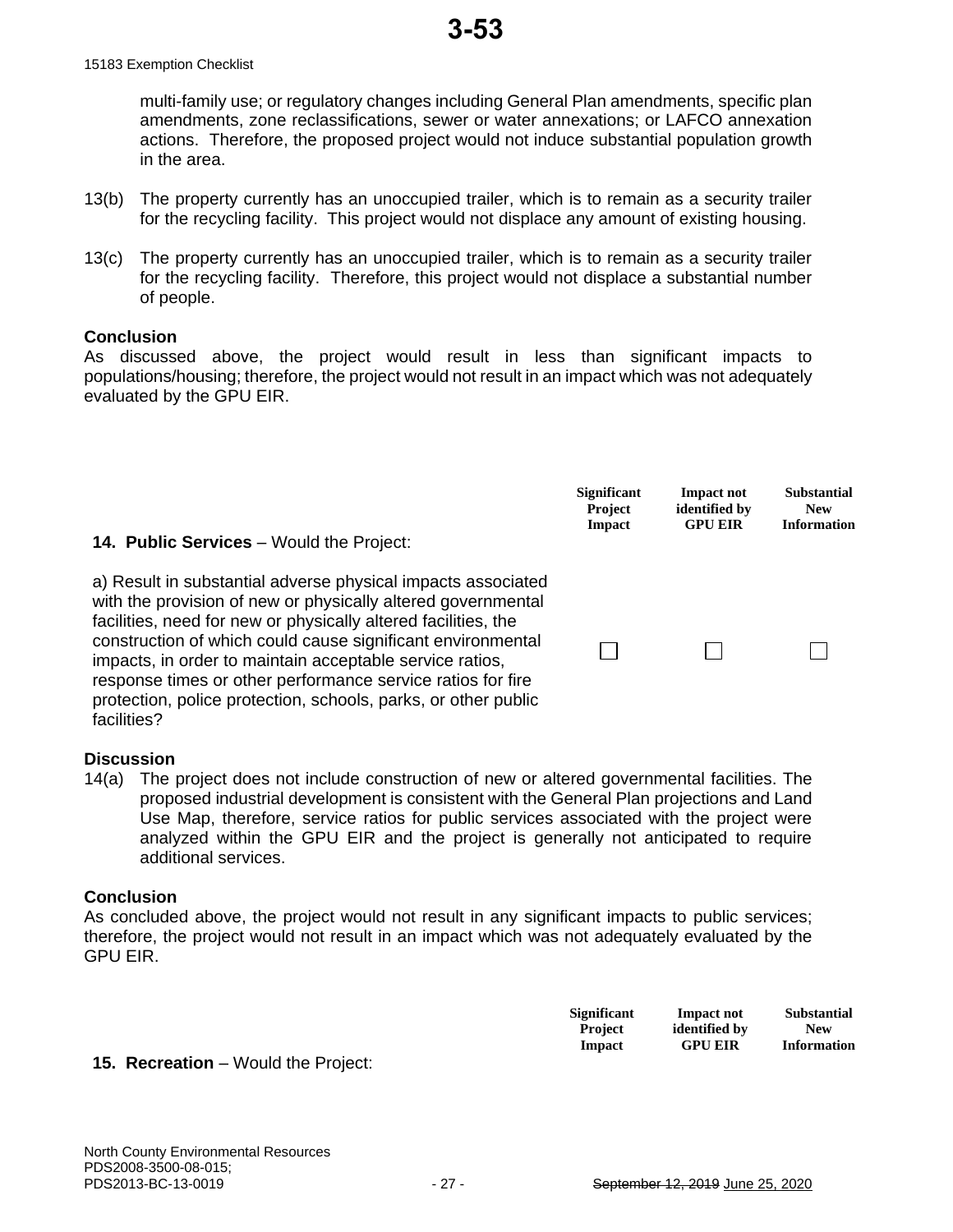15183 Exemption Checklist

| a) Would the project increase the use of existing<br>neighborhood and regional parks or other recreational<br>facilities such that substantial physical deterioration of the<br>facility would occur or be accelerated? |  |  |
|-------------------------------------------------------------------------------------------------------------------------------------------------------------------------------------------------------------------------|--|--|
| b) Does the project include recreational facilities or require<br>the construction or expansion of recreational facilities,<br>which might have an adverse physical effect on the<br>environment?                       |  |  |

# **Discussion**

- 15(a) The project does not propose any residential use that may increase the use of existing neighborhood and regional parks or other recreational facilities in the vicinity.
- 15(b) The project does not include recreational facilities or require the construction or expansion of recreational facilities. Therefore, the construction or expansion of recreational facilities cannot have an adverse physical effect on the environment.

#### **Conclusion**

As discussed above, the project would not result in any significant impacts to recreation; therefore, the project would not result in an impact which was not adequately evaluated by the GPU EIR.

| <b>16. Transportation and Traffic</b> – Would the Project:                                                                                                                                                                                                                                                                                                                                                                                             | <b>Significant</b><br><b>Project</b><br><b>Impact</b> | <b>Impact not</b><br>identified by<br><b>GPU EIR</b> | <b>Substantial</b><br><b>New</b><br><b>Information</b> |
|--------------------------------------------------------------------------------------------------------------------------------------------------------------------------------------------------------------------------------------------------------------------------------------------------------------------------------------------------------------------------------------------------------------------------------------------------------|-------------------------------------------------------|------------------------------------------------------|--------------------------------------------------------|
| a) Conflict with an applicable plan, ordinance or policy<br>establishing measures of the effectiveness for the<br>performance of the circulation system, taking into account<br>all modes of transportation including mass transit and non-<br>motorized travel and relevant components of the circulation<br>system, including but not limited to intersections, streets,<br>highways and freeways, pedestrian and bicycle paths and<br>mass transit? |                                                       |                                                      |                                                        |
| b) Conflict with an applicable congestion management<br>program, including, but not limited to level of service<br>standards and travel demand measures, or other standards<br>established by the county congestion management agency<br>for designated roads or highways?                                                                                                                                                                             |                                                       |                                                      |                                                        |
| c) Result in a change in air traffic patterns, including either<br>an increase in traffic levels or a change in location that<br>results in substantial safety risks?                                                                                                                                                                                                                                                                                  |                                                       |                                                      |                                                        |
| d) Substantially increase hazards due to a design feature<br>(e.g., sharp curves or dangerous intersections) or<br>incompatible uses (e.g., farm equipment)?                                                                                                                                                                                                                                                                                           |                                                       |                                                      |                                                        |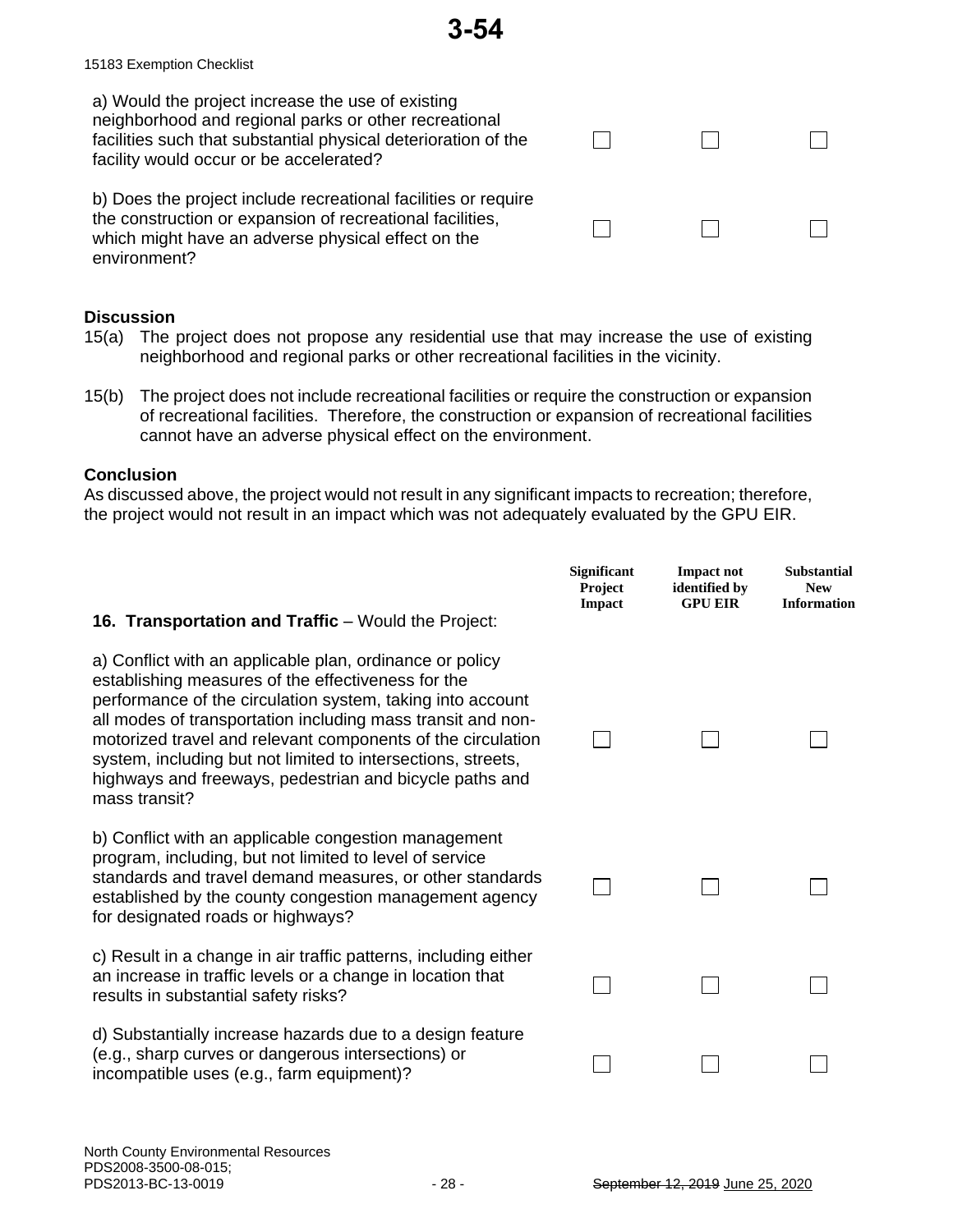

**3-55**

#### **Discussion**

16(a) Level of Service (LOS) is a professional industry standard by which the operating conditions of a given roadway segment or intersection is measured. Level of Service is defined on a scale of A to F; where LOS A represents the best operating conditions and LOS F represents the worst operating conditions. LOS A facilities are characterized as having free flowing traffic conditions with no restrictions on maneuvering or operating speeds; traffic volumes are low and travel speeds are high. LOS F facilities are characterized as having forced flow with many stoppages and low operating speeds.

A Preliminary Traffic Assessment was prepared by RBF, May 6, 2013. The proposed project would result in an additional 110 passenger car equivalent (PCE) average daily trips (ADTs) to roadways in the project area. All project intersection and road segment level of service were projected to operate at a LOS D or better. Since the project falls below the threshold for needing a traffic study and the total ADT of the study roadway segments are within the capacity thresholds for acceptable levels of service, a traffic report is not necessary for this project. The addition of project traffic by does not exceed the significant thresholds established by the County's Guidelines for Determining Significance and would not result in any significant direct impacts. The project will be subject to the payment of Traffic Impact Fees associated with the forecast project daily trip generation which will address cumulative impacts that may occur in the vicinity of the project site. The proposed project would not conflict with an applicable plan, ordinance, or policy establishing measures of the effectiveness for the performance of the circulation system. In addition, the project would not conflict with policies related to non-motorized travel such as mass transit, pedestrian or bicycle facilities.

- 16(b) The additional 110 PCE ADTs from the proposed project do not exceed the 2400 trips (or 200 peak hour trips) required for study under the region's Congestion Management Program as developed by SANDAG. The project would not conflict with an applicable congestion management program or other standards established by the County Congestion Management agency for designated roads or highways.
- 16(c) The proposed project is located outside of an Airport Influence Area and is not located within two miles of a public or public use airport. Therefore, the project would not result in a change in air traffic patterns that results in substantial safety risks.
- 16(d) The proposed project will not alter traffic patterns, roadway design, place incompatible uses (e.g., farm equipment) on existing roadways, or create curves, slopes or walls which would impede adequate sight distance on a road. The Preliminary Traffic Assessment provided an analysis of sight distance and determined the proposed access road and associated driveway will provide sufficient corner sight distance north and south, which exceed the County requirement. Therefore, the project access will meet County of San Diego Corner Sight Distance requirements.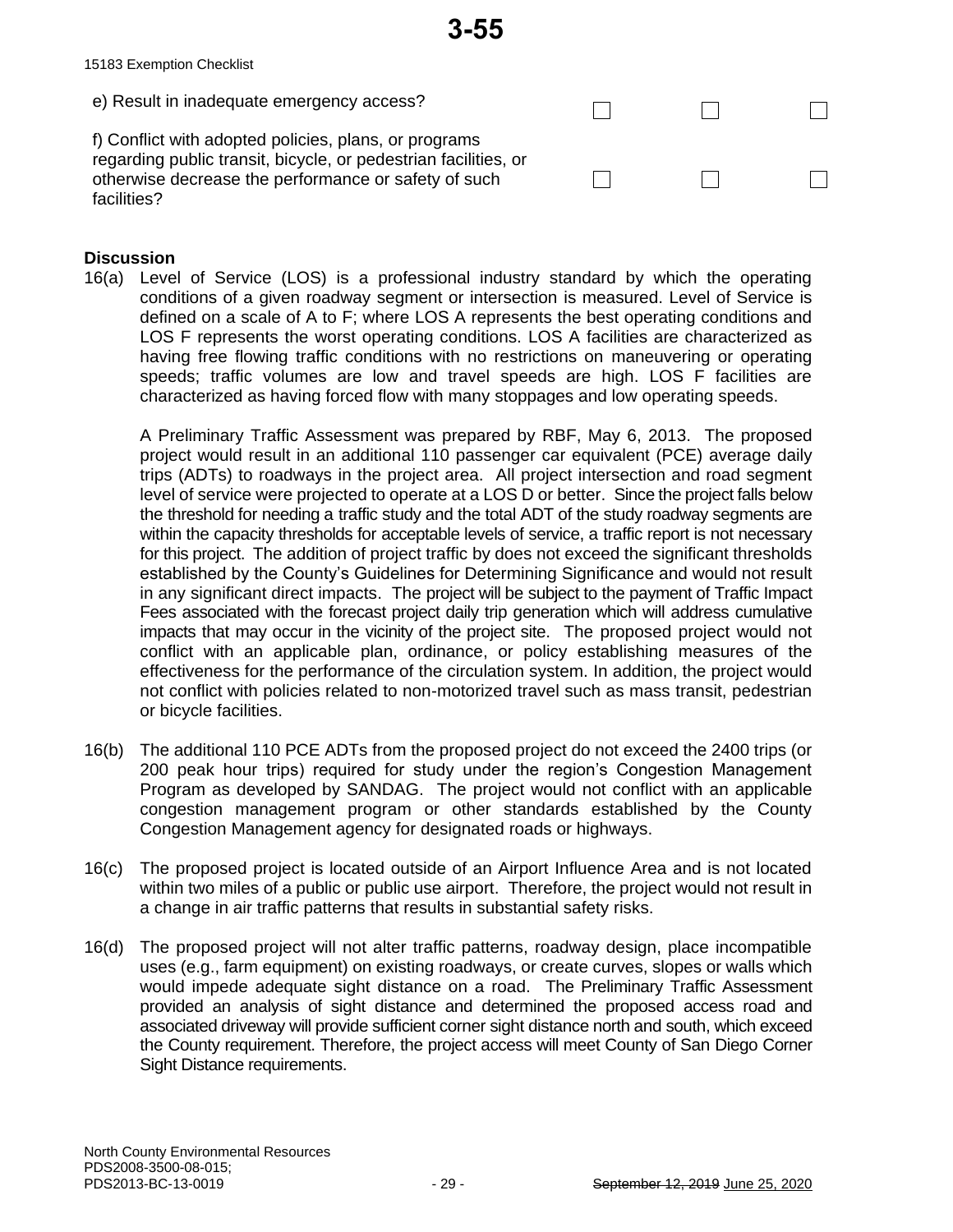15183 Exemption Checklist

- 16(e) The Deer Springs Fire Protection District has reviewed the project and its Fire Protection Plan-Short Form and have determined that there is adequate emergency fire access.
- 16(f) The project will not result in the construction of any road improvements or new road design features that would interfere with the provision of public transit, bicycle or pedestrian facilities. In addition, the project does not generate sufficient travel demand to increase demand for transit, pedestrian or bicycle facilities.

#### **Conclusion**

As discussed above, the project would not result in any significant impacts to transportation/traffic; therefore, the project would not result in an impact which was not adequately evaluated by the GPU FEIR. Please see the Preliminary Traffic Assessment for additional evaluation of this subject.

|                                                                                                                                                                                                                                             | <b>Significant</b><br>Project<br><b>Impact</b> | <b>Impact not</b><br>identified by<br><b>GPU EIR</b> | <b>Substantial</b><br><b>New</b><br><b>Information</b> |
|---------------------------------------------------------------------------------------------------------------------------------------------------------------------------------------------------------------------------------------------|------------------------------------------------|------------------------------------------------------|--------------------------------------------------------|
| 17. Utilities and Service Systems - Would the Project:                                                                                                                                                                                      |                                                |                                                      |                                                        |
| a) Exceed wastewater treatment requirements of the<br>applicable Regional Water Quality Control Board?                                                                                                                                      |                                                |                                                      |                                                        |
| b) Require or result in the construction of new water or<br>wastewater treatment facilities or expansion of existing<br>facilities, the construction of which could cause significant<br>environmental effects?                             |                                                |                                                      |                                                        |
| c) Require or result in the construction of new storm water<br>drainage facilities or expansion of existing facilities, the<br>construction of which could cause significant environmental<br>effects?                                      |                                                |                                                      |                                                        |
| d) Have sufficient water supplies available to serve the<br>project from existing entitlements and resources, or are<br>new or expanded entitlements needed?                                                                                |                                                |                                                      |                                                        |
| e) Result in a determination by the wastewater treatment<br>provider, which serves or may serve the project that it has<br>adequate capacity to serve the project's projected demand<br>in addition to the provider's existing commitments? |                                                |                                                      |                                                        |
| f) Be served by a landfill with sufficient permitted capacity to<br>accommodate the project's solid waste disposal needs?                                                                                                                   |                                                |                                                      |                                                        |
| g) Comply with federal, state, and local statutes and<br>regulations related to solid waste?                                                                                                                                                |                                                |                                                      |                                                        |

# **Discussion**

17(a) The project will discharge domestic wastewater to on-site wastewater systems (OSWS). The project involves the installation of two onsite wastewater treatment systems to accommodate the employees, a security trailer. The employee facilities comprise a 2,000 gallon septic tank connected to a 208-foot horizontal seepage pit with 100 percent reserve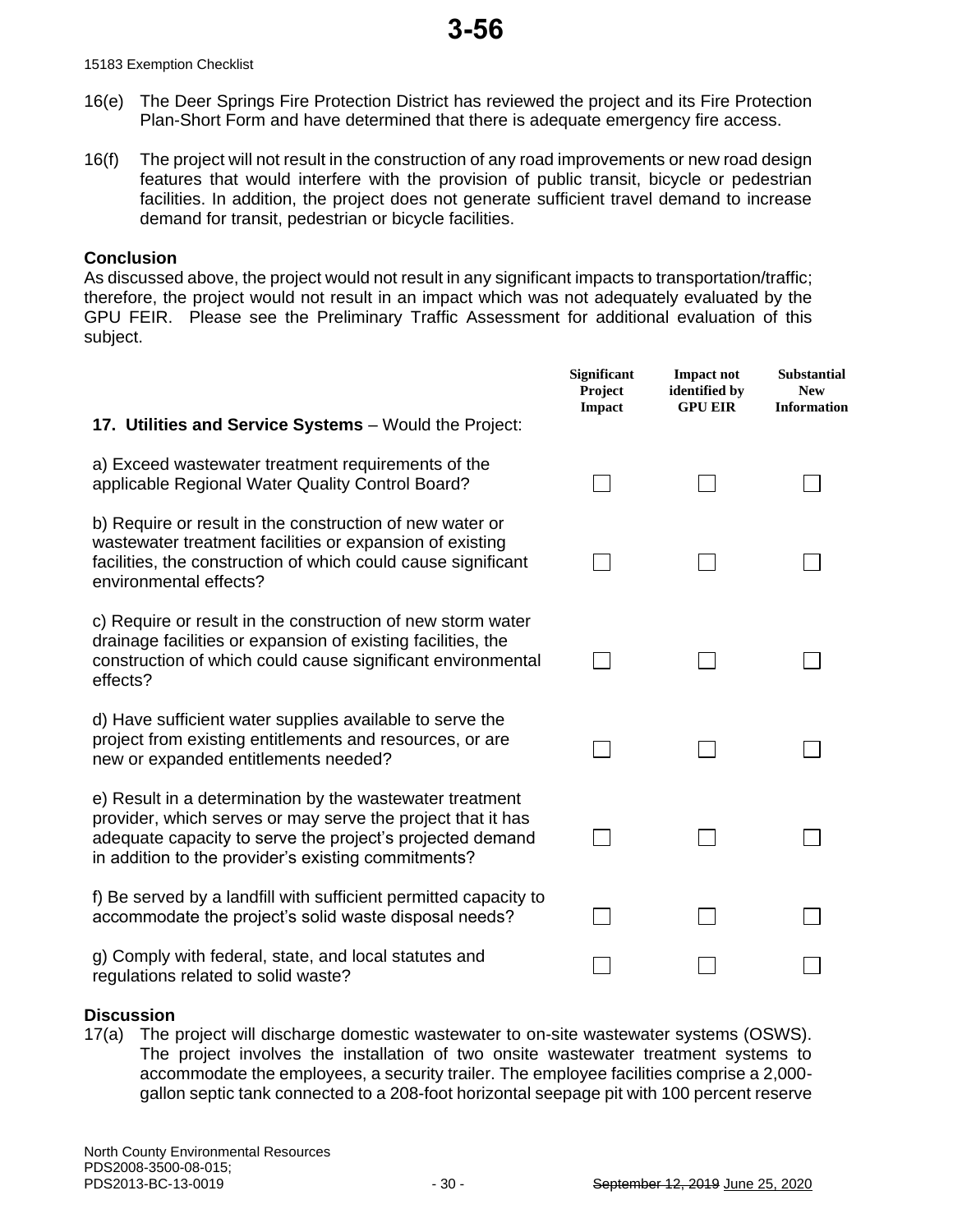area. The security trailer/caretaker's residence would be a 1,000-gallon septic tank connected to a 50-foot horizontal seepage pit with 100 percent reserve area. This system will require the installation of a pump system. Discharged wastewater must conform to the Regional Water Quality Control Board's (RWQCB) applicable standards, including the Regional Basin Plan and the California Water Code. California Water Code Section 13282 allows the RWQCB to authorize a local public agency to issue permits for OSWS "to ensure that systems are adequately designed, located, sized, spaced constructed and maintained." The RWQCB with jurisdiction over San Diego County have authorized the County of San Diego, Department of Environmental Health (DEH) to issue certain OSWS permits through the County and within the incorporated cities. DEH has reviewed the OSWS lay-out for the project pursuant to DEH, Land and Water Quality Division's, "Onsite Wastewater Systems: Permitting Process and Design Criteria." DEH approved the project's OSWS on April 19, 2013. Therefore, the project has soils capable of adequately supporting the use of septic tanks or alternative wastewater disposal systems as determined by the authorized, local public agency. In addition, the project will comply with the San Diego County Code of Regulatory Ordinances, Title 6, Div. 8, Chap. 3, Septic Tanks and Seepage Pits. Therefore, the project has soils capable of adequately supporting the OSWS as determined by the authorized local public agency.

- 17(b) The project does not include new or expanded water or wastewater treatment facilities. Based on the service availability forms received, the project will not require construction of new or expanded water or wastewater treatment facilities. Service availability forms have been provided which indicate adequate water treatment facilities are available to the project from the following agencies/districts: Vallecitos Water District dated February 27, 2013. Therefore, the project will not require any construction of new or expanded facilities, which could cause significant environmental effects.
- 17(c) The project involves new storm water drainage facilities including bioretention systems. Refer to the Stormwater Quality Management Plan (SWQMP) dated August 29, 2019 for more information. However, these facilities will not result in additional adverse physical effects beyond those already identified in other sections of this environmental analysis.
- 17(d) The project requires water service from the Vallecitos Water District. A Service Availability Letter from the Water District has been provided, indicating adequate water resources and entitlements are available to serve the requested water resources. Therefore, the project will have sufficient water supplies available to serve the project.
- 17(e) The proposed project will rely completely on an on-site wastewater system (septic system); therefore, the project will not interfere with any wastewater treatment provider's service capacity.
- 17(f) Implementation of the project would generate solid waste. All solid waste facilities, including landfills require solid waste facility permits to operate. There are five permitted active landfills in San Diego County with remaining capacity to adequately serve the project. Furthermore, operation of the proposed facility will help with local and state plans and goals to reduce green waste and CDI materials being disposed at landfills.
- 17(g) Implementation of the project will generate solid waste. All solid waste facilities, including landfills require solid waste facility permits to operate. In San Diego County, the County Department of Environmental Health, Local Enforcement Agency issues solid waste facility permits with concurrence from the California Integrated Waste Management Board (CIWMB) under the authority of the Public Resources Code (Sections 44001-44018) and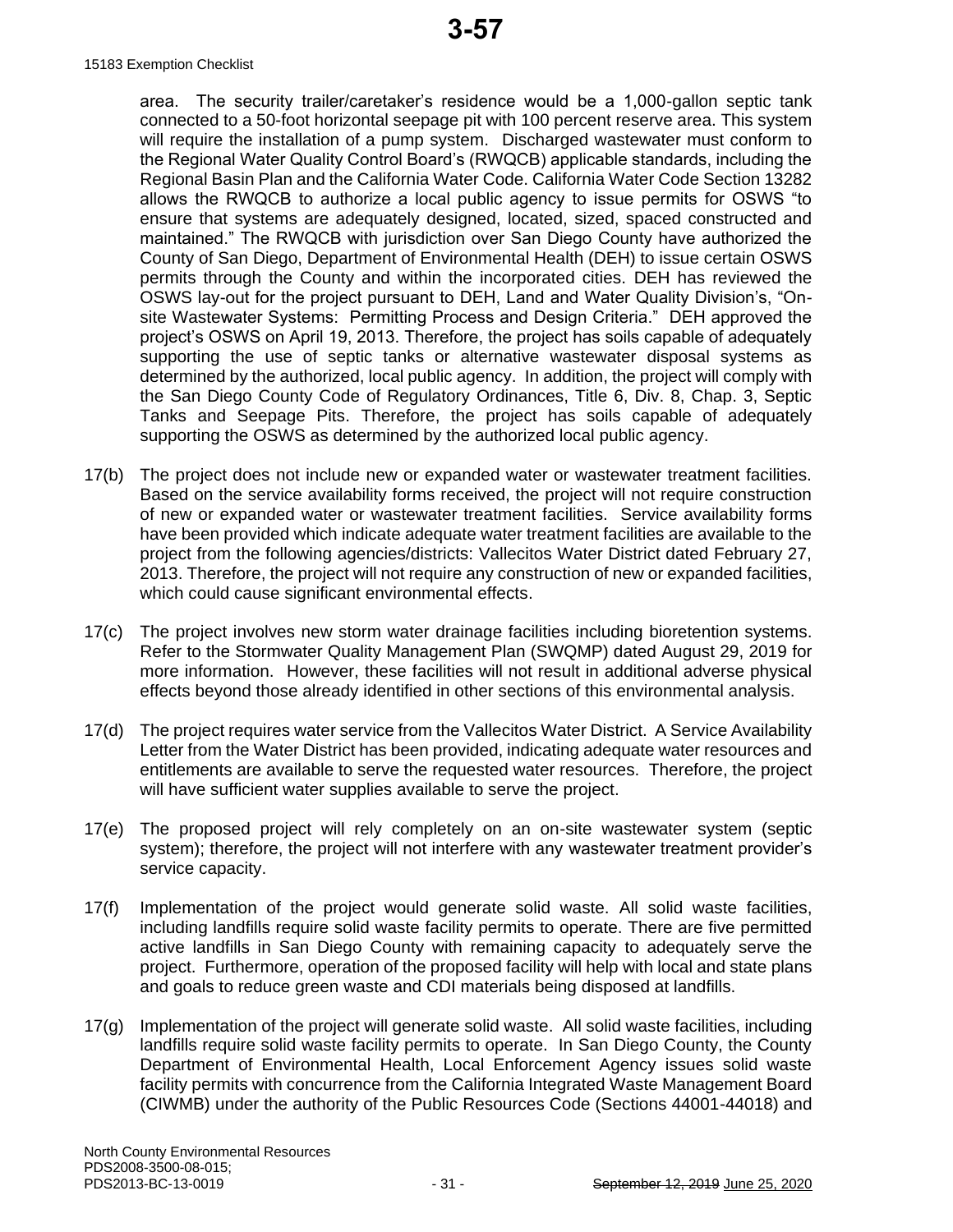#### 15183 Exemption Checklist

California Code of Regulations Title 27, Division 2, Subdivision 1, Chapter 4 (Section 21440et seq.). The project will deposit all solid waste at a permitted solid waste facility and therefore, will comply with Federal, State, and local statutes and regulations related to solid waste.

#### **Conclusion**

As discussed above, the project would not result in any significant impacts to utilities and service systems; therefore, the project would not result in an impact which was not adequately evaluated by the GPU EIR.

#### **Appendix:**

Appendix A – References

Appendix B – Summary of Determinations and Mitigation within the Final Environmental Impact Report, County of San Diego General Plan Update, SCH # 2002111067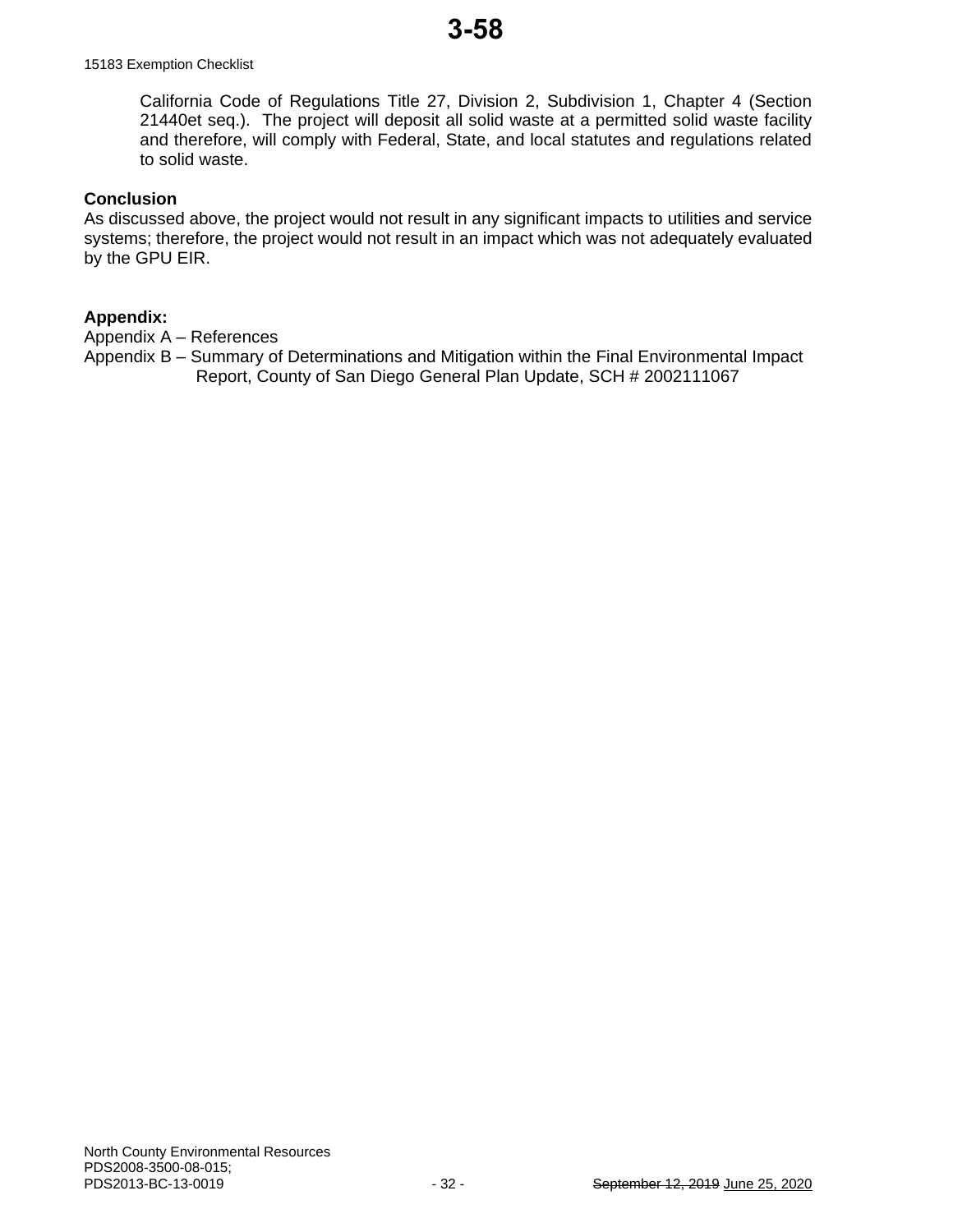# **Appendix A**

The following is a list of project specific technical studies used to support the analysis of each potential environmental effect:

#### **Aesthetics**

Visual Resources Impact Report for Hilltop Group, by TRS Consultants, dated December 2014

Memorandum concerning the Visual Impact Analysis for the NCER Project, by Dudek, dated December 22, 2017

#### **Air Quality**

Air Quality and Greenhouse Gas Emissions Assessment (Memorandum), Dudek, dated June 3, 2019.

#### **Biology**

Biological Assessment Report, North County Environmental Resources, BLUE Consulting, March 10, 2013

Analysis of California Gnatcatcher Movement through the North County Environmental Resources (NCER) Recycling Facility Project Site, Dudek, December 8, 2017

California Gnatcatcher Presence-Absence Survey Report for the North County Environmental Resources (NCER) Recycling Facility Project, Dudek, December 6, 2017

North County Environmental Resources – Vegetation Mapping Update, Dudek, August 27, 2019

#### **Cultural**

Negative Cultural Resources Survey Report for the Mesa Rock Nursery Project, Brian F. Smith and Associates, June 1, 2009

Tribal Outreach Summary for the North County Environmental Resources (NCER) Recycling Facility Project, Dudek, January 3, 2019

#### **Hazards/Hazardous Materials**

Fire Protection Plan-Short Form dated November 27, 2012

Hazardous Materials Review of North County Environmental Resources (NCER) Recycling Facility Project, Memorandum from Nicolas Gustafson, August 26, 2019

Hazardous Load Check/Materials Program, received 10/15/2018, based on Integrated Waste Management Board Publication #232-06-005 05/07

Integrated Pest Management Report, received 10/15/2018, (Draft provided by the IPM Institute)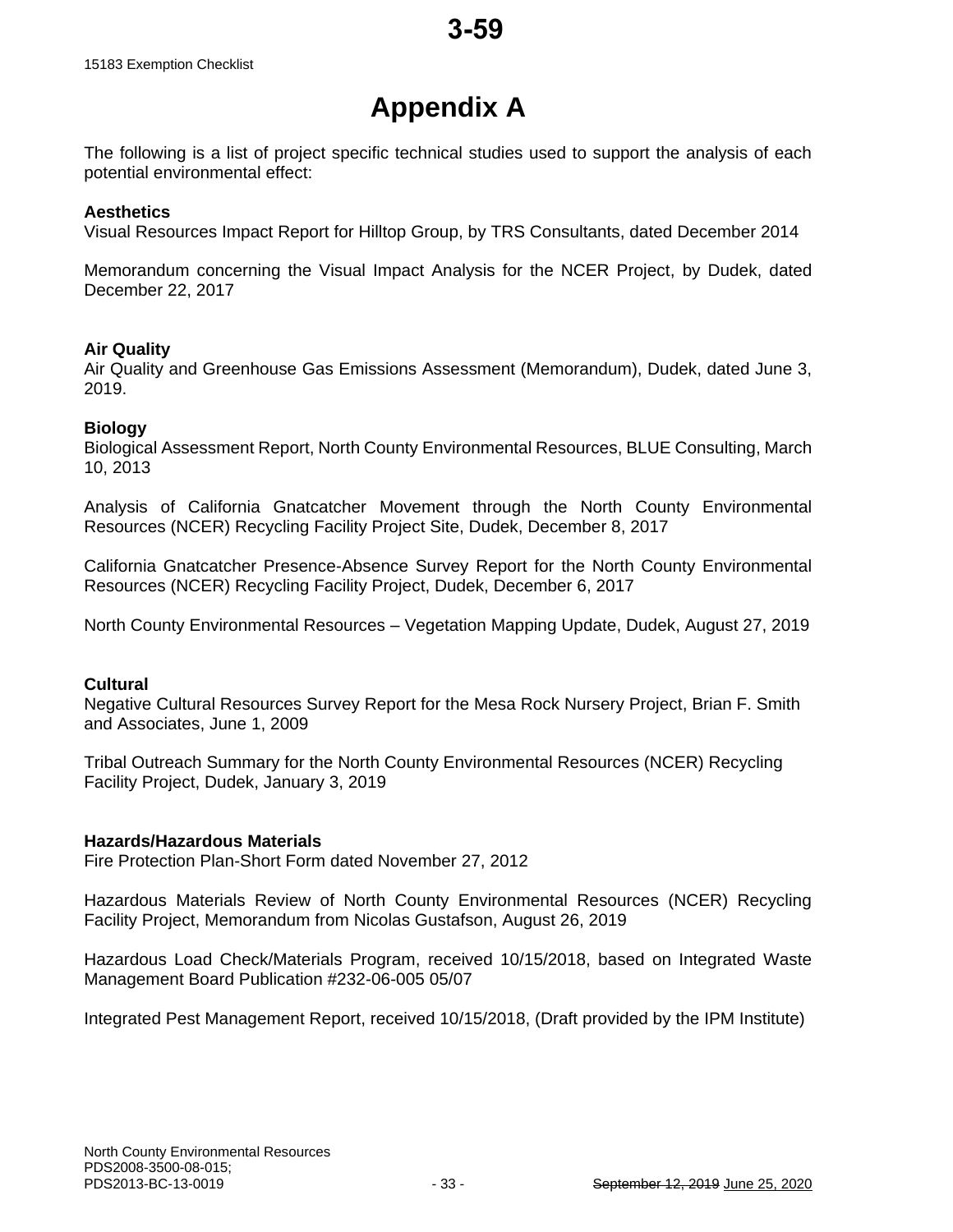15183 Exemption Checklist

#### **Hydrology/Water Quality**

Drainage Study, Excel Engineering dated August 29, 2019

Stormwater Quality Management Plan (SWQMP), Excel Engineering dated August 29, 2019

#### **Noise**

Noise Assessment, North County Environmental Resources Recycling Center, LDN Consulting, Inc., May 21, 2013

Supplementary Noise Technical Analysis, North County Environmental Resources Recycling Facility Access Road, DUDEK, May 21, 2019

#### **Traffic/Transportation**

Preliminary Traffic Assessment, prepared by RBF, May 6, 2013

For a complete list of technical studies, references, and significance guidelines used to support the analysis of the General Plan Update Final Certified Program EIR, dated August 3, 2011, please visit the County's website at:

[http://www.sandiegocounty.gov/content/dam/sdc/pds/gpupdate/docs/BOS\\_Aug2011/EIR/FEIR\\_](http://www.sandiegocounty.gov/content/dam/sdc/pds/gpupdate/docs/BOS_Aug2011/EIR/FEIR_5.00_-_References_2011.pdf) [5.00\\_-\\_References\\_2011.pdf](http://www.sandiegocounty.gov/content/dam/sdc/pds/gpupdate/docs/BOS_Aug2011/EIR/FEIR_5.00_-_References_2011.pdf)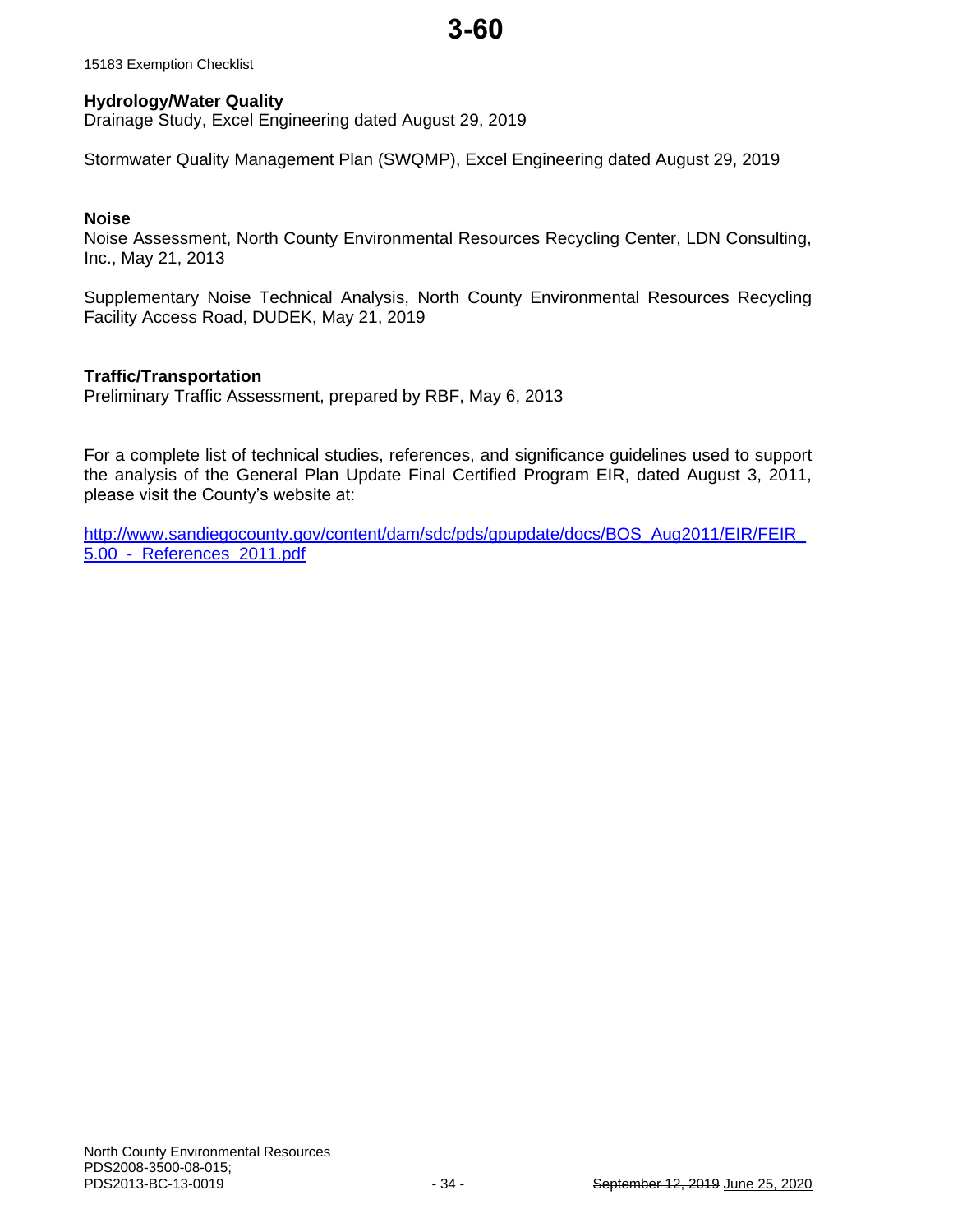# **Appendix B**

A Summary of Determinations and Mitigation within the Final Environmental Impact Report, County of San Diego General Plan Update, SCH # 2002111067 is available on the Planning and Development Services website at: [http://www.sdcounty.ca.gov/pds/gpupdate/GPU\\_FEIR\\_Summary\\_15183\\_Reference.pdf](http://www.sdcounty.ca.gov/pds/gpupdate/GPU_FEIR_Summary_15183_Reference.pdf)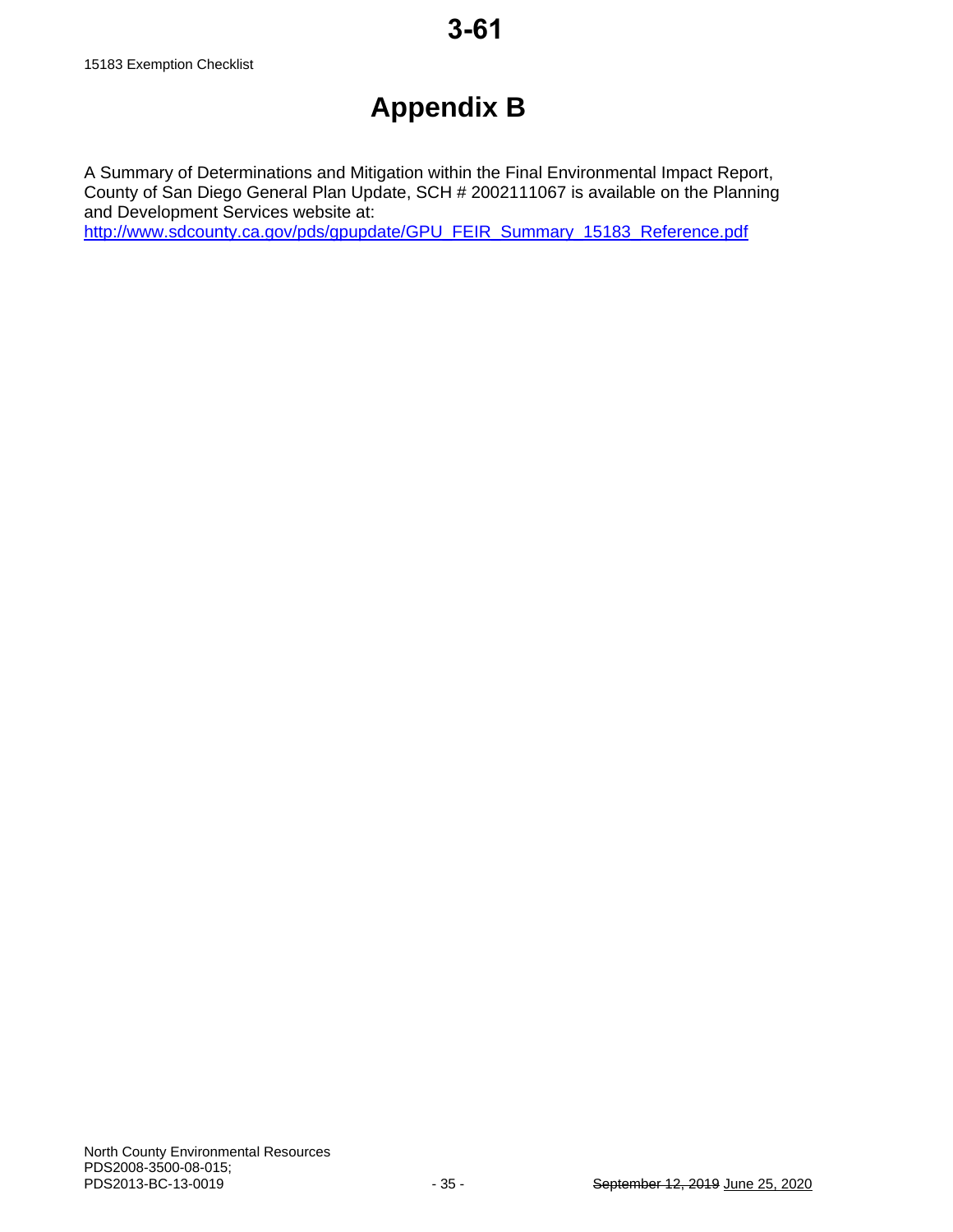# **REVIEW FOR APPLICABILITY OF/COMPLIANCE WITH ORDINANCES/POLICIES**

# **FOR PURPOSES OF CONSIDERATION OF NORTH COUNTY ENVIRONMENTAL RESOURCES; PDS2008-3500-08-015, PDS2008-3971-0808012; PDSXXXX-HLP-XXX**

# **September 12, 2019**

**I. HABITAT LOSS PERMIT ORDINANCE** – Does the proposed project conform to the Habitat Loss Permit/Coastal Sage Scrub Ordinance findings?

| <b>YES</b> | NC | NOT APPLICABLE/EXEMPT |
|------------|----|-----------------------|
|            |    |                       |

Discussion:

The project site is located outside of the Multiple Species Conservation Program (MSCP) boundaries and contains habitat subject to the Habitat Loss Permit Ordinance. The project complies with the Habitat Loss Permit Ordinance as demonstrated in the Draft Habitat Loss Permit (PDSXXXX-HLP-XX-XXX, dated September 12, 2019)

**II. MSCP/BMO** - Does the proposed project conform to the Multiple Species Conservation Program and Biological Mitigation Ordinance?



Discussion:

The proposed project and any off-site improvements related to the proposed project are located outside of the boundaries of the Multiple Species Conservation Program. Therefore, conformance with the Multiple Species Conservation Program and the Biological Mitigation Ordinance is not required.

**III. GROUNDWATER ORDINANCE** - Does the project comply with the requirements of the San Diego County Groundwater Ordinance?



Discussion:

The project will obtain its water supply from the Vallecitios Water District which obtains water from imported sources. The project will not use any groundwater for any purpose, including irrigation or domestic supply. The site contains six permitted groundwater wells;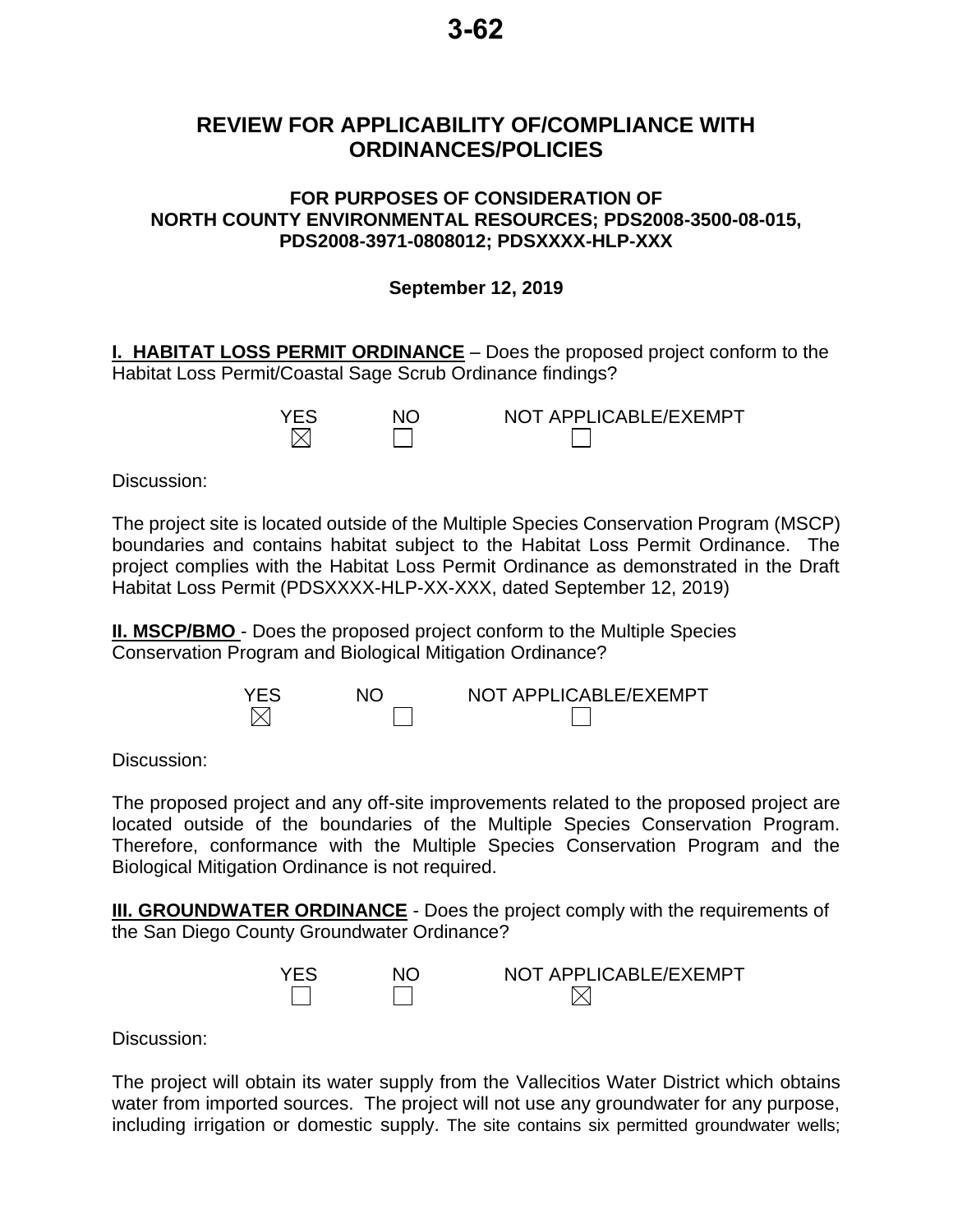however, these wells will be destroyed under permit and inspection by the Department of Environmental Health.

# **IV. RESOURCE PROTECTION ORDINANCE** - Does the project comply with:

| The wetland and wetland buffer regulations<br>(Sections 86.604(a) and (b)) of the Resource<br><b>Protection Ordinance?</b>       | YES                | NO. | NOT APPLICABLE/EXEMPT |
|----------------------------------------------------------------------------------------------------------------------------------|--------------------|-----|-----------------------|
| The Floodways and Floodplain Fringe section<br>(Sections 86.604(c) and (d)) of the Resource<br><b>Protection Ordinance?</b>      | YES                | NO. | NOT APPLICABLE/EXEMPT |
| The Steep Slope section (Section 86.604(e))?                                                                                     | <b>YES</b>         | NO. | NOT APPLICABLE/EXEMPT |
| The Sensitive Habitat Lands section (Section<br>86.604(f)) of the Resource Protection Ordinance?                                 | YES<br>$\boxtimes$ | NO. | NOT APPLICABLE/EXEMPT |
| The Significant Prehistoric and Historic Sites<br>section (Section $86.604(g)$ ) of the Resource<br><b>Protection Ordinance?</b> | YES                | NO. | NOT APPLICABLE/EXEMPT |

Discussion:

# *Wetland and Wetland Buffers*:

The site contains no wetland habitats as defined by the San Diego County Resource Protection Ordinance. The site does not have a substratum of predominately undrained hydric soils, the land does not support, even periodically, hydric plants, nor does the site have a substratum that is non-soil and is saturated with water or covered by water at some time during the growing season of each year. Therefore, it has been found that the proposed project complies with Sections 86.604(a) and (b) of the Resource Protection Ordinance.

# *Floodways and Floodplain Fringe:*

Not Applicable --- The project is not located near any floodway or floodplain fringe area as defined in the resource protection ordinance, nor is it near a watercourse plotted on any official County floodway or floodplain map.

Therefore, it has been found that the proposed project complies with Sections 86.604(c) and (d) of the Resource Protection Ordinance.

# *[Steep Slopes:](file://///ustlsncsd0004/LUEG/DPLU/REGULATORY%20PLANNING/PROCEDURES/CEQA%20-%20PERMIT%20PROCESSING%20PROCEDURES/Specialty%20Procedures/Procedures%20for%20RPO%20Steep%20Slope%20Analysis.doc)*

Slopes with a gradient of 25 percent or greater and 50 feet or higher in vertical height are required to be placed in open space easements by the San Diego County Resource Protection Ordinance (RPO). A slope analysis of the parcel indicates that a steep slope easement will not be required. The Biological report includes mitigation which consists of placing 23.8 acres on the project site Parcels 187-100-37, 187-100-35, and 187-100-31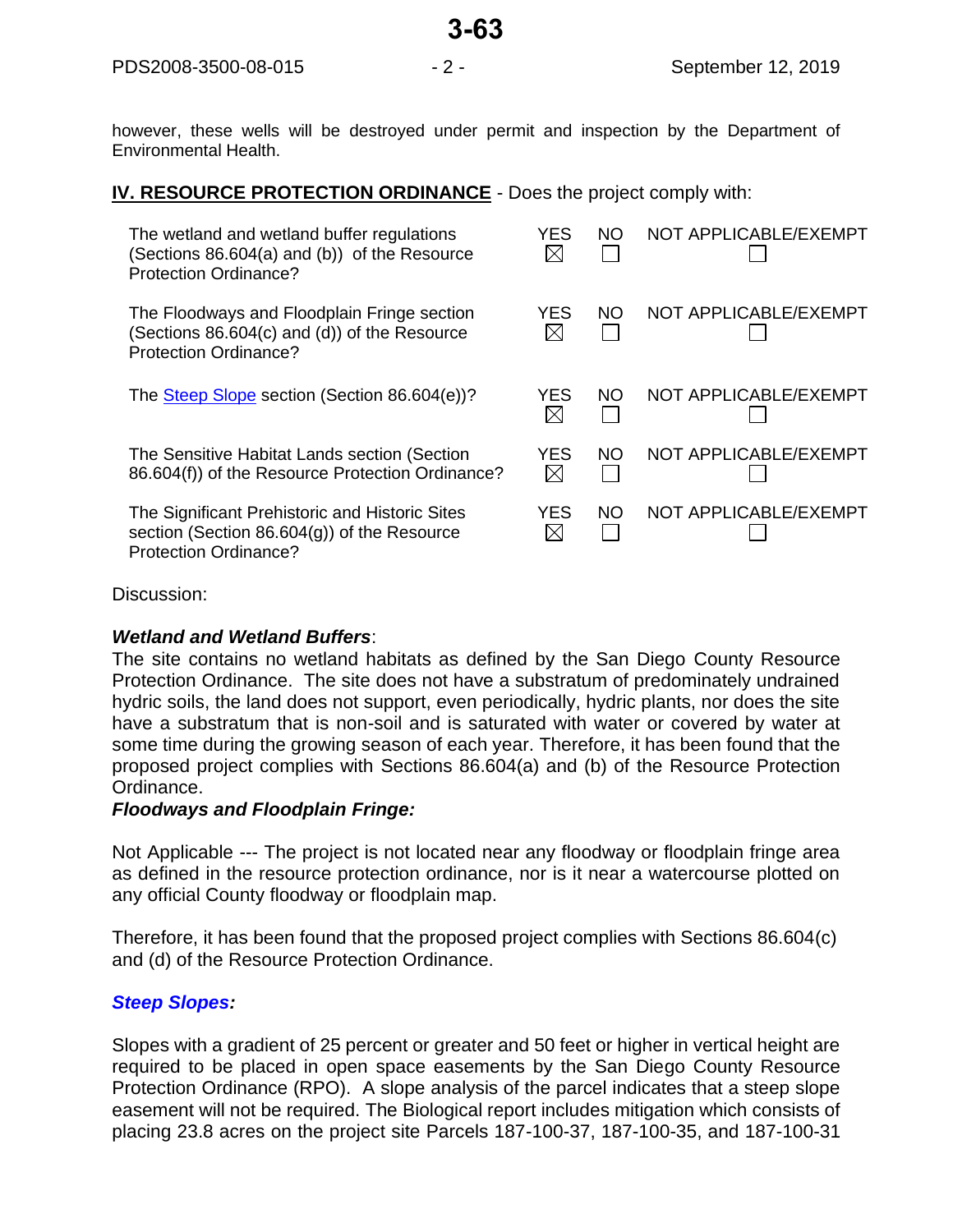in a biological open space. Therefore, it has been found that the proposed project complies with Sections 86.604(e) of the RPO.

# *Sensitive Habitats:*

The project site contains sensitive habitat lands as defined by the Resource Protection Ordinance. The project will impact 1.91 acres of Diegan coastal sage scrub, 11.82 acres of Mafic southern mixed chaparral, and 0.02 acres of Willow scrub. These impacts are considered significant and will be mitigated through both onsite and offsite mitigation. The project will also need approval of a Habitat Loss Permit for impacts to Diegan coastal sage scrub. The project will not impact sensitive plant species, and the habitat that will remain onsite and in the proposed open space is of higher quality than that which will be impacted. Impacts to sensitive wildlife species including Belding's orange-throated whiptail, Southern California rufous-crowned sparrow, San Diego black-tailed jack rabbit, and mule deer are considered less than significant but will receive preventative mitigation through pre-construction surveys. All feasible measures necessary to protect and preserve the sensitive habitat lands, including preservation of onsite habitat within a biological open space easement with ongoing management, and breeding season avoidance, have been made conditions of approval of project and it has been determined that the mitigation provides an equal or greater benefit to the affected species.

# *Significant Prehistoric and Historic Sites:*

The property has been surveyed by a County of San Diego approved archaeologist, Micah Hale and Brian Smith, and it has been determined that the property does not contain any archaeological/ historical sites. As such, the project complies with the RPO.

**V. STORMWATER ORDINANCE (WPO)** - Does the project comply with the County of San Diego Watershed Protection, Stormwater Management and Discharge Control Ordinance (WPO)?

| <b>YES</b> | NO. | <b>NOT APPLICABLE</b> |
|------------|-----|-----------------------|
| M          |     |                       |

Discussion:

The project Storm Water Quality Management Plan and Hydromodification Management Study have been reviewed and are found to be complete and in compliance with the WPO.

**VI. NOISE ORDINANCE** – Does the project comply with the County of San Diego Noise Element of the General Plan and the County of San Diego Noise Ordinance?

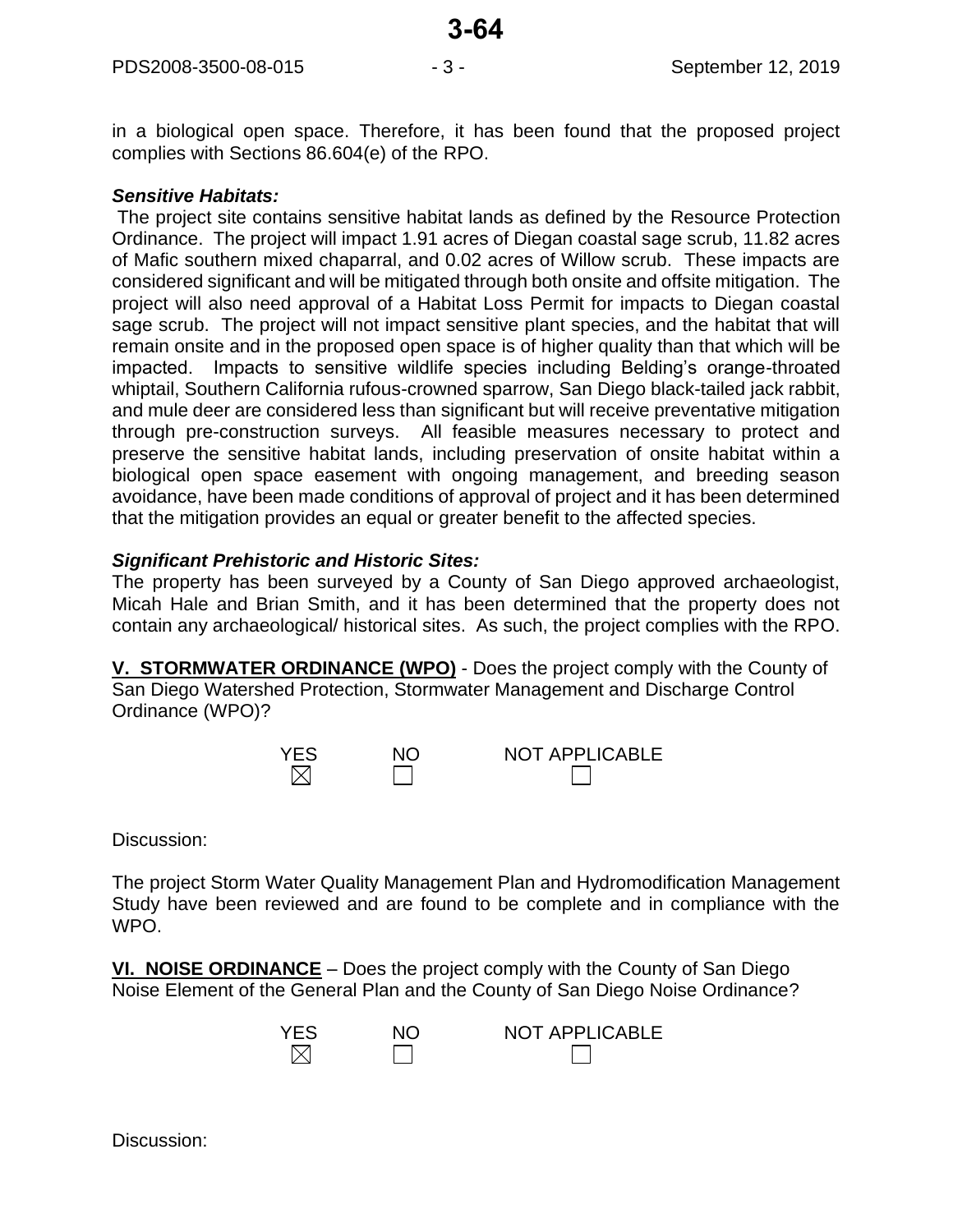The proposal would not expose people to nor generate potentially significant noise levels which exceed the allowable limits of the County of San Diego Noise Element of the General Plan, County of San Diego Noise Ordinance, and other applicable local, State, and Federal noise control regulations.

Transportation (traffic, railroad, aircraft) noise levels at the project site are not expected to exceed Community Noise Equivalent Level (CNEL)=60 decibels (dB) limit because review of the project indicates that the project is not in close proximity to a railroad and/or airport. Additionally, the County of San Diego GIS noise model does not indicate that the project would be subject to potential excessive noise levels from circulation element roads either now or at General Plan buildout.

Noise impacts to the proposed project from adjacent land uses are not expected to exceed the property line sound level limits of the County of San Diego Noise Ordinance.

Staff has reviewed the Supplementary Noise Analysis Report prepared by Dudek dated May 21, 2019 and the project plot plans received on October 15, 2018. Documentation and analysis is considered complete and staff has additional final noise recommendations to ensure the project complies with County noise standards. The project is proposing to develop a wood chipping and construction, demolition and Inert (CDI) debris recycling facility. Project related traffic associated with the project would consist of 114 average daily trips on nearby roadways. These vehicular traffic contributions are considered minimal and would not result in off-site direct and cumulative noise impacts to existing sensitive receptors. Additionally, the project does not propose any noise sensitive uses on-site. The project site is zoned M54 and immediately adjacent uses are zoned A70 to the west and RR to the south. The sound level limit of two zoning districts is the arithmetic mean of the respective zones which will result in worst-case one-hour average sound level limit of 60 dBA daytime and 57.5 dBA nighttime. The worst-case property lines have been evaluated. The boundary to the west is shared with a proposed biological open space and the boundaries to the south and east is shared with a residential zone. Note that the residentially zoned land uses to the east is located over 1,500 feet from the proposed operations, across the Interstate 15. Boundary lines to the east and south would be screened by existing topographical features comprised of a fifty-foot hill on both sides. Typical operations of heavy equipment would be comprised of a loader, dump truck, tub grinder, screen, and crusher. Noise levels are anticipated to be reduced 53.3 dBA along the western open space boundary and 52.8 dBA along the southern residential boundary with topographical shielding modeled in the analysis. Noise levels at the eastern residential boundary would be reduced to 56.8 dBA due to topographical shielding along Interstate 15 and Old Highway 395. Primary noise sources associated with the tub grinder, screen, and crusher shall be located at a minimum distance of 350 feet to the western habitat boundary and 465 feet to the southern residential boundary. These setback requirements are considered a noise control feature that will be part of the conditions of approval. Based on noise attenuation by distance, intervening topography, and significant elevation differences from project noise sources and boundary receivers, the proposed permanent operations and activities would comply with County noise standards. Temporary construction operations were also evaluated. The nearest existing residence is located over 1,500 feet to the east. Based on noise attenuation by distance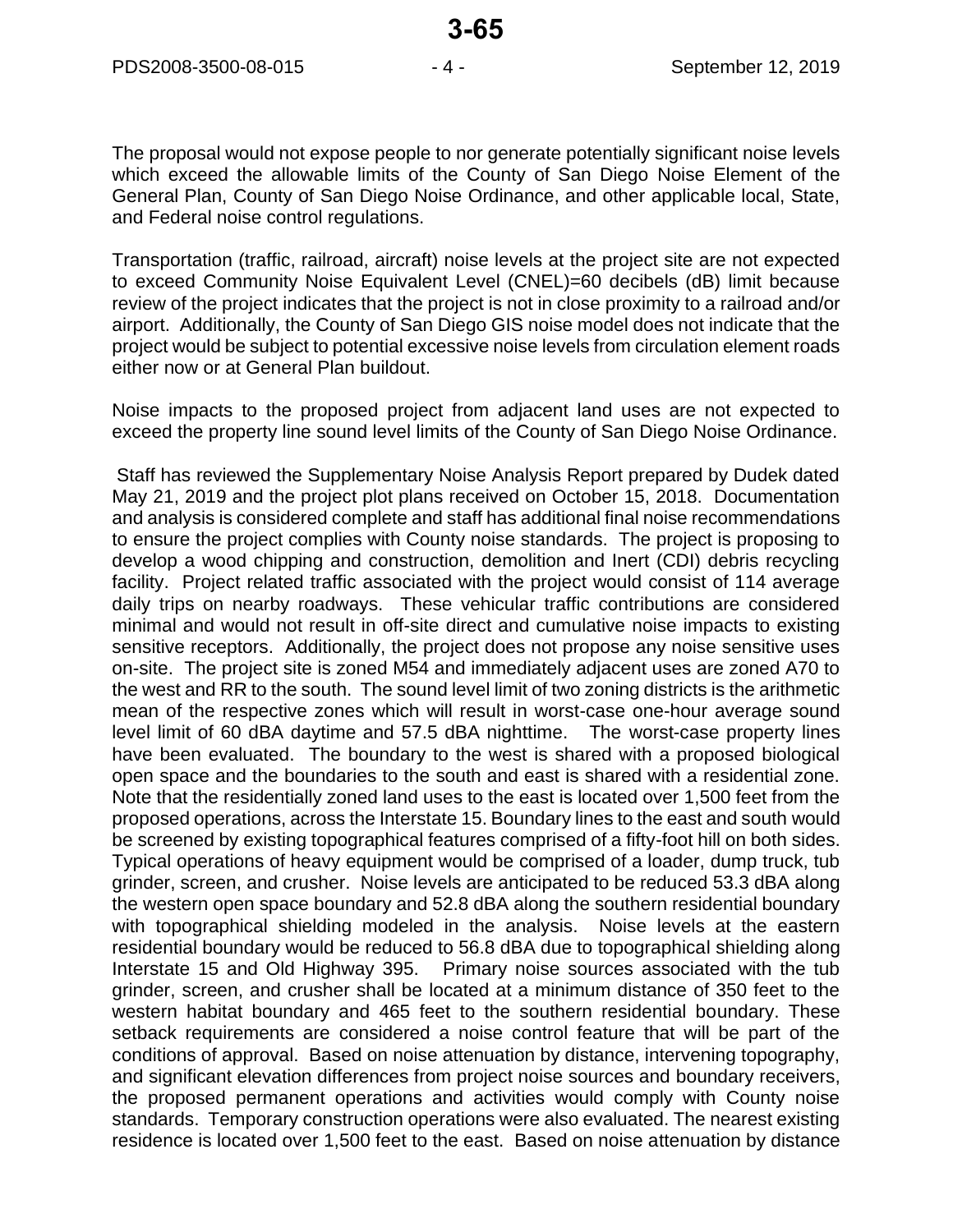and shielding from intervening topography would ensure temporary construction operations comply with County noise standards. The primary noise source associated with temporary construction operations are from rock crushing activities and would require a minimum set back of 225 feet from any occupied residential property line. The temporary rock crushing activities would generate levels not exceeding the 75 dBA requirement due to the shielding from intervening topography and distance separation. Therefore, the proposed project demonstrates compliance with the County Noise Element and County Noise Ordinance with the incorporation of setback noise control design features.